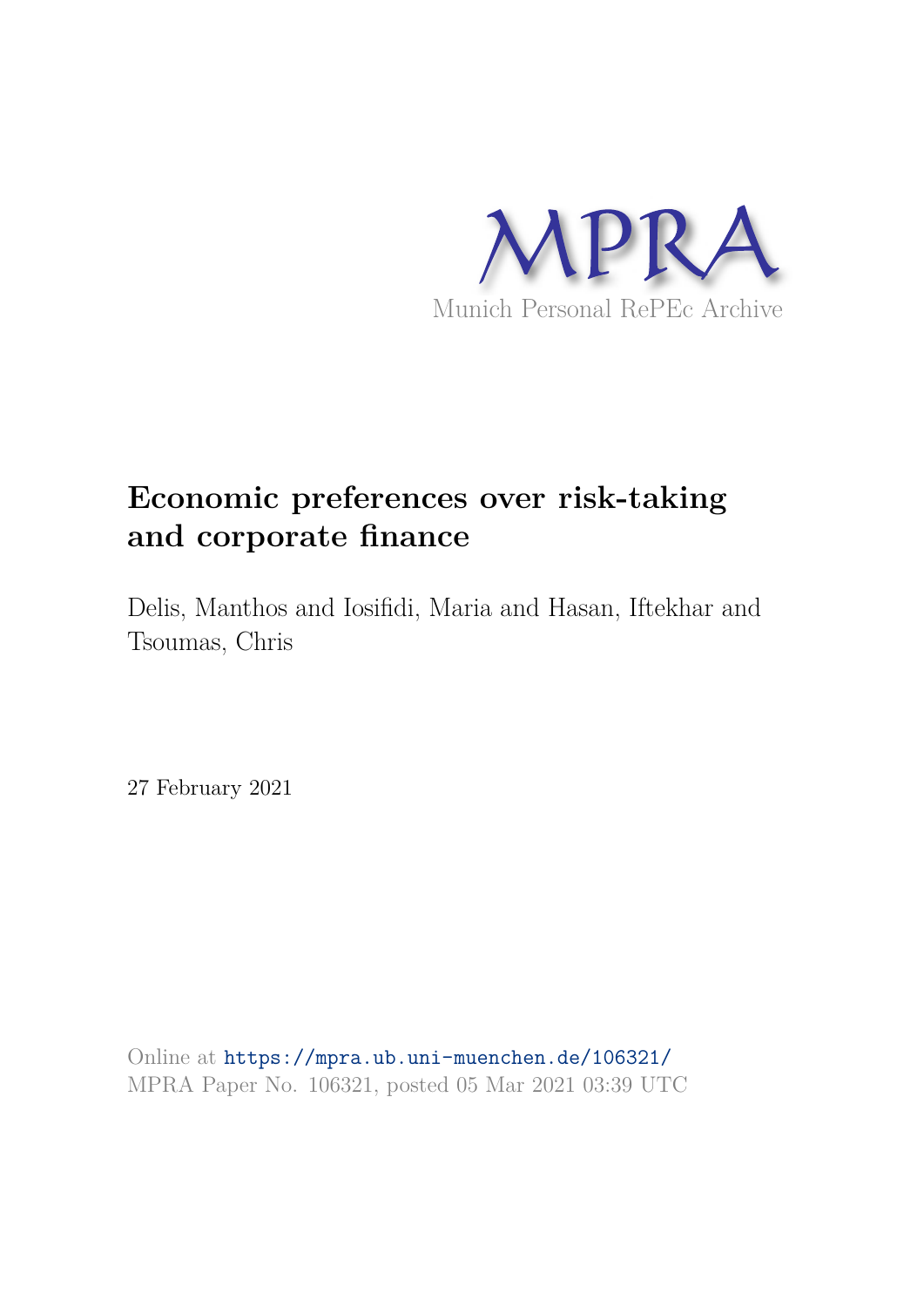# Economic preferences over risk-taking and corporate finance

Manthos D. Delis Montpellier Business School

Maria Iosifidi Montpellier Business School

Iftekhar Hasan Fordham University and Bank of Finland

> Chris Tsoumas Hellenic Open University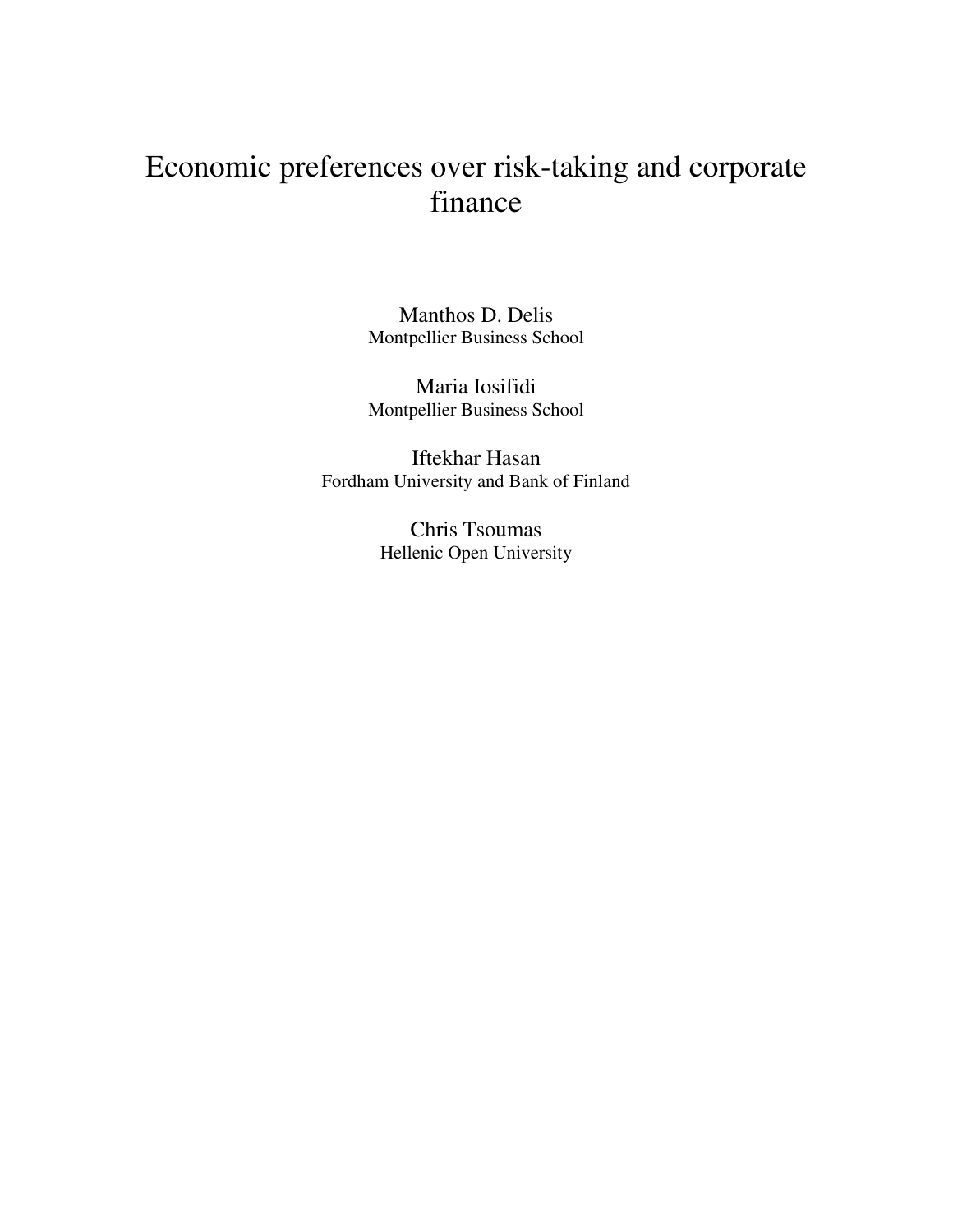# Economic preferences over risk-taking and corporate finance

# **Abstract**

We contend that economic preferences over risk-taking in different subnational regions worldwide affect fundamental aspects of firms' corporate financing, namely financing costs and capital structure. We study this hypothesis, by hand-matching firms' regions worldwide with the corresponding regional economic risk-taking preferences. Our baseline results show that credit and bond pricing increase with higher risk-taking preferences, whereas such preferences yield lower ratios of book leverage and short-term debt. We backup our baseline results with an instrumental variables approach, which is based on the premise that high-yield agricultural societies in the preindustrial era exhibit low risk-taking preferences.

*Keywords*: Economic preferences; Risk-taking; Financing costs; Loan spreads; Bond spreads; Capital structure *JEL classification*: G21; G32; G41; Z13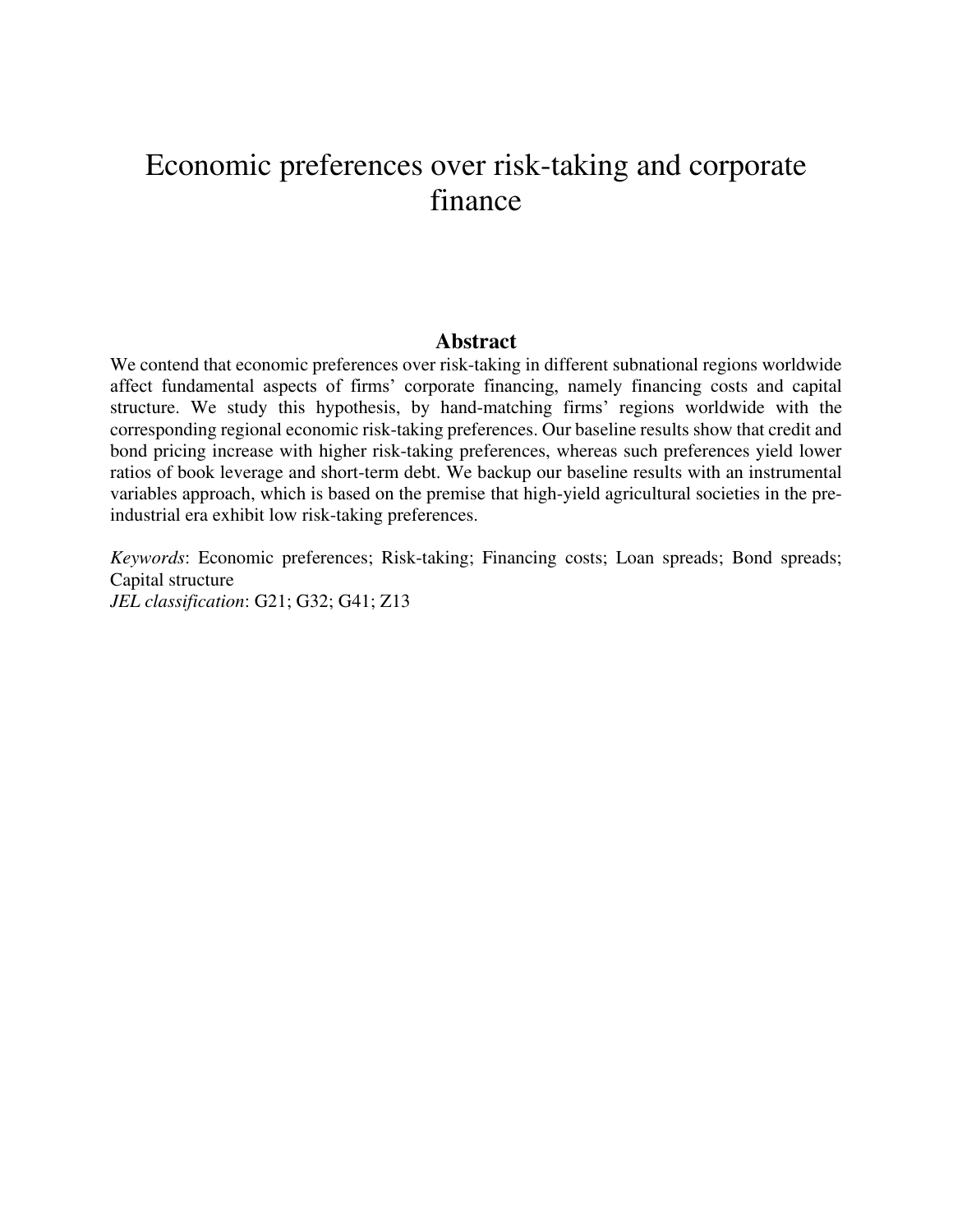# **1. Introduction**

Studying risk-taking by economic agents (individuals, firms, banks, etc.) is the cornerstone of the finance academic discipline. This literature, established by Markowitz (1952) but having its seeds in earlier work by classical and Keynesian economists, originates in the examination of risk-taking behavior to achieve higher returns. Recent studies highlight that the general economic environment within which economic preferences shape is considerably different between countries and even in different regions within countries (Falk et al., 2018; Falk et al. 2016). In this research, we hypothesize and empirically establish that the aggregate (regional) variation in economic preferences over risk-taking (henceforth risk-taking preferences) affects key corporate finance aspects of firms in these regions, especially financing costs and capital structure.

In economic environments with lax attitudes toward risk-taking, there can be significantly higher uncertainty about the realization of firms' investment projects. The mechanism is that firms in regions with higher risk-taking preferences invest in riskier projects and seek higher returns, so that they would be willing to pay higher financing costs. Moreover, this local attitude toward risktaking creates an embedded perception that investments in this region are inherently risky. Markets that price risk would adopt this perception and might increase financing costs. Given the above, the first part of our testable hypothesis is that higher preferences for risk-taking in the firms' regions imply a premium in lending and/or bond rates. Differently phrased, firms in regions with higher risk-taking preferences might be subject to a "risk endowment," which leads to higher financing costs. In turn, the firms' goal is that higher expected returns from the financed investment projects potentially compensate for the higher financing costs.

In turn, different regional economic preferences naturally have implications for firms' capital structure decisions. There are two potentially competing effects. On the one hand, in regions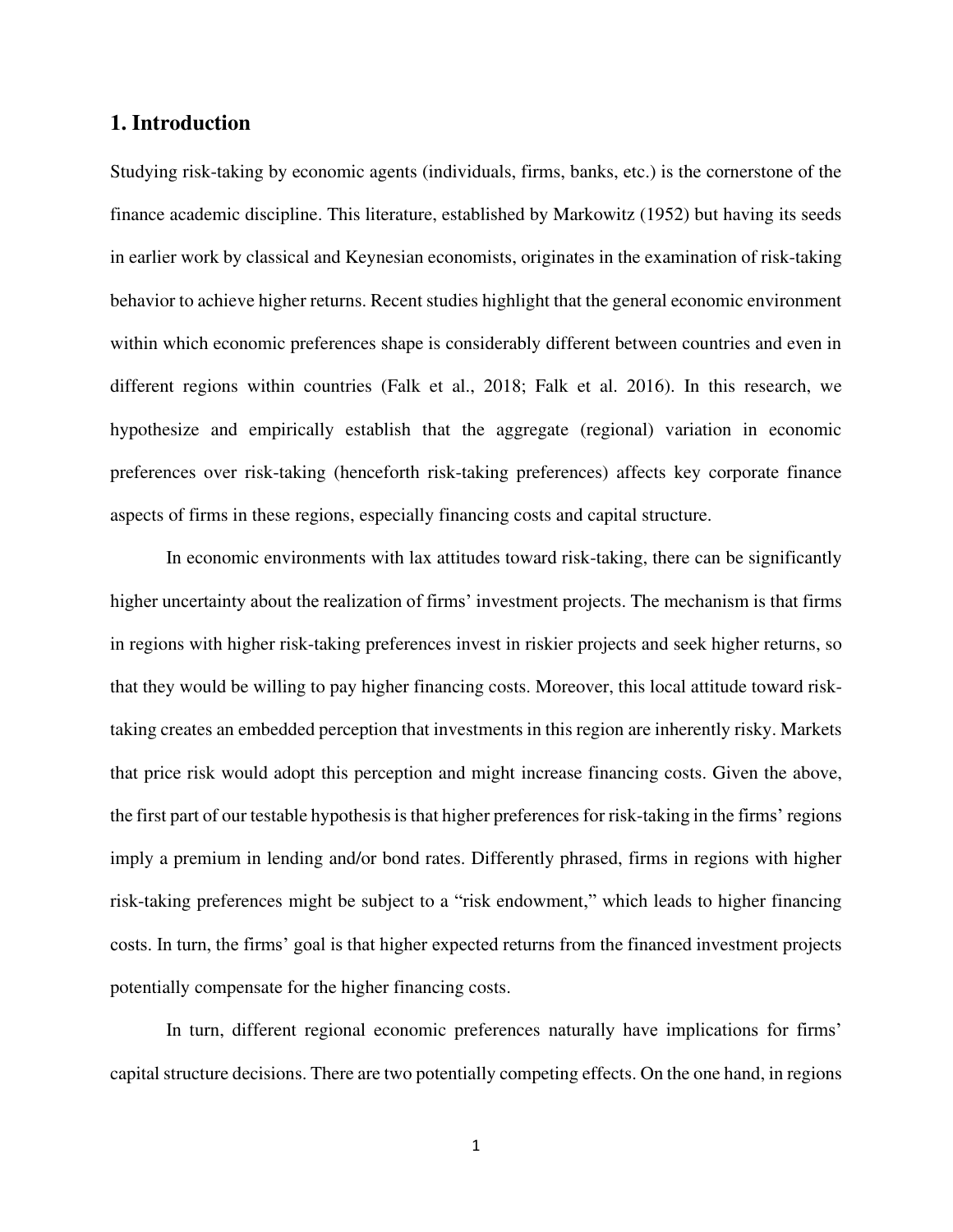with more lax attitudes toward risk-taking, firms might have an optimal capital structure that includes more leverage. However, that would be a first-order effect disregarding the potentially positive relation between higher risk-taking preferences and financing costs. According the tradeoff theory of capital structure, higher capital costs change the optimal debt to equity ratio by changing the optimal point at which adding new debt increases default risk (see e.g., Rajan and Zingales, 1995; Fama and French, 2002). Thus, showing that regional risk-taking preferences affect financing costs potentially suggests that firms in the higher-risk regions have lower debt ratios to avoid a bad spiral of excessive default risk. This outcome is also consistent with the pecking order theory of capital structure (Myers, 1984; Myers, 2001) where firms' managers in higher-risk regions perceive that firms' shares are underpriced by the markets (or, equivalently, their risk is overpriced), thus favoring the heavier use of internal funds for investments and leading to lower debt ratios. In line with these capital structure theories, the second part of our hypothesis states that higher regional risk-taking preferences negatively affect firms' key leverage ratios.

We put our hypothesis to test, using the measure of economic preferences over risk taking in the Global Preferences Survey, conducted by Falk et al. (2018). This is the only study measuring an array of economic preferences across several countries, explicitly distinguishing between economic preferences and relevant cultural attitudes. Importantly, Falk et al. provide all the underlying data at the individual-level, mapping individuals to specific subnational regions. This allows us to create an index of regional risk-taking preferences in many regions worldwide, as well as creating additional indices of other economic preferences, such as economic preferences over trust, altruism, patience, etc. Apart from being observed at the regional (as opposed at the country level), these economic preferences indices markedly differ from previously used measures reflecting *societal* characteristics, most notably cultural measures from Hofstede (2001) or Schwartz (2012).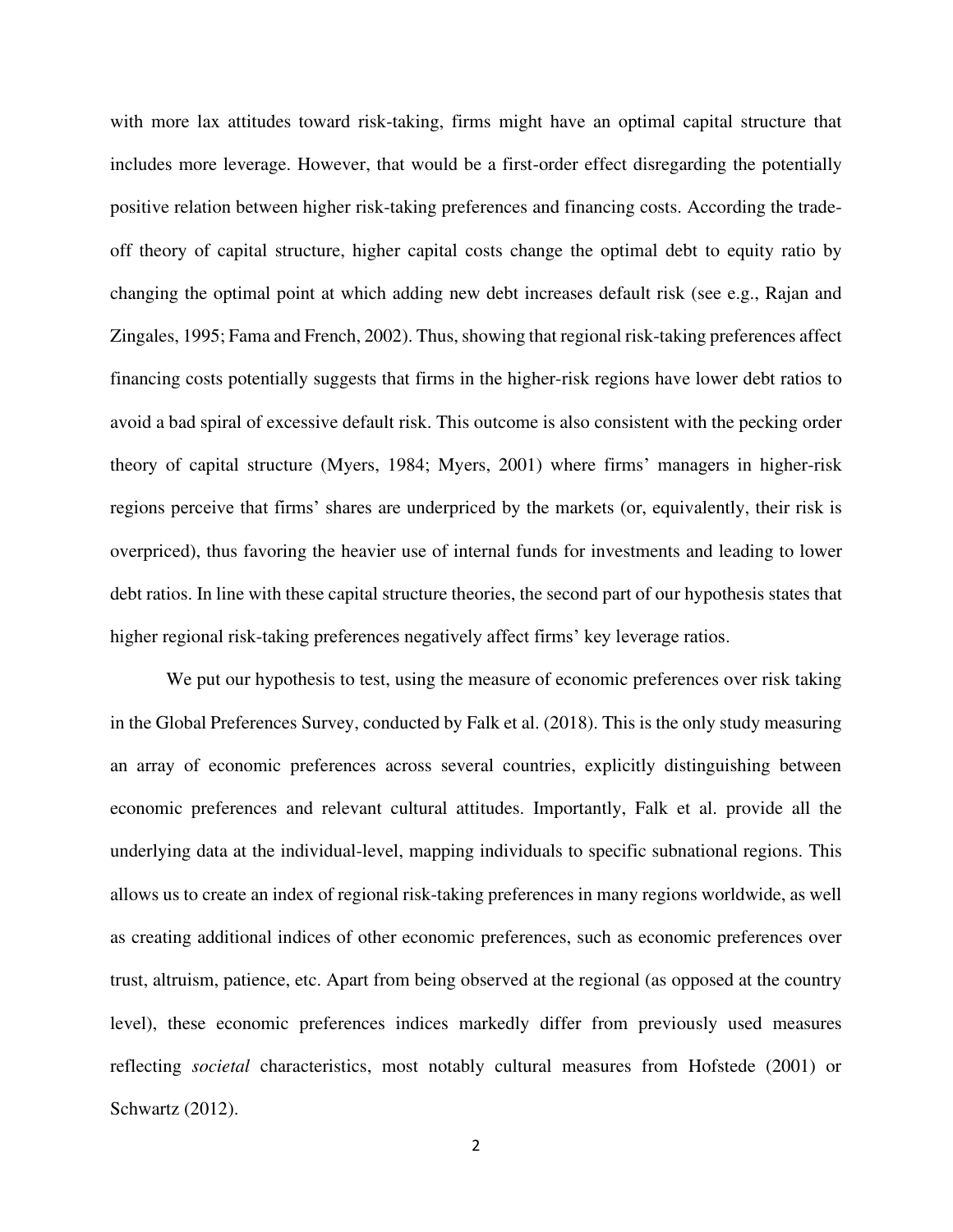Subsequently, we hand-match firms in the Compustat database to these regions and further merge the resulting sample with corporate (syndicated) loans and bonds data from 1996 to 2018. We use the loans dataset (firms from 192 regions in 35 countries) and the bonds dataset (U.S. firms only) to examine the effect of risk-taking preferences on financing costs (measured with loan and bond spreads). Next, we use Compustat data from 509 regions and 58 countries to examine whether regional risk-taking preferences affect debt to asset ratios (total debt to total assets, as well as equivalent ratios of short-term debt and long-term debt).

Our identification strategy exploits the different dimensions of our sample: risk-taking preferences observed at the regional level and our outcome variables observed at the loan-level, bond-level or firm-year level. This implies using several control variables and fixed effects, the latter accounting for a significant part of unobserved heterogeneity. Further, our analysis is robust to the inclusion of controls for other economic preferences (estimated at the regional level), culture (obtained from Hofstede and Schwartz), and several (literally dozens of) country-year controls (reflecting macroeconomic, institutional, constitutional, societal, and geographic dimensions).

We recognize, however, that there still might be unobserved region-specific heterogeneity that correlates with both regional risk-taking preferences and our outcome variables. As remedy against such endogeneity issues, we estimate an instrumental variables (IV) model. As exogenous instruments we use the "potential" regional crop yield and regional crop growth cycle in the preindustrial era (before 1500 CE) (Galor and Özak, 2016). The potential measures, as opposed to the actual ones, entail information on agroclimatic constraints that are orthogonal to human intervention. Along with the fact that the measures are for the pre-industrial era, the exclusion restriction is satisfied: conditional on controls (especially controls for economic preferences other than risk-taking), the regional crop yield and crop growth cycle should affect contemporary financial conditions through risk-taking preferences. We posit and show that agricultural efficiency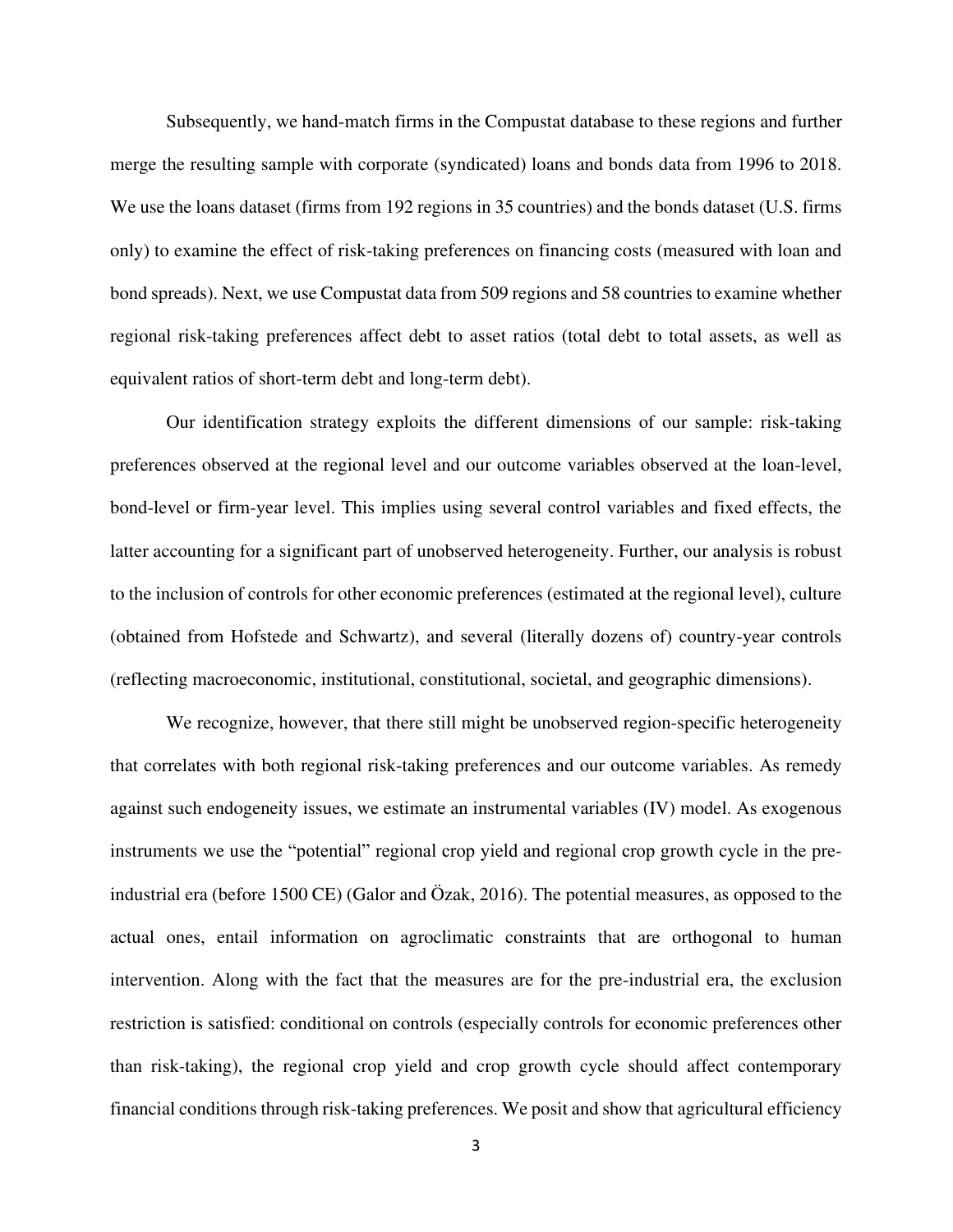(high crop yield and smaller crop growth cycle) in the pre-industrial era is negatively correlated with economic preferences over risk-taking.

Our empirical findings from both the OLS and the IV models show that higher regional risk-taking preferences increase loan and bond spreads. Economically, the OLS results show that a one standard deviation higher regional risk-taking implies a higher loan spread by approximately 3 basis points, which is equivalent to additional interest expenses of 0.33 million USD for the loan with the average size and maturity. We also find additional loan costs in the form of higher loan fees. The equivalent results on bond spreads are even stronger, indicating a 5.5 basis points increase for a one standard deviation higher risk-taking preferences, and considerable increases in bond interest expenses (also given the longer bond maturity compared to syndicated loan maturity). Moreover, the OLS results are conservative compared to the IV results. Overall, our findings are consistent with our hypothesis on the positive "risk endowment" effect on financing costs.

Subsequently, consistent with the second part of our hypothesis, we identify a negative effect of risk-taking preferences on leverage ratios. Our baseline results show that a one standard deviation increase in our measure of risk-taking preferences yields an approximately 1.6% decline for the firms with the mean ratios of either total debt to total assets or short-term debt to total assets. The IV results confirm the statistical significance of the OLS results, albeit they show that the effect of risk-taking preferences also lowers the ratio of long-term debt to total assets. Last, we find that in higher risk-taking regions the speed of adjustment of firms' target debt ratio significantly increases, thus providing support to the trade-off theory argument.

*Placement in the literature.* Our findings on the effect of risk-taking preferences on financing costs are consistent with the premise that collective economic risk-taking preferences formulate an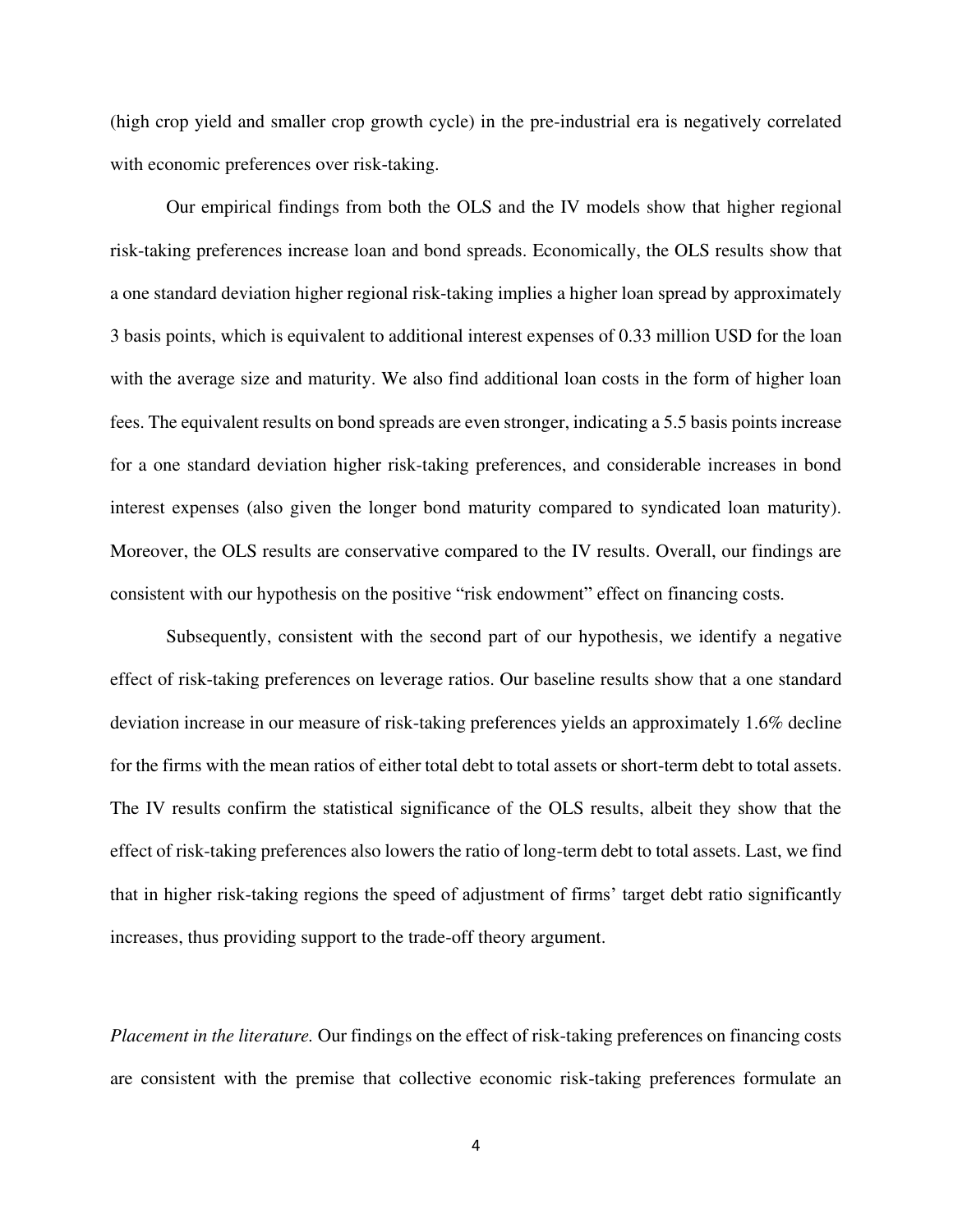economic environment of higher financial risk that is priced in credit and bond markets. This finding is aligned with previous studies of corporate loan markets showing that country-specific characteristics (e.g., institutions, regulations, local demand and supply factors, etc.) affect credit costs (e.g., Collin-Dufresne et al., 2001; Qian and Strahan, 2007; Chui et al., 2016; Jiang et al., 2018; Delis et al., 2020; Álvarez-Botas and González, 2020). However, our analysis points to a significantly different determinant of credit cost that relates to the cross-section of economic preferences over risk-taking that changes very slowly over time. This creates a tradeoff: firms in societies willing to take more risk might receive higher returns on their investment, in line with studies on societal determinants of corporate risk-taking (e.g., Li et al., 2013); however, these firms also face higher financing costs for these investments, potentially decreasing their investment opportunities.

Moreover, our findings on the effect of risk-taking preferences on firms' leverage ratios are in line with theoretical models of capital structure, suggesting that higher risk-taking preferences relate to higher capital costs (observed in our paper as increases in borrowing costs) and lower levels of debt that firms hold (e.g., Fama and French, 2002; Graham and Leary, 2011; Graham et al., 2015 and references therein). Our analysis on capital structure is further motivated from earlier work by Rajan and Zingales (1995), who suggest that country-specific institutional differences significantly affect capital structure and call for more research on what really determines capital structure in different parts of the world. Our analysis pinpoints that risk-taking preferences, working as a local endowment, affect the optimal levels of leverage.

Our paper also naturally relates to a voluminous literature that links a society's culture to corporate finance (Aggarwal et al., 2015; Karolyi, 2016). This literature empirically links cultural measures, either as differences between countries, i.e., cultural proximity, cultural distance, or in levels, with finance-related elements such as loan contract terms (Giannetti and Yafeh, 2012;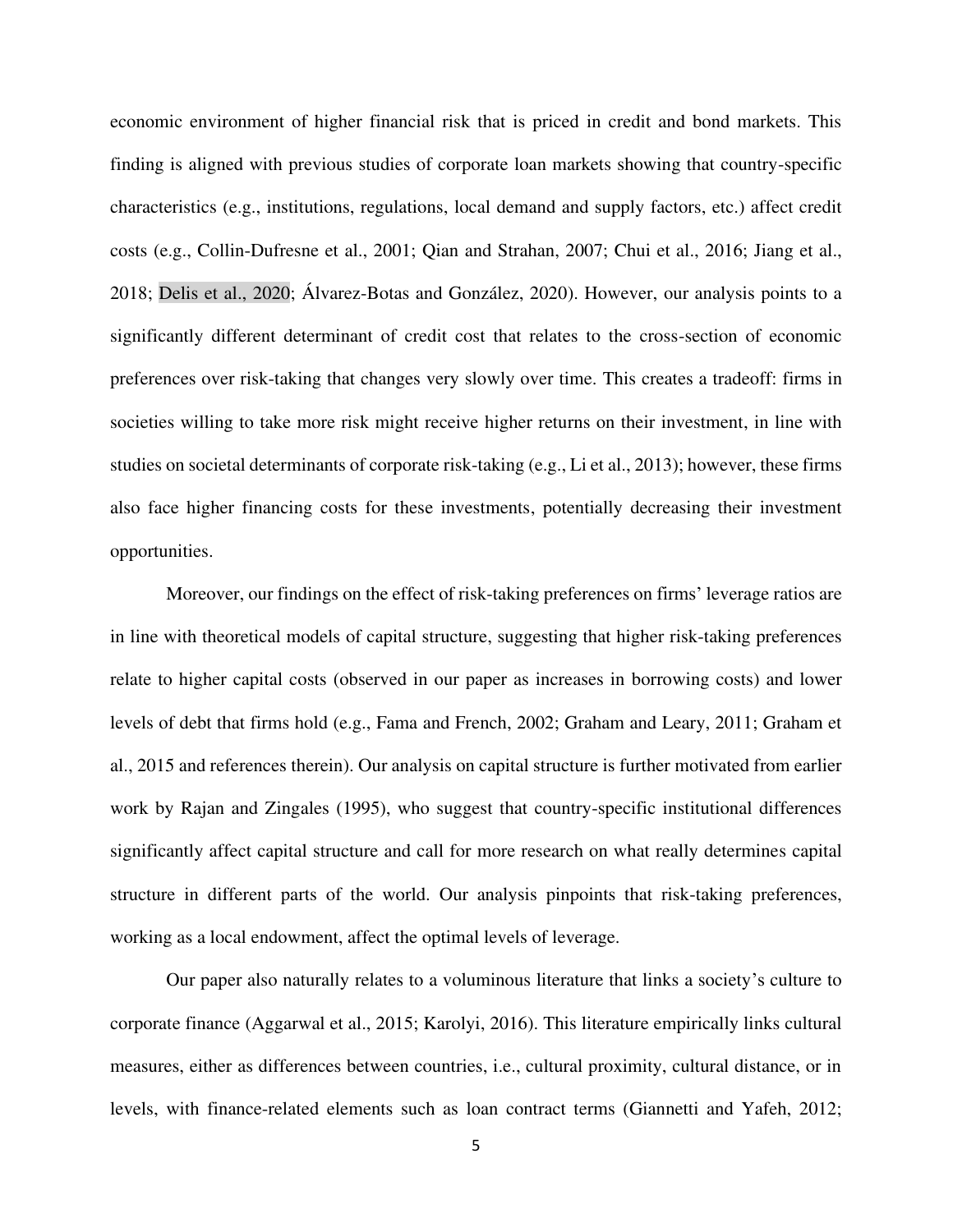Fishman et al., 2017); corporate debt maturity (Zheng et al., 2012); domestic bank-risk (Mourouzidou-Damtsa et al., 2019); firms' capital structure (Chui et al., 2002); stock prices (e.g., Grinblatt and Keloharju, 2001; Guiso et al., 2008); firms' dividend policy (Shao et al., 2010); international M&As (Ahern et al., 2015), firms' hedging decisions (Lievenbrück and Schmid, 2014); and firms' external financing (Boubakri and Saffar, 2016). A common component of these studies is that they use cultural/societal measures of uncertainty and not measures of *economic* risktaking preferences. Our analysis shows that economic preferences over risk-taking are a key determinant of financing costs and capital structure, over and above any effect of societal culture.

*Paper's structure.* We structure the rest of our paper along the following lines. The next section highlights the importance of measuring regional economic preferences over risk-taking, especially comparing these preferences with previously used measures of culture. Section 3 analyzes the empirical model and data used to study the effect of risk-taking preferences on financing costs, and discusses the empirical results. Section 4 provides the equivalent analysis and results on the effect of risk-taking preferences on firms' capital structure. Section 5 concludes the paper and analyzes the implications of our findings.

# **2. Risk-taking preferences: Theoretical background and measurement**

Firms in different regions in the world face considerably different financing costs. Recent explanations of these differences include the roles of country-specific macroeconomic risk and institutional quality (Qian and Strahan, 2007; Delis et al., 2020). This paper shows that there is another equally important explanation of these differences: regional risk-taking preferences. An important distinguishing element of our analysis is that risk-taking explicitly refers to an agent's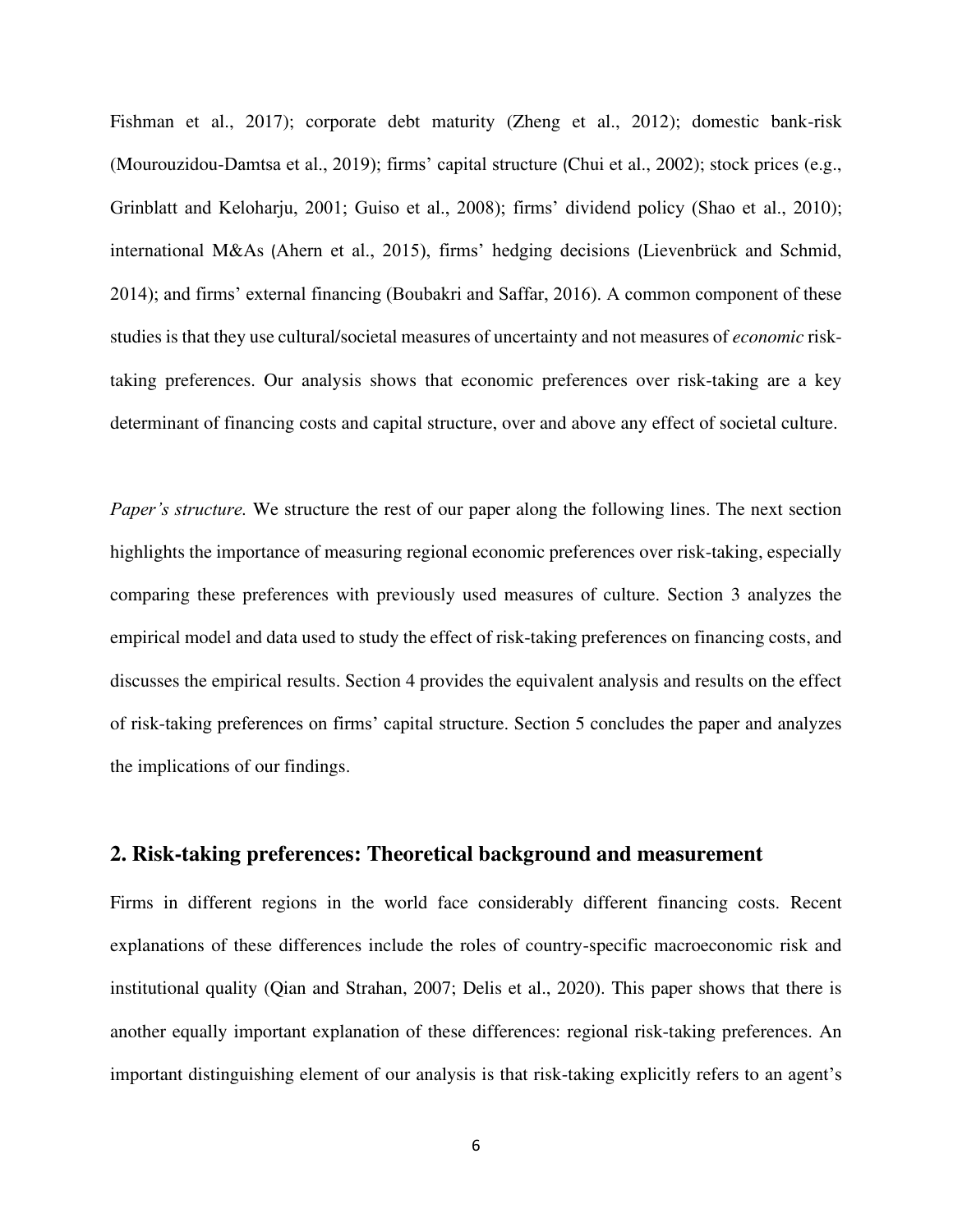willingness to take *economic* risk, as this arises from the quantifiable uncertainty about economic outcomes (gains and losses).

Aggregate measures of economic risk-taking preferences across several countries/regions are difficult to find. In this study, we use the database of Falk et al. (2018), namely the Global Preferences Survey  $(GPS)$ .<sup>1</sup> This database is probably the only one that specifically measures economic preferences over risk-taking across several nations and subnational regions.

The GPS entails a global survey experiment, asking individuals the following: "Please imagine the following situation. You can choose between a sure payment of a particular amount of money, or a draw, where you would have an equal chance of getting amount x or getting nothing." Choosing the lottery resulted in an increase in the expected value of the amount being offered, thereby examining the individual's propensity to take economic risk.

Previous measures in the World Values Survey (WVS) or Hofstede (2001) are rather distant from economics and reflect cultural/societal elements of risk-taking, and not economic risk-taking. Specifically, the WVS asks whether "Adventure and taking risks are important to this person; to have an exciting life." This WVS question was derived from Schwartz (2012) and designed to capture a universal "value of stimulation." Hofstede (2001) measures "uncertainty avoidance" with the following questions: i) "How often do you feel nervous or tense?"; (ii) "All in all, how would you describe your health these days?"; (iii) agreement with "One can be a good manager without having a precise answer to every question that a subordinate may raise about his or her work;" (iv) agreement with "a company's or organization's rules should not be broken—not even when the employee thinks breaking the rule would be in the organization's best interest."

<sup>&</sup>lt;sup>1</sup> Available a[t https://www.briq-institute.org/global-preferences/downloads.](https://www.briq-institute.org/global-preferences/downloads)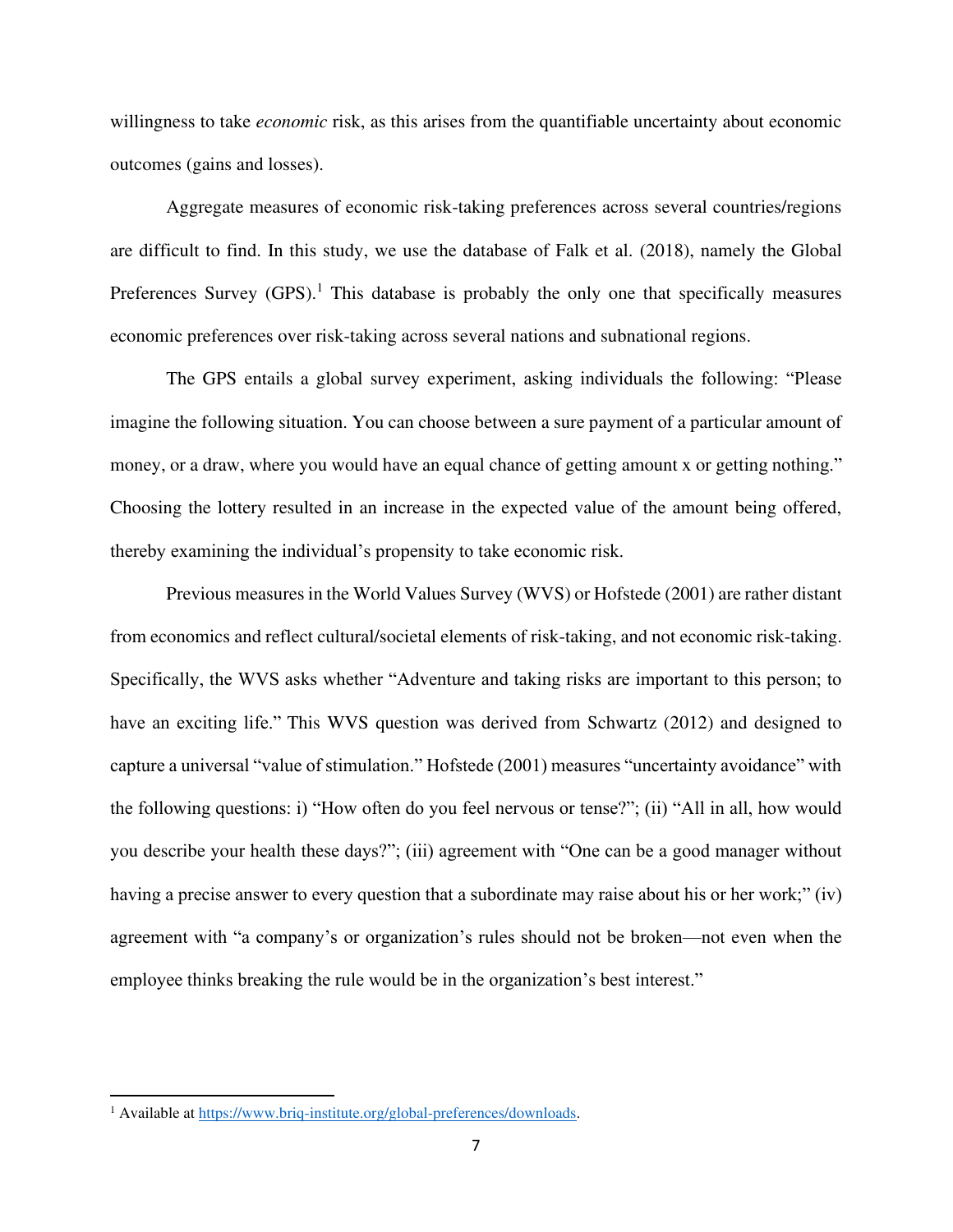Evidently, all the above questions are mostly relevant to firms' financing decisions with respect to cultural/societal reflections of uncertainty. In contrast, measures in the GPS speak to the heart of how the economic environment in the firm's location might affect financing choices. Moreover, the GPS constructs other economic preferences measures, namely patience, altruism, trust, and reciprocity also offering the possibility to identify such preferences at the subnational regional level. As Becker et al. (2020) show, this variation in population-level preferences is rooted to the migration patterns of our early ancestors and can play an important role in determining contemporary economic outcomes.

The GPS includes two files, one with country-level information for 76 countries covering about 90% of world's population; and one with individual-level information for the 80,337 respondents in the interviews. We rely on the individual-level information because this allows a subnational regional analysis based on the location of the firms in our sample. Specifically, the weights included in this file allow the calculation of regional-level economic preferences, by multiplying the weight with the individual's score for each measure, and then averaging this product at the regional level for each variable.<sup>2</sup>

In our analysis, the outcome variables reflect financing costs and capital structure decisions of firms. We conduct our empirical analysis on three datasets. The first is a loan-level dataset from DealScan (enriched with firm-year information from Compustat) to examine the effect of regional economic risk-taking preferences on the cost of credit. The second is a bond-level dataset (also enriched with Compustat information) to examine the equivalent effect on bond pricing. The third is a firm-year dataset to examine the equivalent effect on capital structure.

 $2$  We verify the correctness of this procedure by calculating the product of weight times individual's score for each economic preference variable and then averaging this product at the country level. The resulting calculated countrylevel variables are the same with that provided at the country-level file (for details, see the Online Appendix AD.3 in Falk et al., 2018).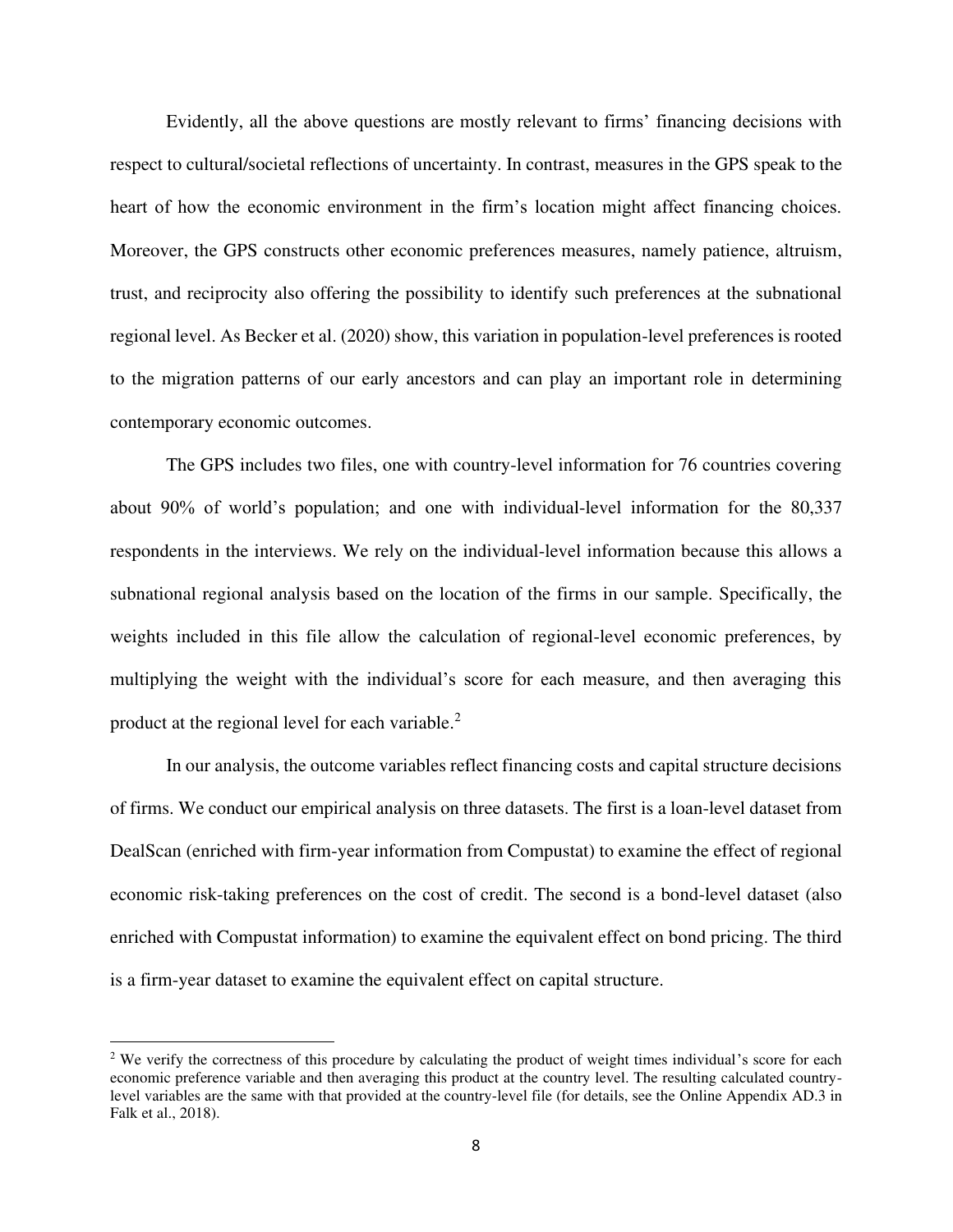Matching data for firms and regions is a labor-intensive hand-matching process. For most countries, the GPS regions are the administrative regions of each country, whereas for the U.S. the GPS regions are the states. For the U.S., we simply match the state names between the two files. For the rest of the countries, we rely on internet sources, searching for the city and country name and using the word 'region' as keyword search. For the very few cases where there are two or more cities with the same name in a country, located in different regions, or whenever there is a discrepancy between the city name and the country name in which the borrowing firm is incorporated (e.g., Montreal, France) we drop the relevant observation from the sample. Our regional risk-taking economic preference measure, denoted as *Regional risk-taking*, is the variable of interest in our analysis. We also construct controls for *Regional patience*, *Regional altruism* and *Regional trust*. These controls are important to saturate our model from the effect of different types of economic preferences.<sup>3</sup> Table 1 includes thorough definitions for these variables and Table 2 reports summary statistics.

[Insert Tables 1 & 2 here]

# **3. Economic risk-taking and firms' financing costs**

# *3.1. Empirical models*

According to our key hypothesis, the financial sector incorporates risk-taking preferences in the pricing of financial products. Two key corporate finance products are loans and bonds. We examine the effect of *Regional risk-taking* on the cost of loans using the following model:

<sup>&</sup>lt;sup>3</sup> The GPS dataset also includes measures for positive and negative reciprocity; however, we find that these measures do not correlate with loan spreads or affect the relation between loan spreads and economic risk-taking. Including them simply generates multicollinearity issues.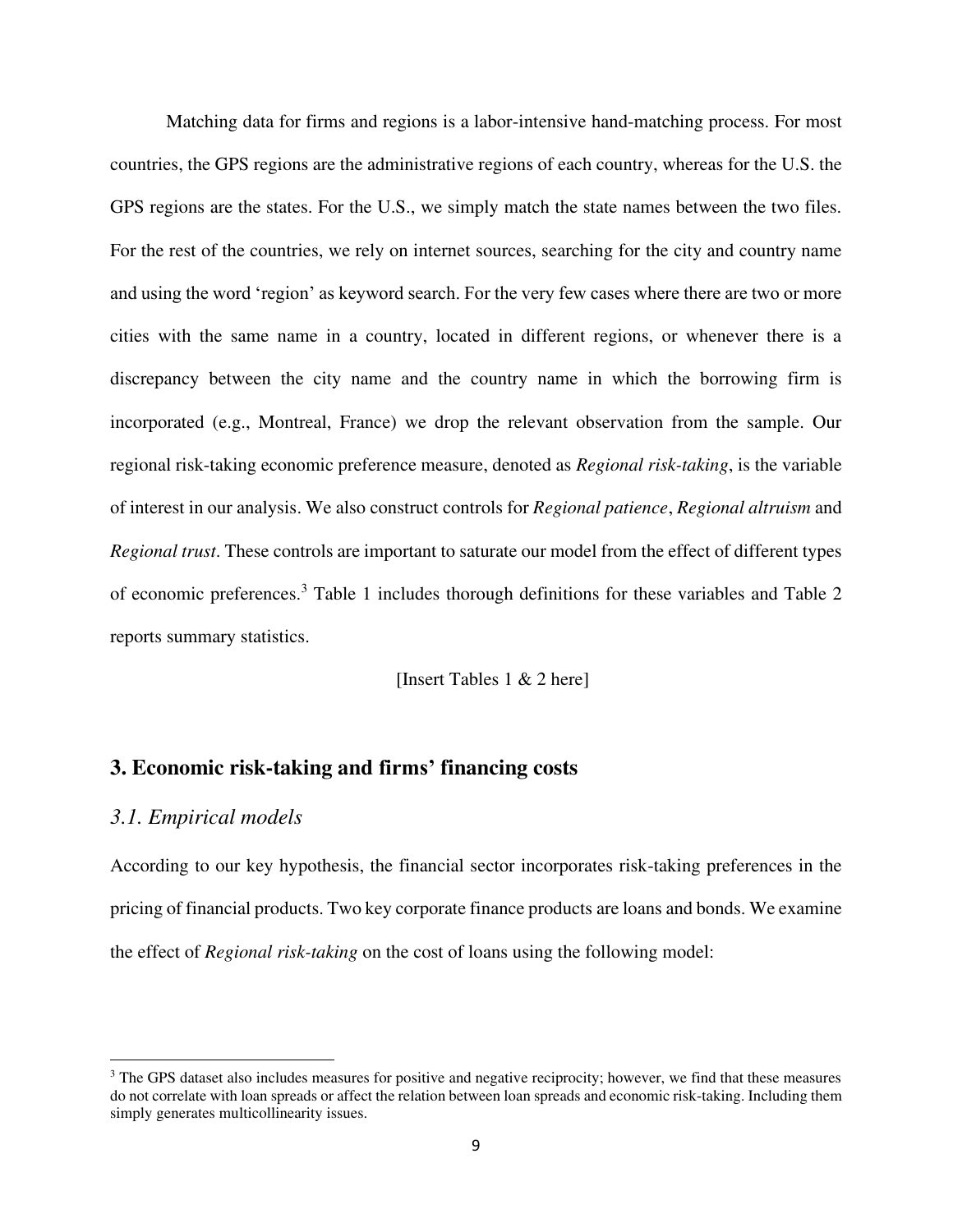Loan spread<sub>lbfrt</sub> =  $a_0 + a_1$  Regional risk-taking<sub>r</sub> +

$$
EP_r + L_{lt} + F_{ft} + B_{bt} + C_{ct} + u_{lbfrt}.
$$
 (1)

In equation (1), *Loan spread* is the spread over the LIBOR (plus any facility fee) of a syndicated loan *l* given by bank *b* to firm *f* that is established in region *r* in year *t*. The control variables include other economic preferences variables (*EP*), along with vectors of loan (*L*), firm-year (*F*), bank-year (*B*), and country-year (*C*) variables. Equation (1) also includes several fixed effects, which help with empirical identification (thoroughly discussed in the next section). Finally, *u* is the stochastic disturbance.

Syndicated loans data are from DealScan, which is the most comprehensive loan-level dataset that covers loans in several countries. Our sample covers 1990-2018 and includes information for loan pricing and several loan characteristics (e.g., loan amount, maturity, the existence or not of collateral, covenants, etc.). We match borrowing firms to listed firms in the Compustat North America and Compustat Global databases using the DealScan-Compustat linking tool (Chava and Roberts, 2008). Similarly, we use the DealScan lender linking tool (Schwert, 2018) to import lender-identifying information from Compustat.<sup>4</sup> In this way, we enrich our dataset with financial characteristics for borrowers and lenders from the two Compustat databases, as well as borrowers' location (address, zip code, state for US firms, country, etc.).

We consider syndicated loans where the borrower and the lender are in the same country, to avoid spillovers of economic preferences between two different countries. We find that there is only a handful of firms that change locations (move to a different region). Furthermore, we limit

<sup>&</sup>lt;sup>4</sup> Because the DealScan lender linking tool covers the period up to 2015, we fill-in the missing information up to 2018 using the lender's name.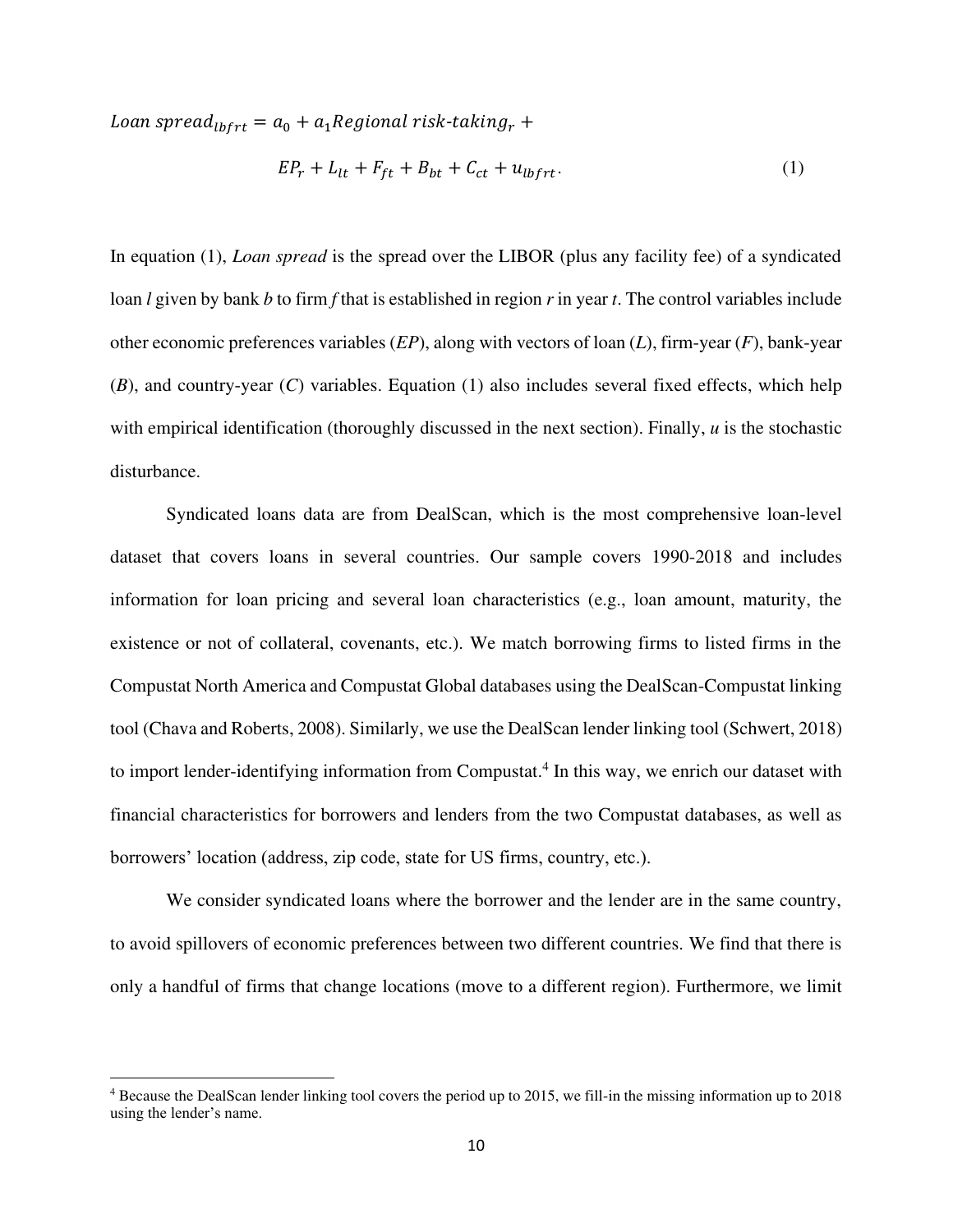the baseline analysis only to banks acting as lead arrangers, since these orchestrate the syndication and negotiate the loan terms with the borrowing firm.<sup>5</sup>

The *Loan spread* is a key loan characteristic reflecting its riskiness, while also incorporating institutional and macroeconomic risk (Delis et al., 2020). Thus, the *Loan spread* should incorporate any region-specific economic preferences related to risk-taking. In further tests, we also use the all-in-spread-undrawn (AISU), which includes the facility fee and the commitment fee on the unused amount of loan commitment.

Apart from controlling for economic preferences other than risk-taking (at the regional level), we include four groups of control variables (Table 1): loan-level variables, firm-year variables, bank-year variables, and country or country-year variables. Most importantly, we control for noneconomic cultural measures, such as the Hofstede's and Schwartz's scores. Following our theoretical considerations, these measures should capture cultural/societal effects, purifying the effect of economic risk-taking on the cost of credit from such alternative explanations. At the country-year level, important controls are the level of economic development (GDP per capita), the GDP growth rate, and the mean loan spread across the syndicated loans originated in a country each year. In robustness tests, we also control for dozens of additional country or country-year variables (see Appendix Table A1). Several of these controls reflect institutional quality; we do not use relevant variables in our baseline specifications because they are highly correlated with GDP per capita.

The number of loan facilities using the syndicated loans sample in our baseline specification is 61,677, granted to 8,359 unique listed borrowers in 192 GPS regions in 35 countries. Thus, the regional data on economic preferences substantially increase heterogeneity and, potentially,

<sup>&</sup>lt;sup>5</sup> Our baseline results remain unchanged when we relax this restriction.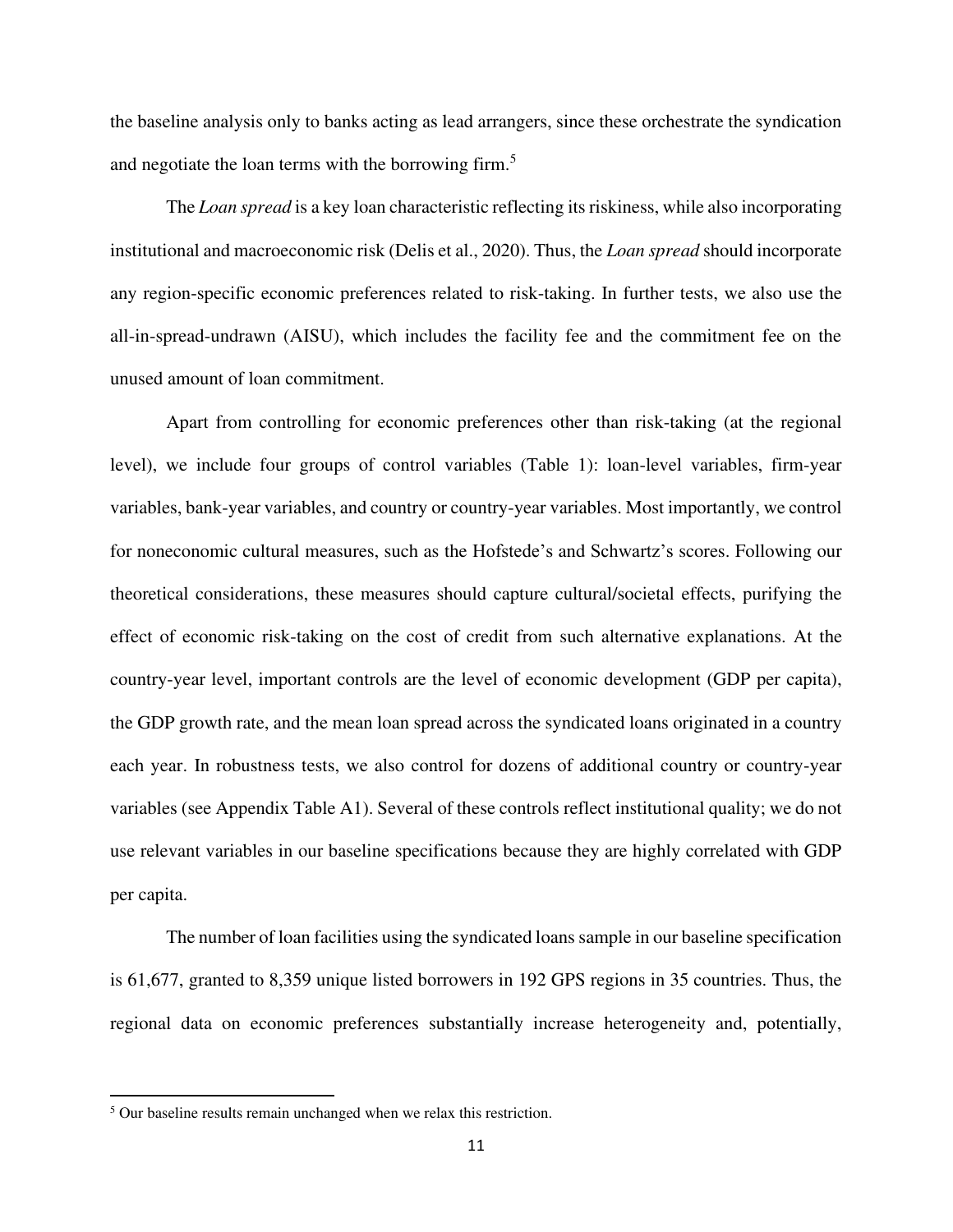estimation precision. Table 2, panel A, reports summary statistics for the variables used in the loanlevel analysis. In the Appendix Table A2, we report country-specific details on our sample.

In turn, we examine the effect of *Regional risk-taking* on bond pricing. Most of the literature on bond prices or yields uses U.S. bond data (e.g., Elton et al., 2001; Collin-Dufresne et al., 2001; Ortiz-Molina, 2006; Braun, 2016), given data quality and availability issues.<sup>6</sup> For the choice of bond-level and firm-level variables, we follow closely Ortiz-Molina (2006) and estimate the following model:

*Bond spread<sub>brrt</sub> = a<sub>0</sub> + a<sub>1</sub> Regional risk-taking<sub>r</sub> + 
$$
EP_r + B_{bt} + F_{ft} + u_{bfrt}
$$
. (2)*

In equation (2), *Bond spread* is the spread of a bond *b* issued by a firm *f* that is established in region *r* in year *t*. The control variables include the same regional controls as in equation (1) for the United States. We also control for vectors of bond (*B*) and firm (*F*) variables. Moreover, we include industry fixed effects and interstate division<sup>7</sup> fixed effects to control for relevant time-invariant unobserved heterogeneity in bonds' pricing. We also include year fixed effects. Table 2, panel B, reports summary statistics for the U.S. bonds sample.

# *3.2. Empirical identification and estimation results*

We begin by estimating equation (1) with fixed effects OLS. We include loan type fixed effects, which are important because loan facilities include credit lines and term loans that have

<sup>&</sup>lt;sup>6</sup> Studies using bond data by firms from other countries are rare (e.g., Gabbi and Sironi, 2005). Other studies investigate the risk factors affecting the cross-section of bond returns (e.g., Bai et al., 2019), or explore the bond spreads' predicting ability for economic fluctuations (e.g., Gilchrist and Zakrajšek, 2012).

<sup>7</sup> For the delineation of US interstate divisions, see here: [https://www2.census.gov/geo/pdfs/maps](https://www2.census.gov/geo/pdfs/maps-data/maps/reference/us_regdiv.pdf)[data/maps/reference/us\\_regdiv.pdf](https://www2.census.gov/geo/pdfs/maps-data/maps/reference/us_regdiv.pdf)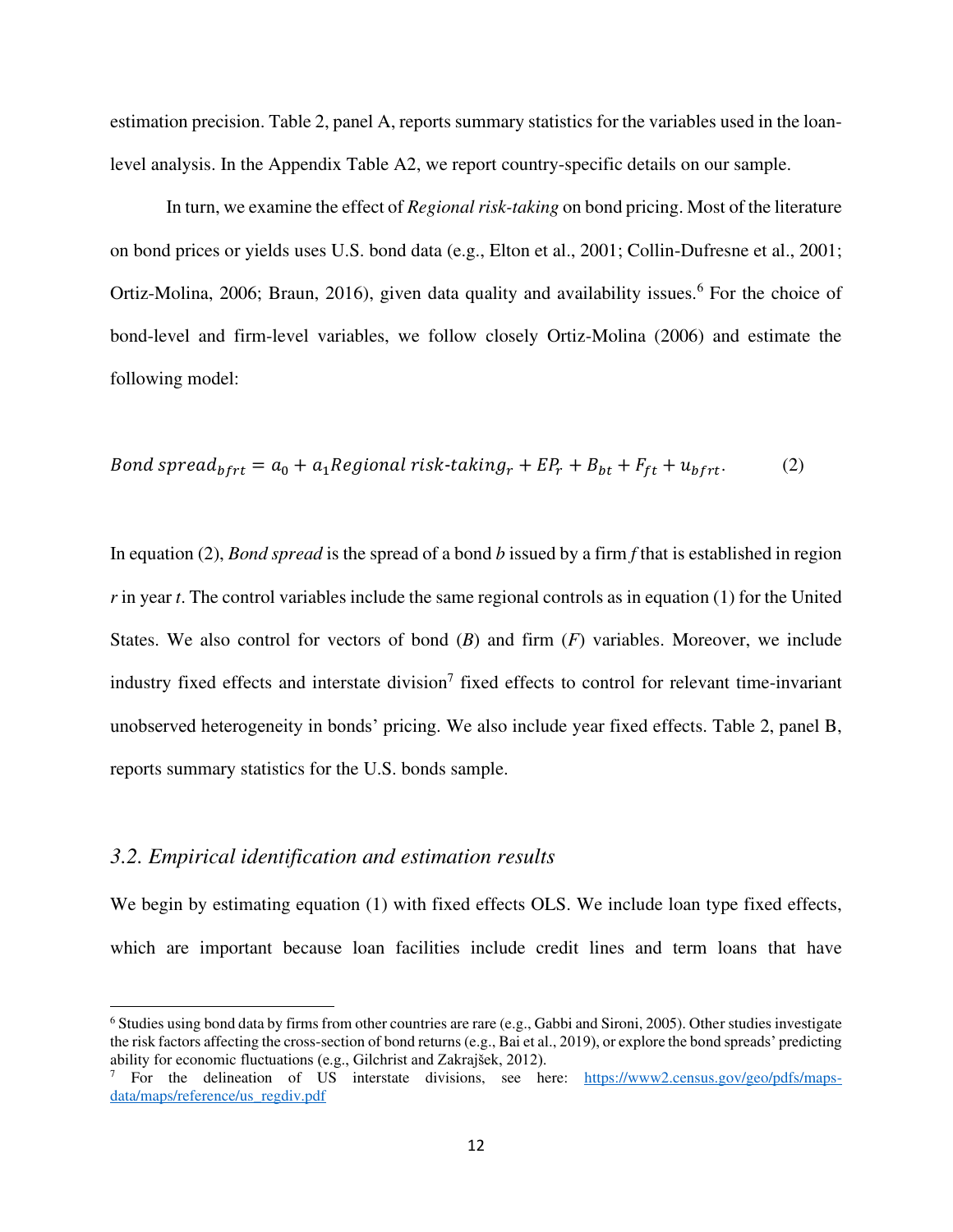fundamental differences in their contractual arrangements and pricing (Berg et al., 2016). We also include loan purpose fixed effects, given the considerable differences in pricing loans with different objectives (e.g., loans for M&As have different risks compared to loans for working capital or other corporate purposes). Moreover, we include industry, continent, and year fixed effects to control for relevant common effects on loan pricing. We cluster standard errors by country (which is more conservative compared to clustering by region as there might be within-country correlation of standard errors), but we show that our results are robust to different choices.

 Using loan-level data, several important control variables, and several fixed effects already largely reduce omitted-variable bias.<sup>8</sup> The only possible such bias may emerge from unobserved regional characteristics that are not controlled for by our regional and country-year variables. As our empirical analysis shows, our OLS results compare very well with those from an IV model.

Table 3 reports the OLS results. In columns (1) to (5), we sequentially add control variables: we begin with only the regional variables reflecting economic preferences, and add loan-level controls, firm-level controls, bank-level controls, and macroeconomic controls. Sequentially adding controls shows the robustness of our findings to controls used in the literature and that our main results are not subject to a bad controls problem. The effect of the control variables is fully in line with the respective in the literature (e.g., Delis et al., 2020; Focarelli et al., 2008). The most important control capturing differences in the firms' macroeconomic environment is *Borrower's country-year loan spread*, which has a positive and highly significant coefficient.

<sup>&</sup>lt;sup>8</sup> Moreover, using loan-level data rules out other types of endogeneity stemming from simultaneity or reverse causality, as we do not expect that individual loan pricing to systematically affect regional preferences over economic risk-taking. Further, it is unlikely that firms select regions based on risk-taking preferences: risk-taking preferences are long-lasting and predetermined, while we have almost zero relocation of firms in our sample (identifying relocations would have been an interesting identification strategy).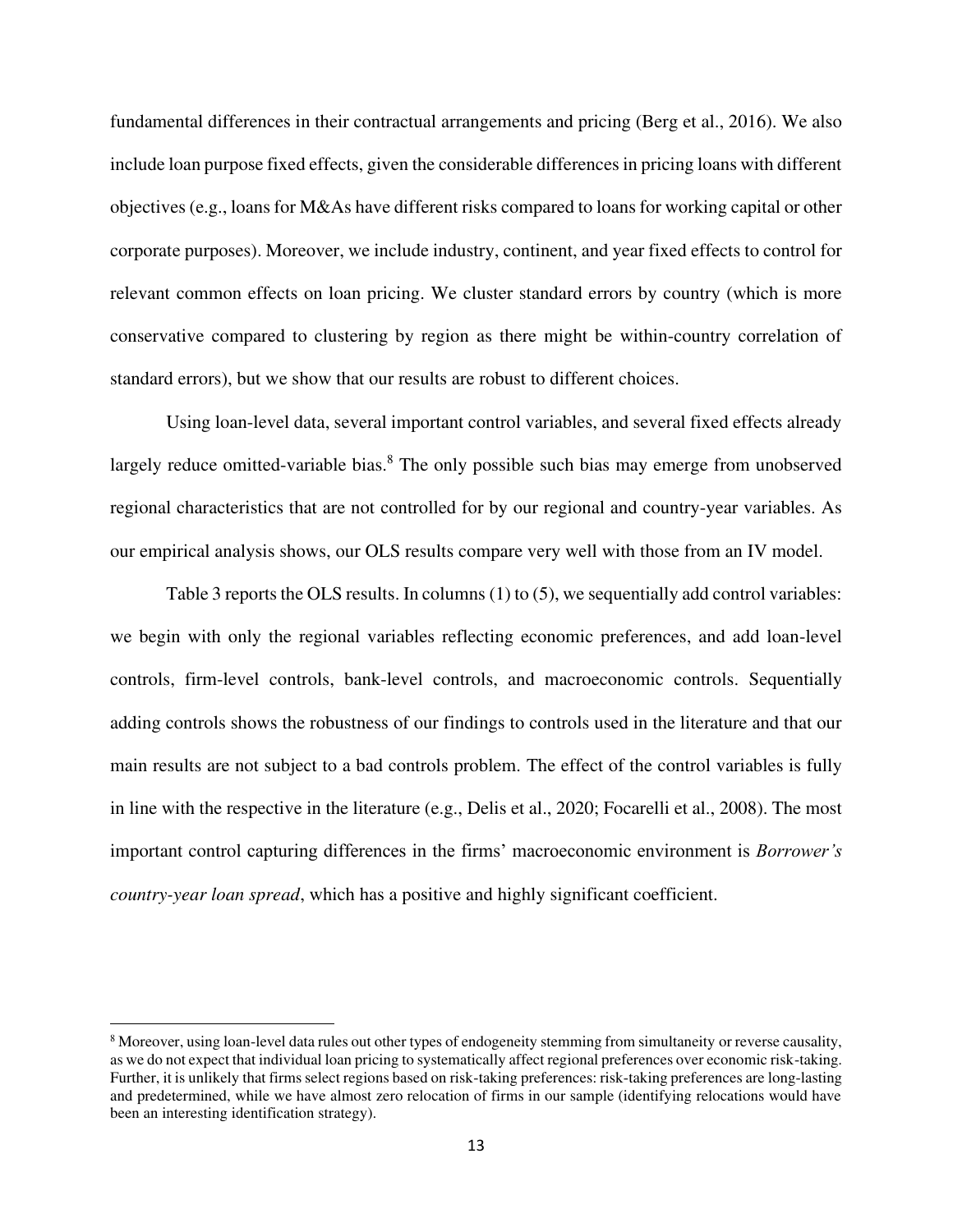Even though we are not interested in establishing causal effects between the regional control variables and the loan spread, the results reflect some interesting correlations. The negative coefficient on *Regional patience* shows that banks charge lower spreads to firms in regions in which individuals have long-term orientation. This finding is consistent with the neoclassical view of the time-preference theory on interest rates, in which firms that are more willing to borrow in the future (e.g., because their need for liquidity is not urgent) are given better terms today. Moreover, the coefficient on regional trust is positive and significant, showing that higher trust implies originating (instead of denying) loans to riskier borrowers to which lending rates are higher.<sup>9</sup> *Regional altruism* loses its statistical significance once we add the macroeconomic controls.

The coefficient  $a_1$  in column (1) is positive and statistically significant at the 1% level. Economically, a one standard deviation higher *Regional risk-taking* implies a higher *Loan spread* by 14.077 x 0.21  $\approx$  3 basis points. According to the summary statistics in Table 2, the average loan facility amounts to 255.8 million USD (the inverse log of 19.36) and has an average maturity of 4.24 years (50.88 / 12 months), which implies that the 3 basis points translate to higher cost of loan of a considerable 0.33 million USD for the loan with the average size and maturity  $(0.0003 \times 4.24)$  $\times$  255.8 million USD).

In columns (2) to (5), the coefficient  $a_1$  has even higher economic significance. According to column (5) that includes all controls, a one standard deviation higher *Regional risk-taking* implies a higher *Loan spread* by approximately 3.6 basis points, implying 0.39 million USD higher borrower cost.

#### [Insert Table 3 about here]

<sup>&</sup>lt;sup>9</sup> A negative coefficient would also be intuitive, as higher trust by banks might imply lower spreads. This comes down to identifying causal effects on the effect of trust, which we leave for future research.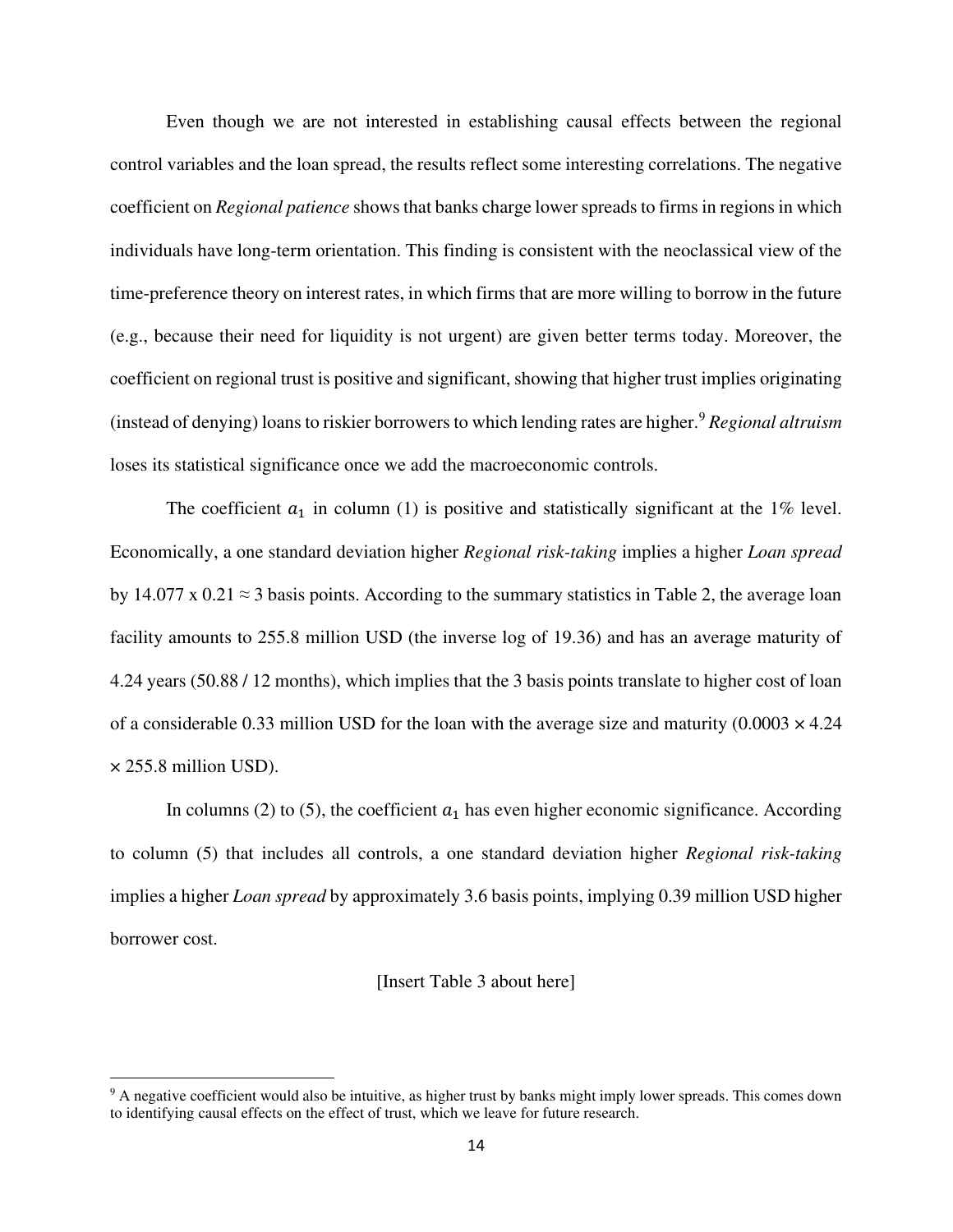The first potential criticism of our findings is that  $a_1$  captures the effect of other cultural traits that are unrelated to economic preferences. In Table 4, we complement the array of control variables in equation (1) with Hofstede's (Panel A) and Schwartz's (Panel B) measures. *Hofstede's power distance* load negatively in column 1; however, *Regional risk-taking* retains its positive and significant coefficient. Moreover, *Schwartz's mastery* loads positively in Panel B, consistent with the idea that societies with individuals seeking success through personal action (possibly at the expense of others) tend to take more financial risk. Overall, our findings show that certain cultural elements that do not necessarily reflect economic preferences correlate significantly with loan spreads; however, the role of economic preferences over risk-taking is still highly relevant in explaining financing costs.

# [Insert Table 4 about here]

Our key remedy against omitted-variable bias from unobserved regional characteristics that correlate with both *Regional risk-taking* and financing costs is an IV model. Our idea for the IVs comes from a recent macroeconomics literature on the determinants of economic preferences (Galor and Özak, 2016). Our premise is that economic risk preferences have begun to shape hundreds of years ago in the preindustrial era based on the regional agricultural conditions. Specifically, we use as instruments a region's potential crop yield in calories per hectare per day (*Regional crop yield*) and a region's potential crop growth cycle in days elapsed from planting to full maturity (*Regional crop growth cycle*).<sup>10</sup> We expect that regions with lower crop yield and more extensive crop growth cycle will tend to have higher preferences for risk-taking in search for alternative (other than agriculture) yield. We focus on the potential (as opposed to actual) crop yield and crop growth cycle because these measures are based on agroclimatic constraints in the

 $10$  Galor and Ozak (2016) provide the agricultural data at the regional level, based on WVS regions. Thus, we first match the WVS regions to the GPS regions.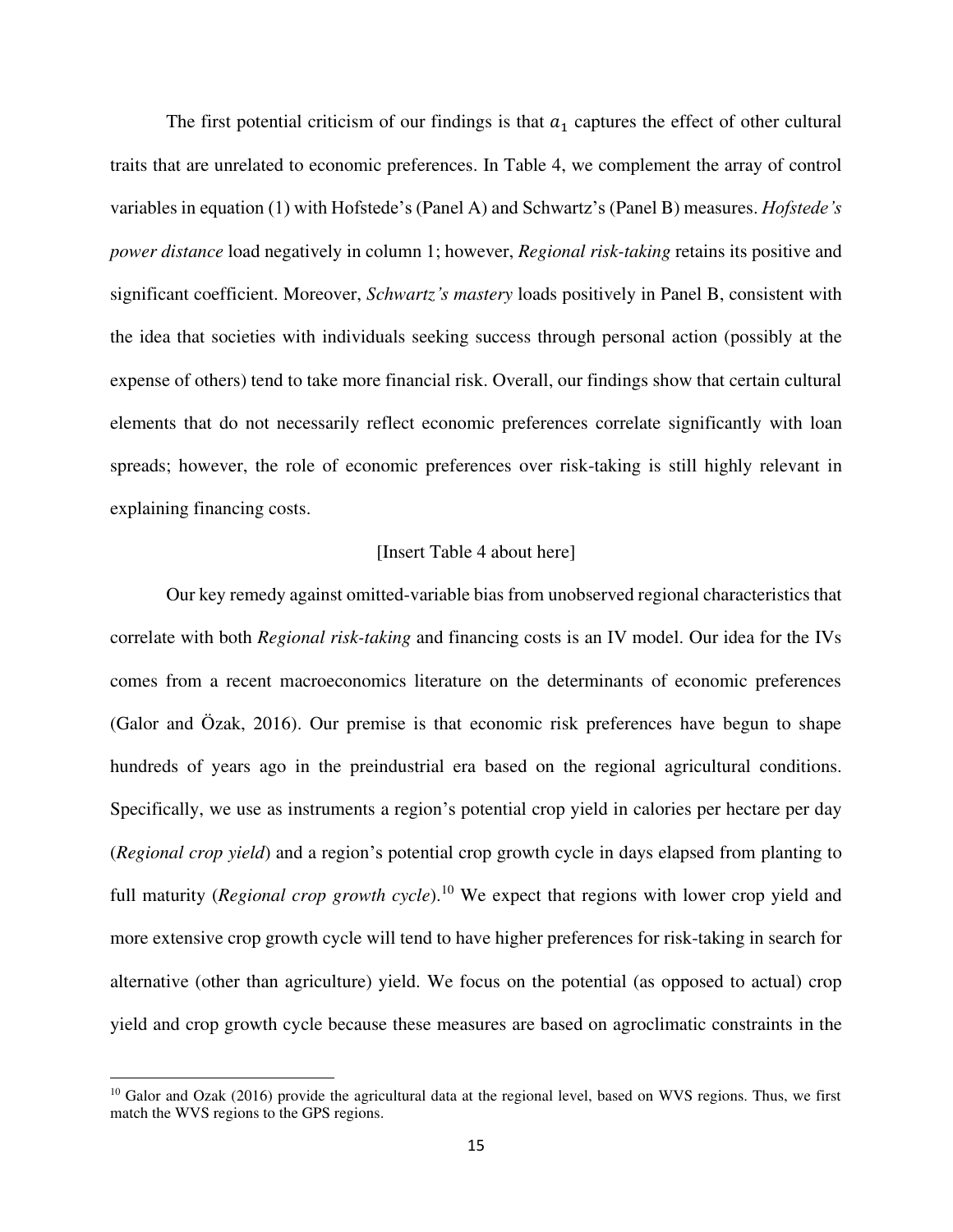preindustrial era that, further to being observed in the preindustrial era (and thus being predetermined), are largely orthogonal to human intervention, further mitigating endogeneity concerns. To this end, our exclusion restriction suggests that *Regional crop yield* and *Regional crop growth cycle* affect the contemporary financial conditions only via economic preferences. Controlling for all economic preferences in both stages of an IV model, we must obtain exogenous identification of the impact of economic preferences over risk-taking.

Table 5 replicates the specifications of Table 3 using two-stage least squares (2SLS). The first stage results are consistent with our expectations. We find that *Regional crop yield* is negatively correlated with *Regional risk-taking* consistent with the hypothesis that higher return to agricultural investment is negatively associated with a society's propensity to take economic risk. The opposite holds for *Regional crop growth cycle*, because a larger crop growth cycle associates with more intensive search for alternative sources of yield. Both variables load with strongly statistically significant coefficients.

# [Insert Table 5 about here]

In turn, the fitted values in the second stage regression are highly statistically significant with a somewhat inflated coefficient of 41 basis points according to our preferred specification (5). To be conservative, and given that the OLS and 2SLS results almost coincide in terms of statistical significance, we base our inferences on the OLS results. In unreported regressions, we also control for the Hofstede/ Schwartz variables in the 2SLS model and maintain our inferences.

We conduct several additional robustness tests on equation 1, using specification (5) of Table 3 as benchmark. In the first three columns of Appendix Table A3, we cluster our standard errors by region, by region  $\times$  year, and by country  $\times$  year. In the last two columns, we additionally include country fixed effects, country  $\times$  year fixed effects, and industry  $\times$  year fixed effects. Especially the country  $\times$  year fixed effects capture a significant part of potential omitted-variable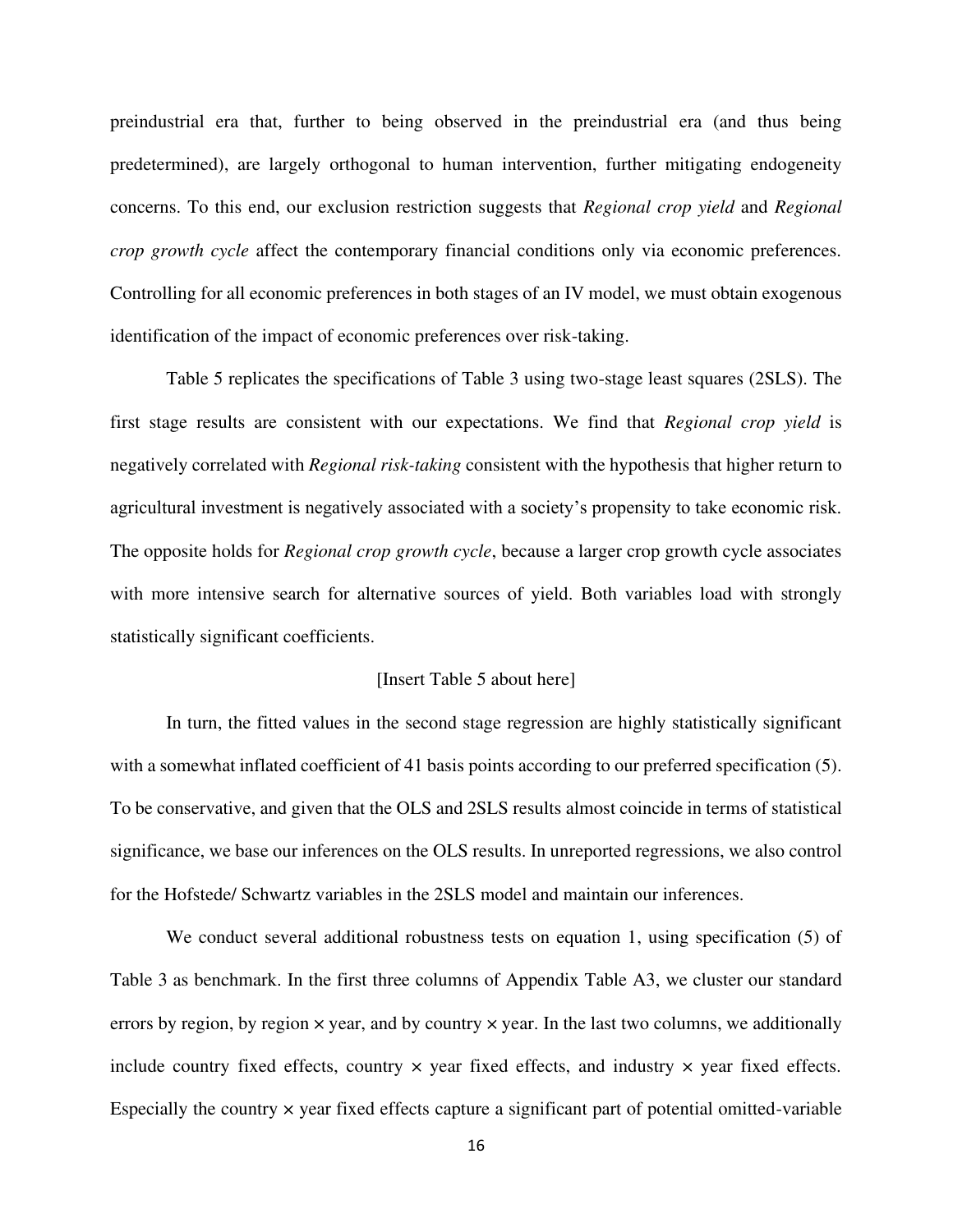bias, including general unobserved cultural, societal, and macroeconomic country-year variables. Our key results remain largely unaffected.

In column (1) Table A4, we first drop the financial, utilities, and real estate firms and find that our estimates become larger, indicating stronger effects for sectors with larger shares of tangible assets. Moreover, dropping the United States from the sample (thus dropping 81% of the baseline sample), almost doubles our baseline estimate (column 2 of Table A4). In columns 3 and 4 of Table A4, we split our sample to terms loans and credit lines (previously we controlled for differences via fixed effects). We find statistically significant results in both specifications, but the economic significance is much larger on term loans. This is consistent with the premise that credit lines provide unique value in solving information problems in lending and thus bear lower credit risk (e.g., Berger et al., 2020). Last, our results show that AISU also responds positively to regional risk-taking, implying that loan fees further add to the positive effect of *Regional risk-taking* on the total cost of credit.<sup>11</sup>

As suggested within the framework of equation (2), an important test to show that regional risk-taking affects the terms of borrowing outside the credit market is to also look at the bond market. We report the results in Table 6. Consistent with the results in Table 3, we find that higher regional risk-taking increases bond spreads. Economically, according to specification 2, a one standard deviation higher *Regional risk-taking* implies a higher *Loan spread* by 27.464 x 0.20 ≈ 5.5 basis points. According to the summary statistics in Table 2, the average bond amounts to 361.4 million USD (the inverse log of 5.89) and has an average maturity of 10.8 years (129.14 / 12 months), which implies that the 5.5 basis points translate to higher cost of loan of a considerable 2.15 million USD for the loan with the average size and maturity  $(0.00055 \times 10.8 \times 361.4$  million

 $11$  All these sensitivity tests are robust to the use of our IV model.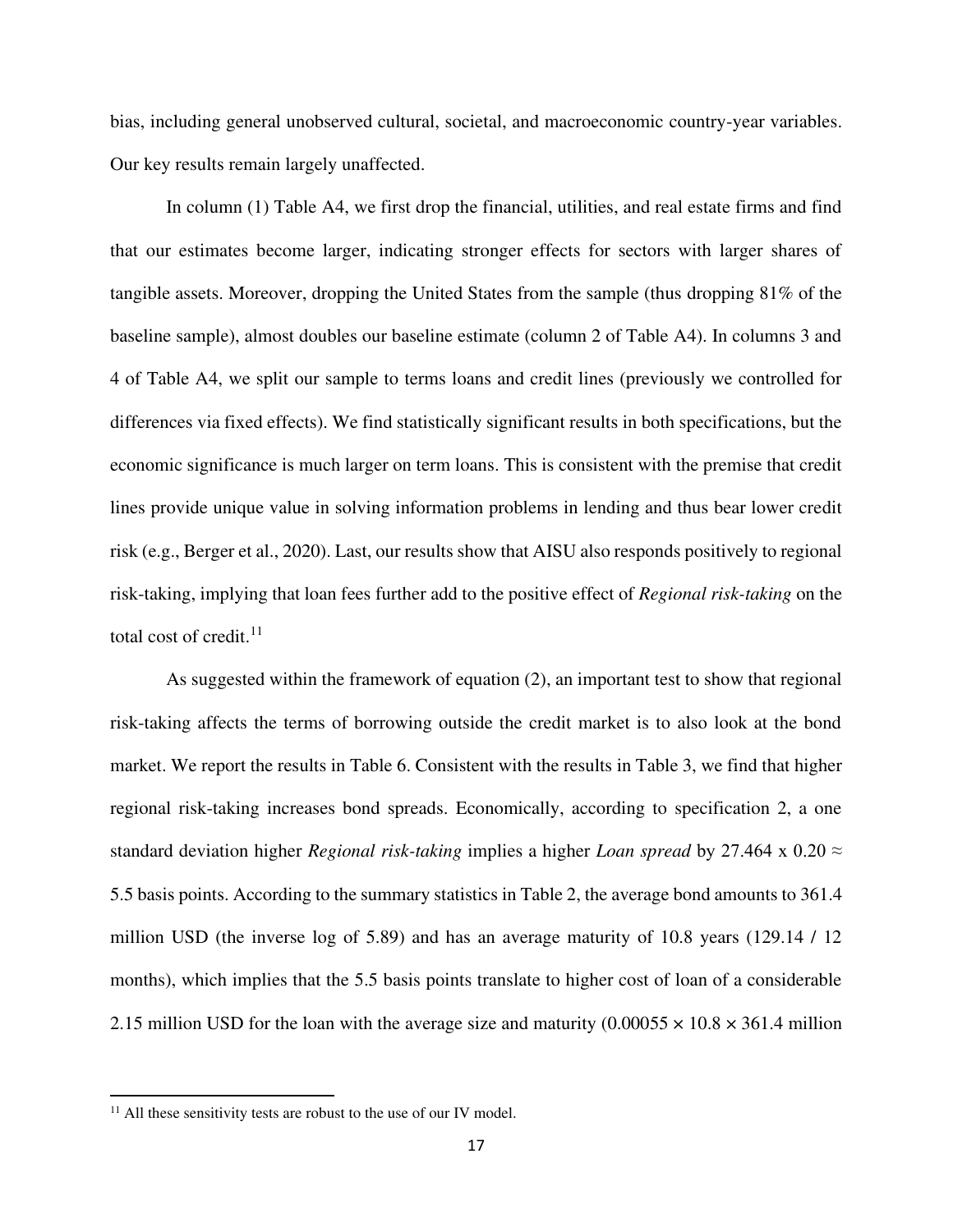USD). Thus, in the bonds market, the economic effect of regional risk-taking on the overall cost of financing is even larger. $12$ 

[Insert Table 6 about here]

# **4. Economic risk-taking and firms' capital structure**

# *4.1. Empirical model and data*

According to the traditional theory of capital structure, higher capital costs (including financing costs) can lower a firm's capacity or willingness to take debt. In this section, we thus examine the second part of our hypothesis on the effect of regional risk-taking on firms' capital structure. We use the following models:

Book leverage<sub>frt</sub> = 
$$
a_0 + a_1
$$
 Regional risk-taking<sub>r</sub> +  $EP_r + F_{ft} + C_t + u_{frt}$ . (3)

Long-term debt<sub>frt</sub> = 
$$
a_0 + a_1
$$
 Regional risk-taking<sub>r</sub> +  $EP_r + F_{ft} + C_t + u_{frt}$ . (4)

$$
Short-term debt_{frt} = a_0 + a_1 Regional risk\text{-}taking_r + EP_r + F_{ft} + C_t + u_{frt}. \tag{5}
$$

In equation (3), *Book* l*everage* is the ratio of the book value of debt to the book value of total assets of a firm *f* in region *r* in year *t*. In equations (4) and (5), we use the shares of long-term and shortterm debt to total assets to examine the effect of *Regional risk-taking* on the time horizon of firms' debt structure. As in equations (1) and (2), the control variables include the rest of the regional

 $12$  Symmetrically with the analysis on syndicated loans, in Table A5 we report the results from several robustness tests on equation 2. The results are consistent with those in Table 6.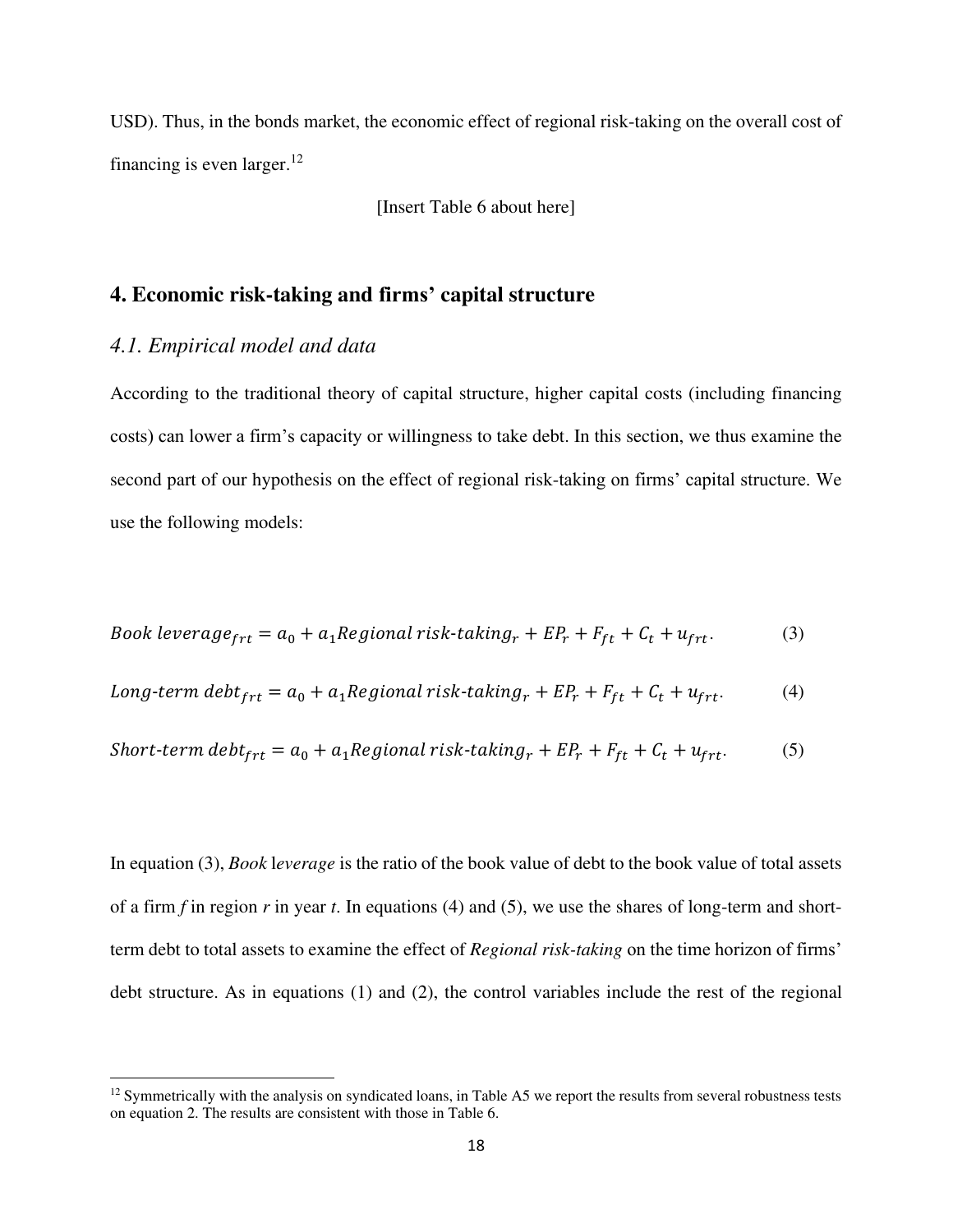economic preferences variables (*EP*), along with vectors of firm (*F*) and country or country-year variables. Equation (3) also includes year, industry, and continent fixed effects. Finally, *u* is the stochastic disturbance.

We estimate equations (3) to (5) using the Compustat (North America and Global) sample of firms, for which we report summary statistics on the right-hand side panel of Table 2. Our most restrictive specification includes 238,226 observations from 58 countries and 509 regions. Appendix Table A2 reports the numbers of observations, firms, and regions by country.

For the vector of firm controls we directly follow the extant literature (see e.g., Baker and Wurgler, 2002; Graham and Leary, 2011). This literature points to the use of eight key variables, including the four variables from Rajan and Zingales (1995) and the four variables from Fama and French (2002) that do not overlap. From the eight variables, we exclude the ratio of dividends to market value of equity due to the small number of observations, especially for non-US countries. We complement this vector with firms' earnings volatility as in Graham et al. (2015), which we find to be a statistically significant control.<sup>13</sup>

# *4.2. Empirical identification and results*

The essence of our identification strategy is as in section 4. We begin with OLS results; next we show that our results are robust to the inclusion of several macro controls (including culture); subsequently, we show IV results; and last we provide many other robustness tests (including results with country × year fixed effects).

Table 7 reports the OLS results. Sequentially adding controls shows the robustness of our results to these additions and that our results are not driven by a bad controls problem. All three

<sup>&</sup>lt;sup>13</sup> Adding more firm-year variables, such as asset growth or the z-score does not affect our inferences.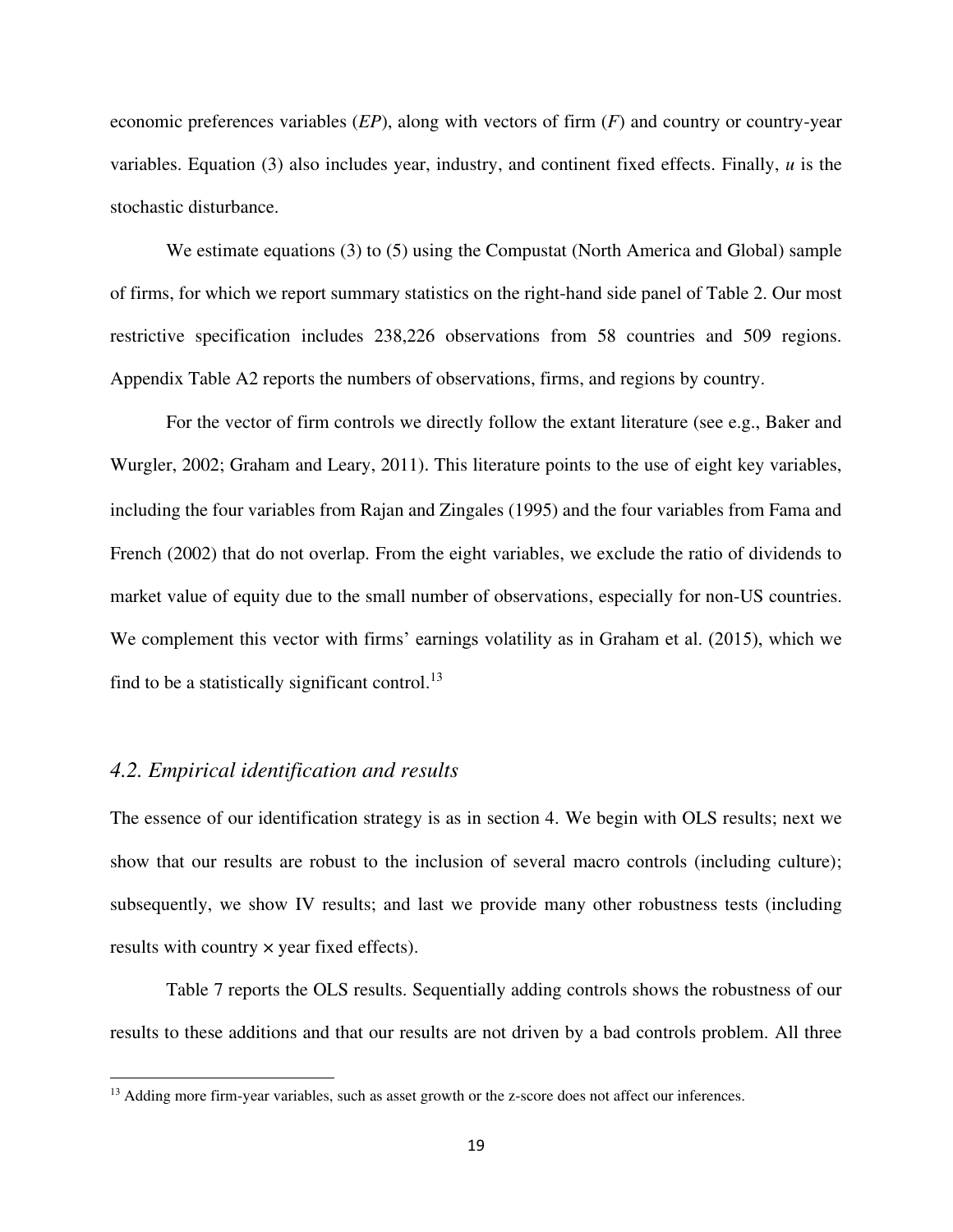specifications show that *Regional risk-taking* enters with a negative and statistically significant (at the 1% level) coefficient. Economically, according to column 4, a one standard deviation higher *Regional risk-taking* (equal to 0.31 in the Compustat sample) yields a 0.0074 (=  $0.024 \times 0.31$ ) decrease in book leverage. This is equivalent to a 1.6% decrease in book leverage for the firm with the mean book leverage.

### [Insert Table 7 about here]

In Table 8, we report results from the estimation of equations 4 and 5 (in Panels A and B, respectively). The results in Panel A show that as we add control variables, the effect of *Regional risk-taking* on *Long-term debt* becomes less potent. In contrast, the results in Panel B show that *Regional risk-taking* significantly lowers firms' *Short-term debt*. Specifically, a one standard deviation increase in *Regional risk-taking* yields an approximately 0.006 (= 0.019 × 0.31) decrease in *Short-term debt*, which is equivalent to a 1.6% decline for the firm with the mean *Short-term debt*.

# [Insert Table 8 about here]

 Next, in Table 9, we replicate the results of Tables 7 and 8 using the IV model. We use the same instruments with the analysis on financing costs, the results of which we report in the lower part of Table 9. Again, we find that *Regional crop yield* is a more significant determinant of *Regional risk-taking* compared to *Regional crop growth cycle*. We keep both variables as exogenous instruments in the first stage for reasons related to our previous theoretical intuition (also following Galor and Özak, 2016) and symmetry with our previous analysis.

## [Insert Table 9 about here]

The second-stage results support the OLS findings. Column 1 reports a significantly lower book leverage in regions with higher risk-taking (consistent with the results in Table 7). Column 2 shows a negative effect of *Regional risk-taking* on *Long-term debt*, reflecting more significant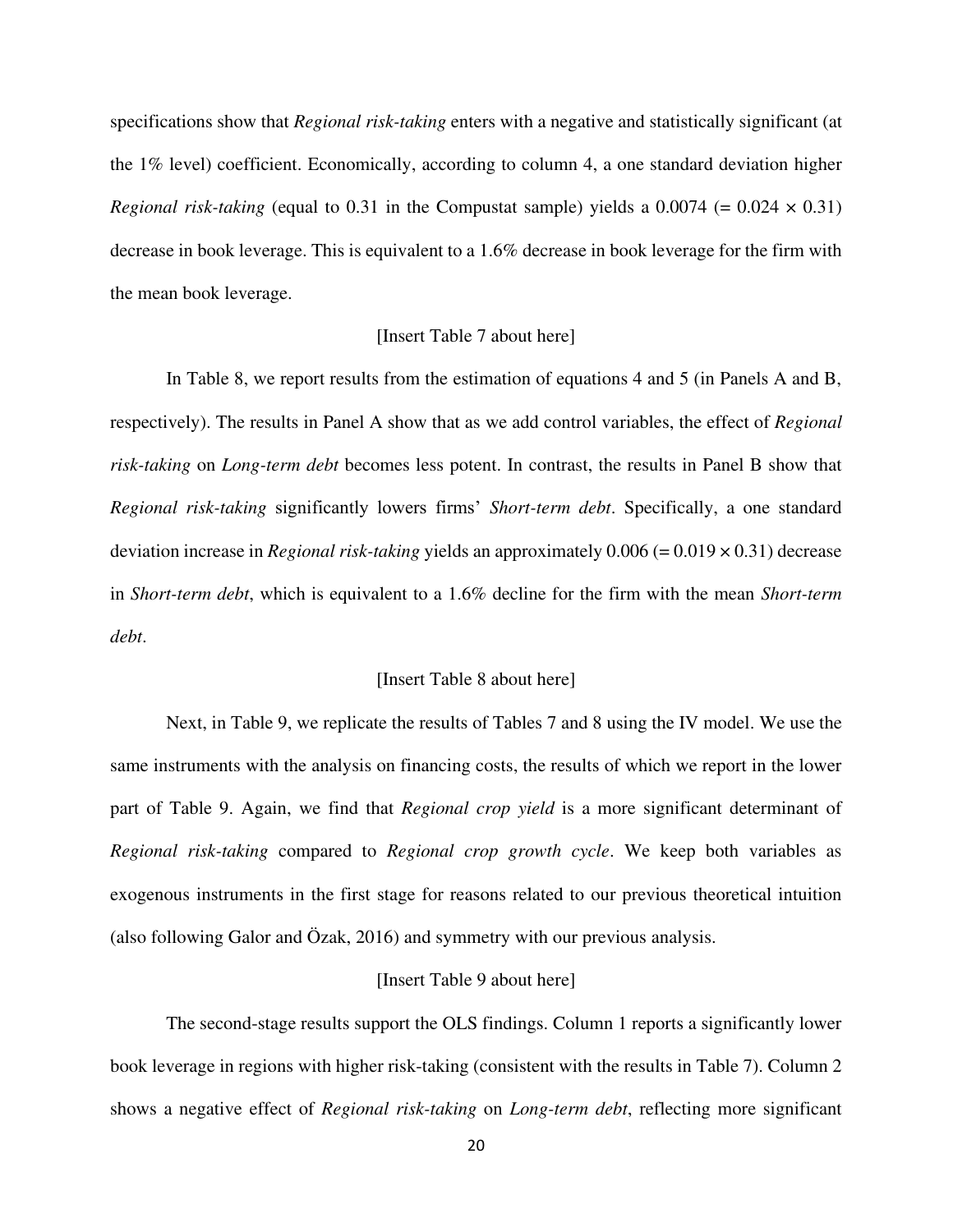results compared to the OLS equivalent (in Panel A of Table 8). Last, column 3 shows a negative effect of *Regional risk-taking* on *Short-term debt*, consistent with the OLS equivalent (in Panel B of Table 8). As in the analysis on financing costs, the IV estimates are larger than the respective from the OLS model; to be more conservative, we base our inferences on the OLS estimates.

 We conduct several additional robustness tests, the results of which we report in Appendix Tables A6 to A9. In Tables A6 and A7, we control for the cultural measures by Hofstede and Schwartz; we find quantitatively similar results with those in Tables 7 and 8. In Table A8, we use additional fixed effects (such as industry × year and continent fixed effects) and/or cluster standard errors by region, country  $\times$  year, or region  $\times$  year. Again, our results are in line with our baseline. Finally, in Table A9, we report results from further robustness tests, where we exclude specific sectors (financial, utilities, and real estate firms) or drop the U.S. firms.

Last, we examine the impact of risk-taking preferences on the speed of adjustment of the firm's target debt ratio, closely following the approach in Flannery and Rangan (2006). To this end, we calculate the firm's market debt ratio as the ratio of the book value of a firm's total (short and long-term) debt to the sum of the book value of total debt plus firm's market capitalization. We employ this variable in year *t*+1, *t*+2 or *t*+3 as dependent variable. To capture the effect of risktaking economic preferences on the speed of firm's target debt ratio adjustment we also include the (regional) risk-taking preference measure and its interaction term with the target debt ratio at *t*. The coefficient of this interaction term captures the impact of risk-taking preferences on the speed of adjustment. The model is estimated with fixed effects OLS (firm and year) and robust standard errors clustered by firm.

The results are reported in Table 10. The coefficient of the firm's target debt ratio ranges from 0.399 for the 1-year horizon to 0.077 for the 3-year horizon, thus pointing to a speed of adjustment of 60.1% towards the target debt ratio in a year, which soars to 92.3% for the 3-year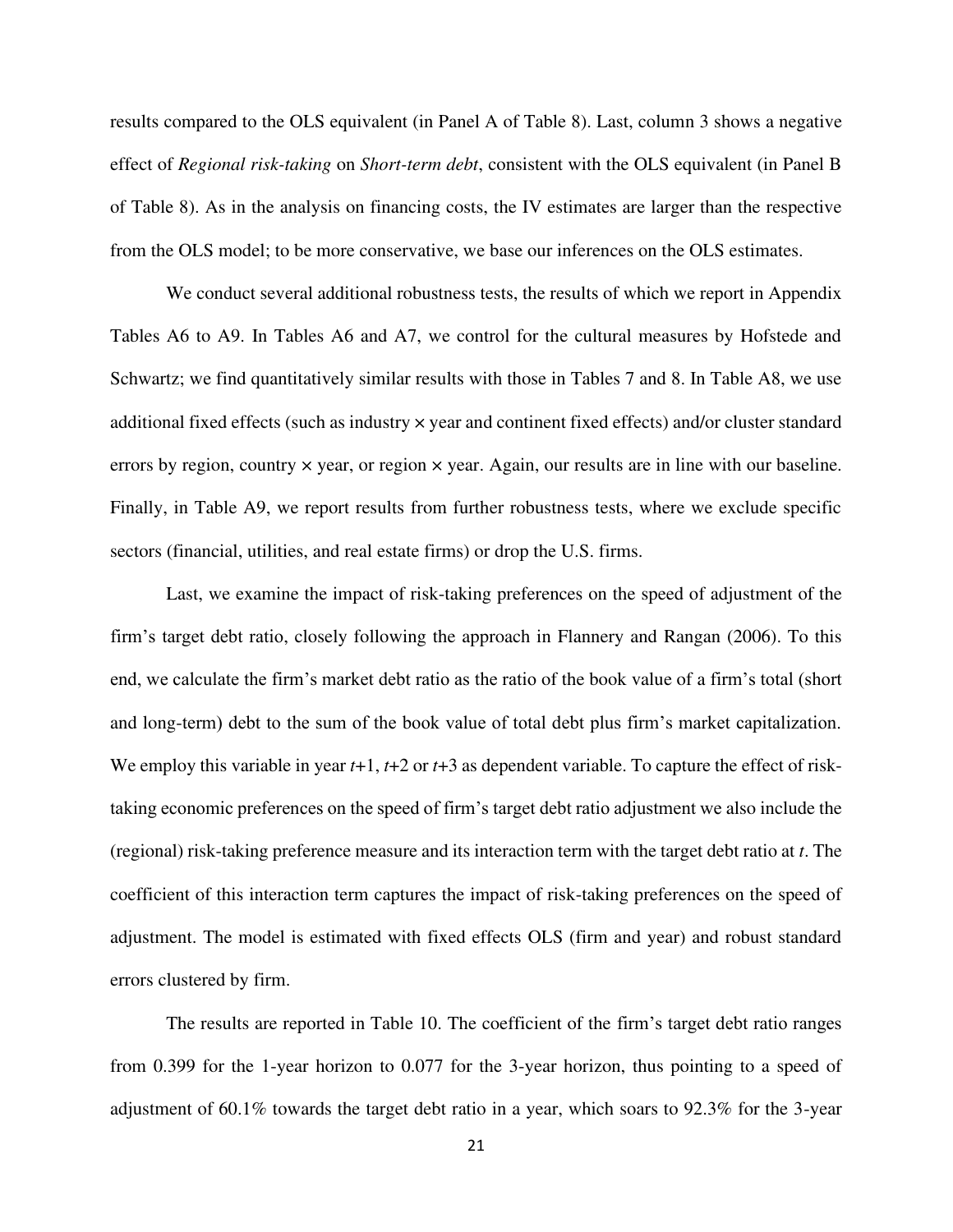horizon. These results are in line with findings of Flannery and Rangan (2006). More importantly though, the coefficients of the interaction term are positive and statistically significant, ranging from 0.418 to 0.135 as we move from 1- to 3-year horizons. This implies that in higher risk-taking regions the speed of adjustment of target debt ratio significantly increases. This finding, regarding the impact of risk-taking preference on capital structure, provides support to the trade-off theory explanation.

[Insert Table 10 about here]

# **5. Conclusions and implications**

Our study advances and empirically establishes the hypothesis that regional preferences over economic risk-taking work as an endowment that affects firms' financing costs and capital structure. Using different samples on syndicated loans and bonds, we first find that in regions with higher risk-taking preferences, both loan spreads and bond spreads are significantly higher. This implies that in such regions firms pay higher interest rates on debt. Consistent with this finding and key capital structure theories, we next show that firms in regions with high risk-taking preferences have lower leverage ratios. Thus, our findings unveil a mechanism through which established regional norms and behaviors regarding economic risk-taking affect the pricing of corporate debt and by extension capital structure decisions.

 We contend that our findings have important interrelated implications. First, we show that regional economic preferences significantly matter for the determination of loan spreads and this has implications for the firms' capital structure decisions. This naturally opens a discussion of whether a relocation decision would be pareto improving for certain firms to benefit from lower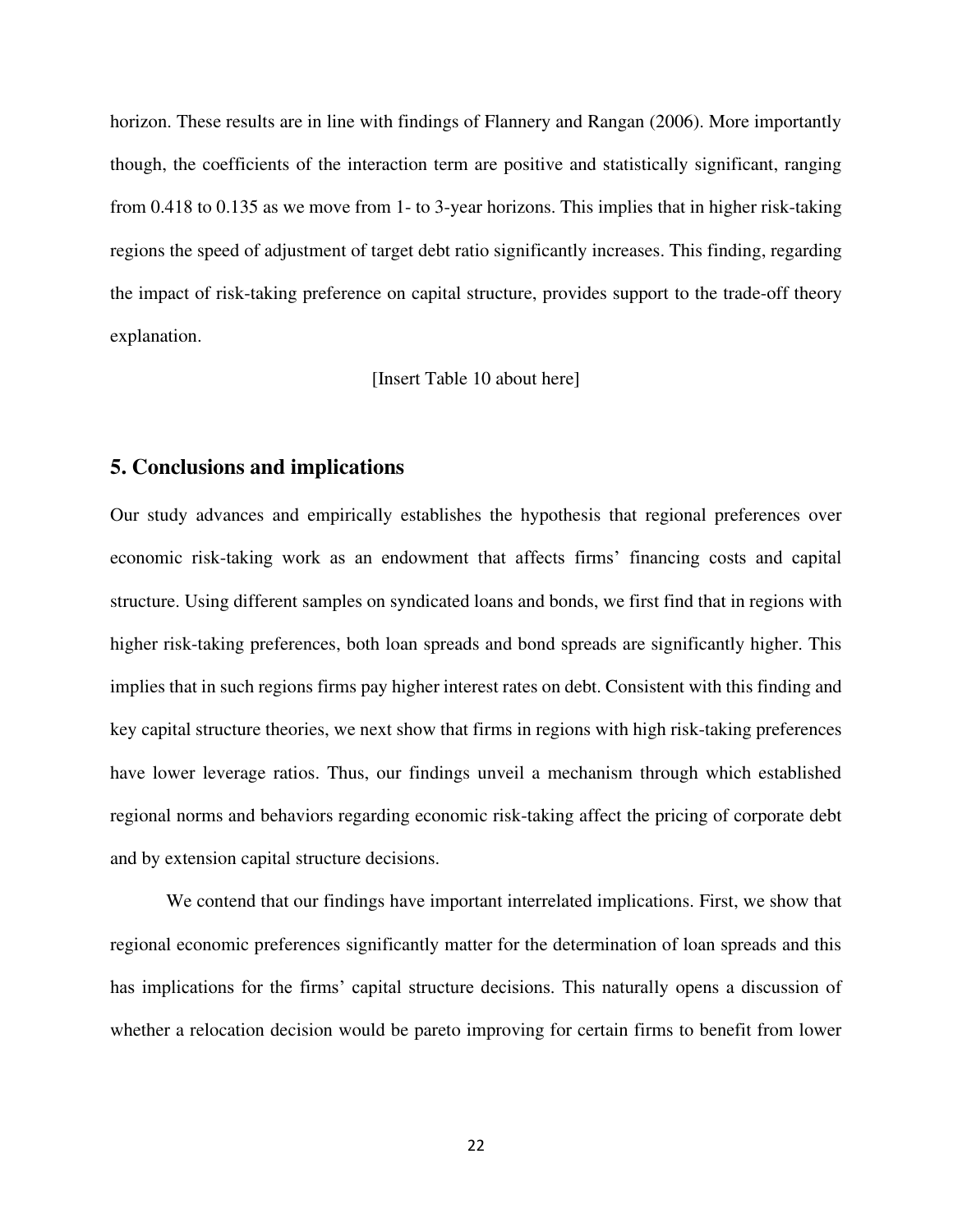lending costs. Surprisingly, in the global sample of firms we use in our analysis, relocation happens for only an extremely small number of firms.

Second, we uncover a new tradeoff in the literature between risk-taking preferences and debt. On the one hand, under e.g. the real options theory, a general environment of risk-taking preferences is consistent with higher investment and returns in these regions. On the other hand, firms in regions with higher risk-taking face higher financing costs and take lower overall leverage, which are consistent with lower investment and returns.

Third, our analysis is in line with previous studies (e.g., Rajan and Zingales, 1995; Graham and Leary, 2011; Delis et al., 2020), which suggest that credit costs and capital structure decisions are interrelated while their determinants cannot be solely explained by firm-specific characteristics. External characteristics matter significantly and explain a big part of the underlying variation in credit cost and capital structure. We show that the emergence of novel datasets characterizing economic preferences (as opposed to using variables measuring societal culture) is key to understanding this variation. On this line, a fruitful avenue for future research should more formally consider the potential causal effects of economic patience (long-term orientation) and trust on firms' corporate finance decisions.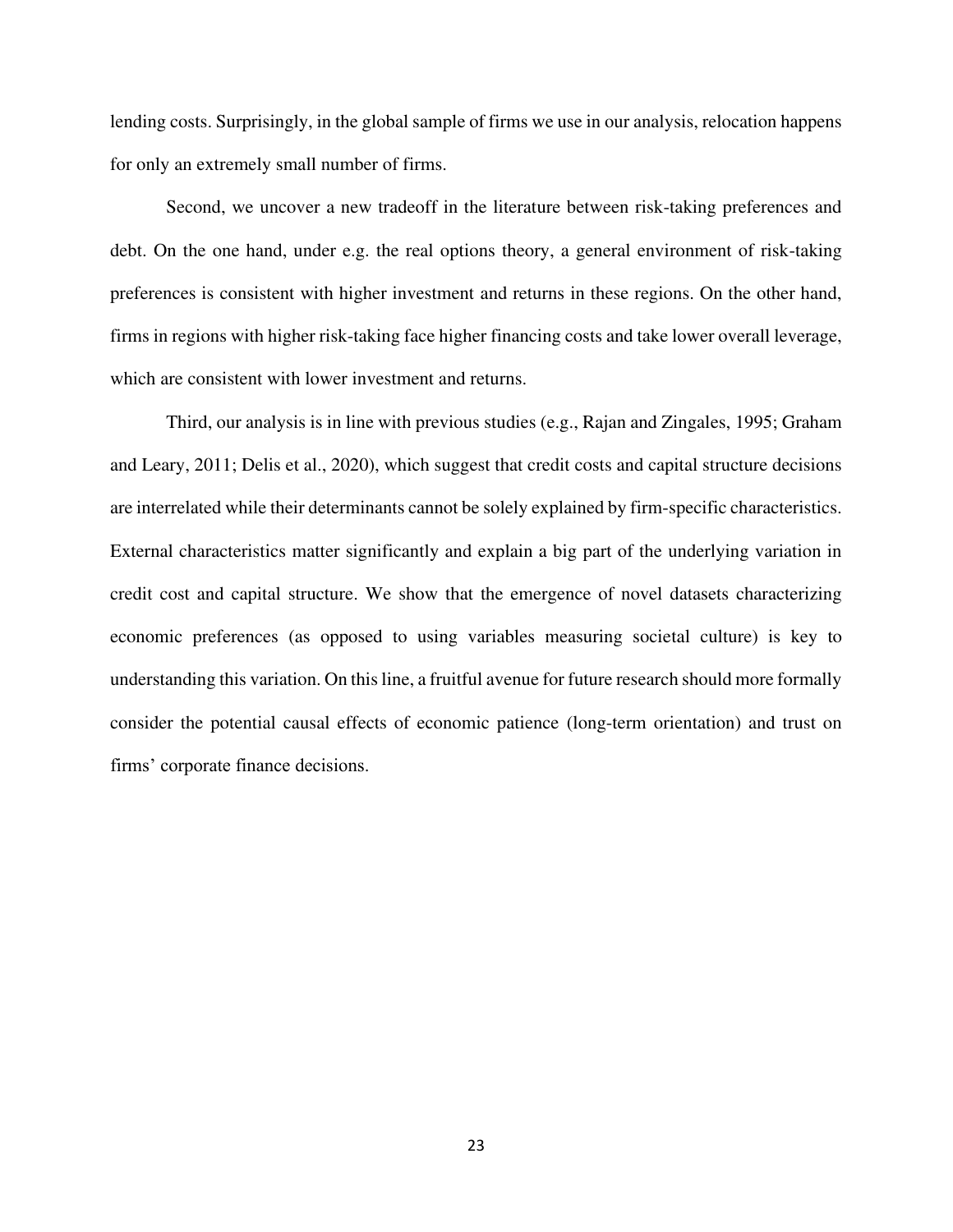### **References**

- Aggarwal, R., Faccio, M., Guedhami, O., Kwok, C., 2015. Editorial: Culture and finance: An introduction. Journal of Corporate Finance 41, 466-474.
- Ahern, R., Daminelli, D., Fracassi, C., 2015. Lost in translation? The effect of cultural values on mergers around the world. Journal of Financial Economics 117, 165–189.
- Alesina, A., Devleeschauwer, A., Easterly, W., Kurlat, S., Wacziarg, R., 2003. Fractionalization. Journal of Economic Growth 8, 155-194.
- Álvarez-Botas, C., González, V., 2020. Does trust matter for the cost of bank loans? Journal of Corporate Finance, forthcoming.
- Bai, J., Bali, T., Wen, Q., 2019. Common risk factors in the cross-section of corporate bond returns, Journal of Financial Economics 131, 619-642.
- Baker, M., Wurgler, J., 2002. Market timing and capital structure, Journal of Finance 57, 1-32.
- Becker, A., Enke, B., Falk, A. 2020. Ancient origins of the global variation in economic preferences. AEA Papers and Proceedings 110, 319-323.
- Berg, T., Saunders, A., Steffen, S., 2016. The total costs of corporate borrowing in the loan market: Don't ignore the fees. Journal of Finance 71, 1357-1392.
- Berger, A.N., Zhang, D., Zhao, Y., 2020. Bank specialness, credit lines, and loan structure. Avalable at : [https://papers.ssrn.com/sol3/papers.cfm?abstract\\_id=3276666.](https://papers.ssrn.com/sol3/papers.cfm?abstract_id=3276666)
- Boubakri, N., Saffar, W., 2016. Culture and externally financed firm growth. Journal of Corporate Finance 41, 502–520.
- Braun, A., 2016. Pricing in the primary market for cat bonds: New empirical evidence, The Journal of Risk and Insurance 83, 811-847.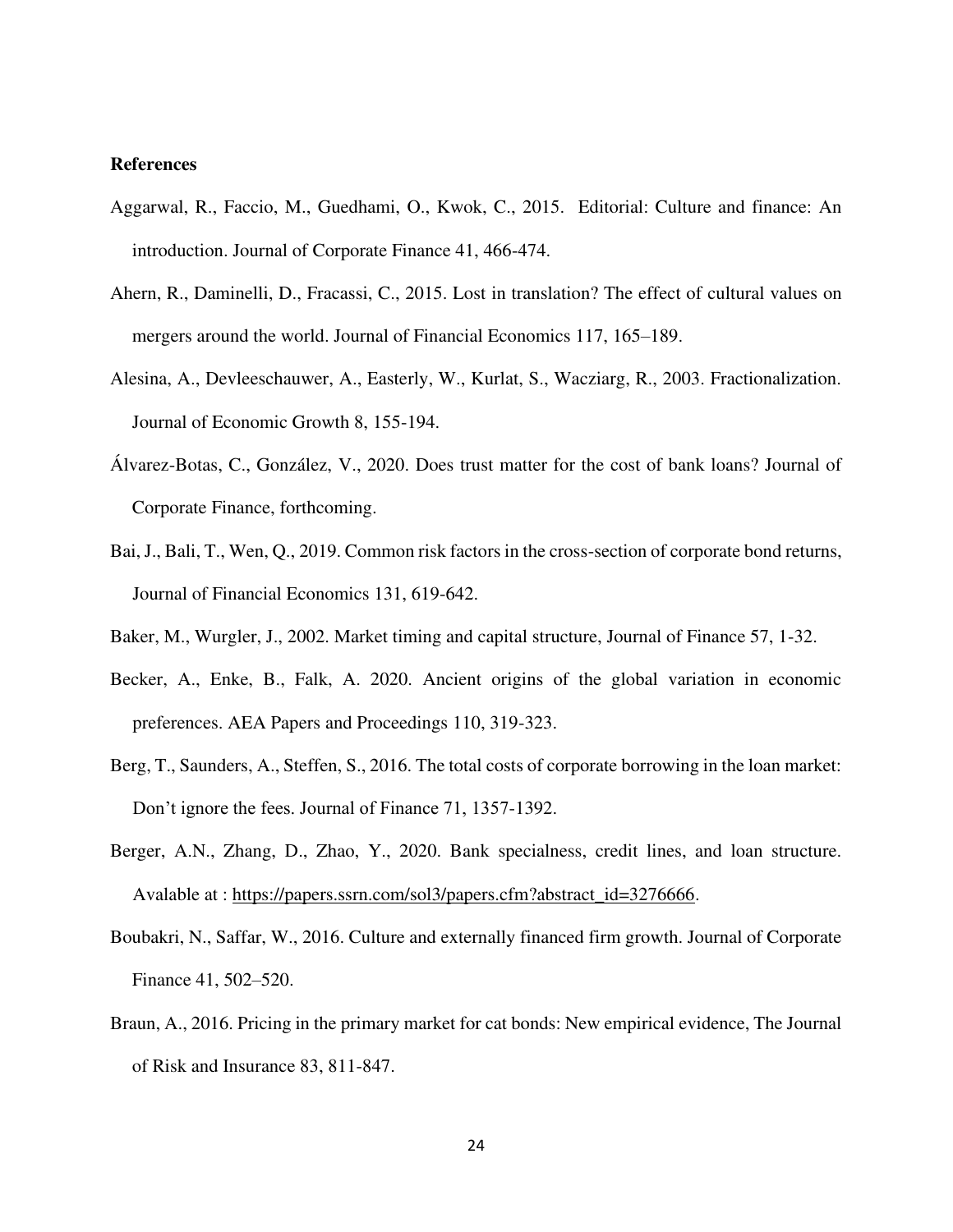- Chava, S., Roberts, M., 2008. How does financing impact investment? The role of debt covenants. Journal of Finance 63, 2085-2121.
- Chui, A., Kwok, C., Zhou, G., 2016. National culture and the cost of debt. Journal of Banking & Finance 69, 1-19.
- Chui, A., Lloyd, A., Kwok, C., 2002. The determination of capital structure: Is national culture a missing piece to the puzzle? Journal of International Business Studies 33, 99-127.
- Chui, A., Titman, S., Wei, J., 2010. Individualism and momentum around the world. Journal of Finance 65, 361-392.
- Collin-Dufresne, P., Goldstein, R., Martin, J., 2001. The determinants of credit spread changes. The Journal of Finance 56, 2177-2207.
- Elton, E., Gruber, M., Agrawal, D., Mann, C., 2001. Explaining the rate spread on corporate bonds, Journal of Finance 56, 247-277.
- Falk, A., Becker, A., Dohmen, T., Enke, B., Huffman, D., Sunde, U., 2018. Global evidence on economic preferences. Quarterly Journal of Economics 133, 1645–1692.
- Falk, A., Becker, A., Dohmen, T., Huffman, D., Sunde, U., 2016. The preference survey module: A validated instrument for measuring risk, time, and social preferences. IZA Discussion Paper No. 9674.
- Fama, E., French, K., 2002. Testing trade-off and pecking order predictions about dividends and debt. The Review of Financial Studies 15, 1-33.
- Fishman, R., Paravisini, D., Vig, V., 2017. Cultural proximity and loan outcomes. American Economic Review 107, 457-492.
- Flannery M, Rangan K., 2006. Partial adjustment toward target capital structures. Journal of Financial Economics 79, 469–506.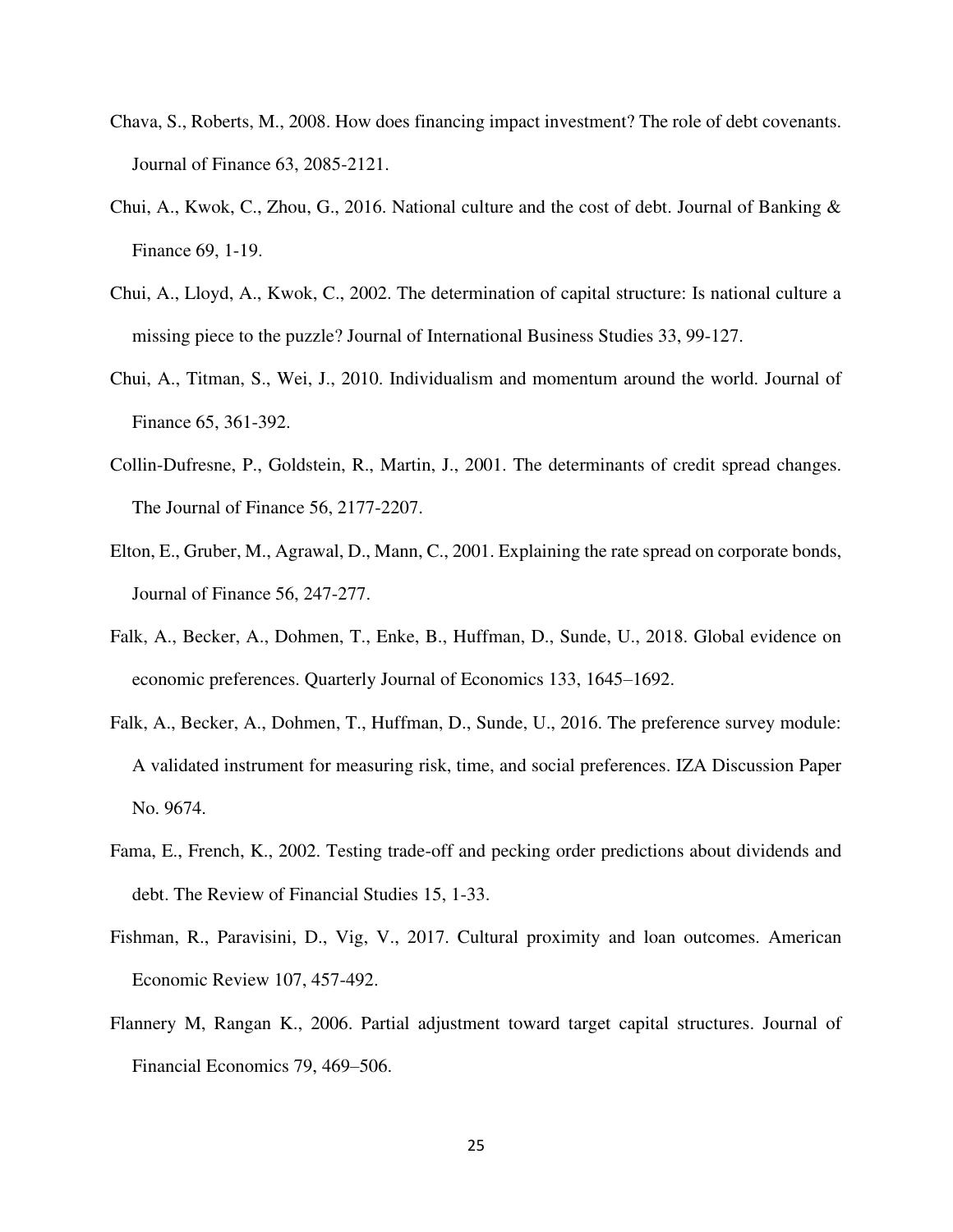- Focarelli, D., Pozzolo, A.F., Casolaro, L., 2008. The pricing effect of certification on syndicated loans. Journal of Monetary Economics 55, 335-349.
- Gabbi, G., Sironi, A., 2005. Which factors affect corporate bonds pricing? Empirical evidence from eurobonds primary market spreads, The European Journal of Finance 11, 59-74.
- Galor, O., Özak, Ö., 2016. The agricultural origins of time preference. American Economic Review 106, 3064-3103.
- Giannetti, M., Yafeh, Y. 2012. Do cultural differences between contracting parties matter? Evidence from syndicated bank loans. Management Science 58, 365–383.
- Gilchrist, S., Zakrajšek, E., 2012. Credit spreads and business cycle fluctuations, American Economic Review 102, 1692-1720.
- Graham, R., Leary, M., 2011. A review of empirical capital structure research and directions for the future, Annual Review of Financial Economics. 3, 309-345.
- Graham, J., Leary, M., Roberts, M., 2015. A century of capital structure: The leveraging of corporate America, Journal of Financial Economics 118, 658-683.
- Grinblatt, M., Keloharju, M., 2001. How distance, language, and culture influence stockholdings and trades. Journal of Finance 56, 1053–1073.
- Guiso, L., Sapienza, P., Zingales, L., 2008. Trusting the stock market. Journal of Finance 63, 2557– 2600.
- Hofstede, G., 2001. Culture's consequences: Comparing values, behaviors, institutions, and organizations across nations, 2nd ed., Sage: Thousand Oaks, CA.
- Jiang, F., Kose, J., Li, W., Qian, Y., 2018. Earthly reward to the religious: Religiosity and the costs of public and private debt. Journal of Financial and Quantitative Analysis 53, 2131–2160.
- Karolyi, A., 2016. The gravity of culture for finance. Journal of Corporate Finance 41, 610-625.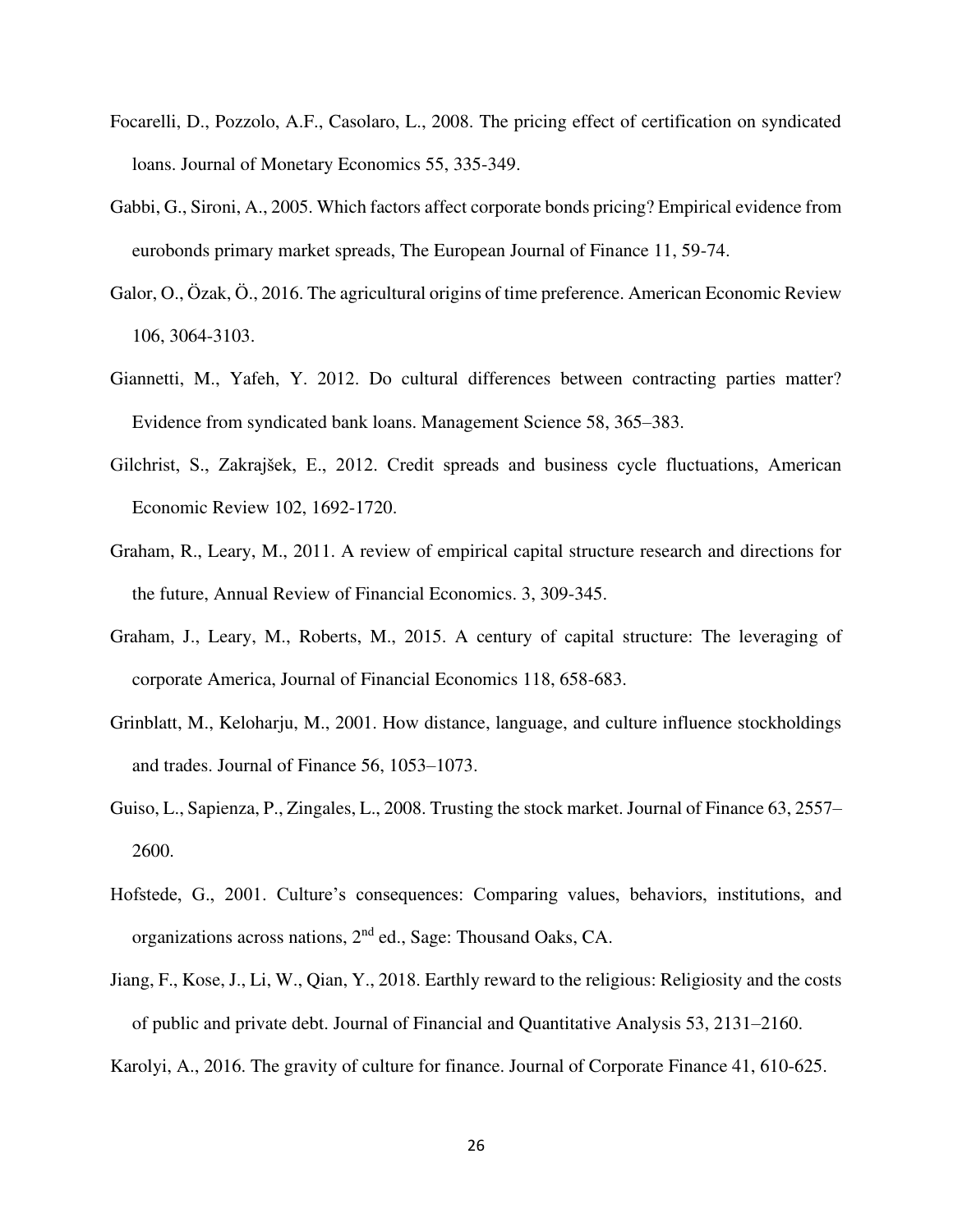- Laeven, L., Valencia, F., 2020. Systemic Banking Crises Database II. IMF Economic Review, forthcoming.
- Lievenbrück, M., Schmid, T., 2014. Why do firms (not) hedge? Novel evidence on cultural influence. Journal of Corporate Finance 25, 92–106.
- Li, K., Griffin, D., Yue, H., Zhao, L., 2013. How does culture influence corporate risk-taking? Journal of Corporate Finance 23, 1–22.
- Markowitz, Harry, 1952. Portfolio selection, Journal of Finance 7, 77–91.
- Mourouzidou-Damtsa, S., Milidonis, A., Stathopoulos, K., 2019. National culture and bank risktaking. Journal of Financial Stability 40, 132-143.
- Myers S., 1984. The capital structure puzzle. Journal of Finance 39, 575–92.
- Myers S., 2001. Capital structure. Journal of Economic Perspectives 15, 81–102.
- Ortiz-Molina, H., 2006. Top management incentives and the pricing of corporate public debt, Journal of Financial and Quantitative Analysis 41, 317-340.
- Qian, J., Strahan, P., 2007. How laws and institutions shape financial contracts: The case of bank loans. Journal of Finance 62, 2803-2034.
- Rajan, R., Zingales, L., 1995. What do we know about capital structure? Some evidence from international data, Journal of Finance 50, 1421-1460.
- Schwartz, H., 2012. An overview of the Schwartz theory of basic values. Online Readings in Psychology and Culture, 2(1).
- Schwert, M., 2018. Bank capital and lending relationships. Journal of Finance 73, 787-830.
- Shao, L., Kwok, C., Guedhami, O., 2010. National culture and dividend policy. Journal of International Business Studies 41, 1391–1414.
- Zheng, X., El Ghoul, S., Guedhami, O., Kwok, C., 2012. National culture and corporate debt maturity. Journal of Banking & Finance 36, 468–488.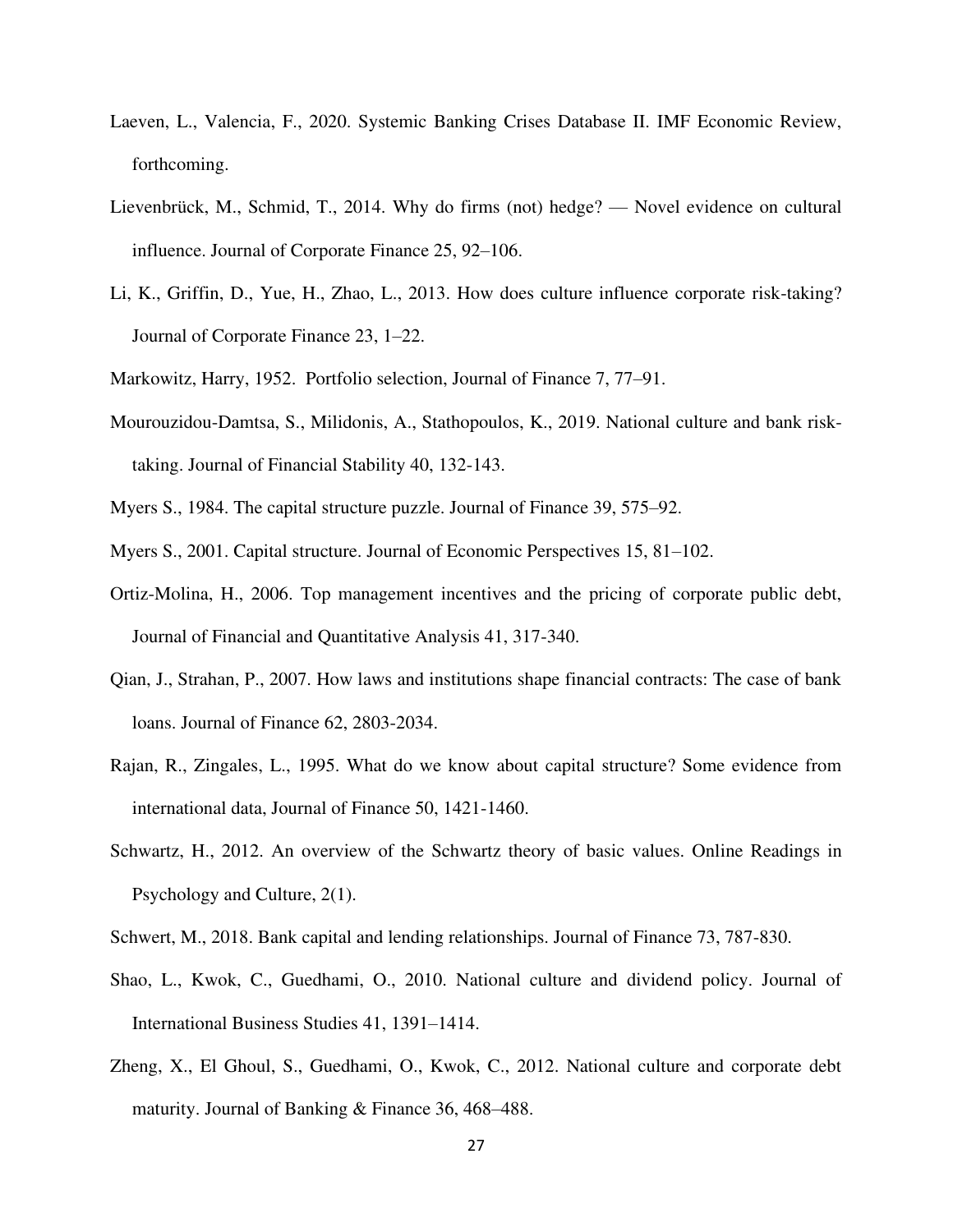| Table 1. Variable definitions and sources |  |  |
|-------------------------------------------|--|--|
|-------------------------------------------|--|--|

| <b>Variable</b>                                       | <b>Source</b>                | <b>Definition</b>                                                                                                                                                                                                                                                                                                                                                                                                                                                                                         |
|-------------------------------------------------------|------------------------------|-----------------------------------------------------------------------------------------------------------------------------------------------------------------------------------------------------------------------------------------------------------------------------------------------------------------------------------------------------------------------------------------------------------------------------------------------------------------------------------------------------------|
|                                                       |                              | Panel A. Economic preferences variables                                                                                                                                                                                                                                                                                                                                                                                                                                                                   |
| Regional risk-taking                                  | Global                       | Economic risk-taking preferences, calculated at the regional level.                                                                                                                                                                                                                                                                                                                                                                                                                                       |
| Regional patience                                     | Preferences                  | Economic preferences over patience, calculated at the regional level.                                                                                                                                                                                                                                                                                                                                                                                                                                     |
| Regional altruism                                     | Survey (GPS)<br>and authors' | Economic preferences over altruism calculated at the regional level.                                                                                                                                                                                                                                                                                                                                                                                                                                      |
| Regional trust                                        | calculations                 | Economic preferences over trust calculated at the regional level.                                                                                                                                                                                                                                                                                                                                                                                                                                         |
|                                                       |                              | <b>Panel B. Cultural variables</b>                                                                                                                                                                                                                                                                                                                                                                                                                                                                        |
| Hofstede's power distance<br>Hofstede's individualism |                              | Lower in hierarchy members of organizations (institutions) accept that power<br>is unevenly distributed. Thus, higher values of this measure are related to<br>established and accepted hierarchy in society, whereas lower values indicate<br>that people question hierarchy and try to distribute power.<br>Peoples' degree of integration into groups. Higher values points to<br>individualism providing emphasis to "I" vs. "we", whereas lower values<br>indicate the opposite, i.e., collectivism. |
| Hofstede's masculinity                                |                              | Societal preferences for values such as, achievement, heroism, material reward<br>etc. Higher values indicate a more 'masculine' society, whereas lower values<br>point to more 'feminine' societies where modest and caring views are more<br>prevalent.                                                                                                                                                                                                                                                 |
| Hofstede's uncertainty avoidance                      |                              | Tolerance for uncertainty. Higher values indicate societies that rely more on<br>guidelines, laws, codes, and the 'absolute truth', whereas lower values point to<br>societies with easier acceptance of differing views and ideas, and less<br>regulations.                                                                                                                                                                                                                                              |
| Hofstede's long-term orientation                      |                              | Higher values points to more long-term oriented societies in which problem<br>solving is viewed as a necessity, whereas lower values relate to societies in<br>which traditional values are more prevalent, usually lacking behind in terms of<br>economic development.                                                                                                                                                                                                                                   |
| Hofstede's indulgence                                 |                              | Freedom of society members to fulfil their human desires. Higher values<br>indicate more freedom, whereas lower values point to more strict social norms.                                                                                                                                                                                                                                                                                                                                                 |
| Schwartz's harmony                                    |                              | The degree of harmony in societies. Higher values are related to societies where<br>people put greater emphasis on the group rather than on the individual.                                                                                                                                                                                                                                                                                                                                               |
| Schwartz's embeddedness                               |                              | The degree of embeddedness in societies. Higher values are to cultural values<br>such as tradition, security, obedience.                                                                                                                                                                                                                                                                                                                                                                                  |
| Schwartz's hierarchy                                  |                              | The degree of hierarchy in societies. Higher values are related to societies<br>where their members accept more their position in hierarchy, are more modest<br>and have higher self-control.                                                                                                                                                                                                                                                                                                             |
| Schwartz's mastery                                    |                              | The degree of mastery in societies. Higher values are related to societies where<br>success through personal action is more valued.                                                                                                                                                                                                                                                                                                                                                                       |
| Schwartz's affective autonomy                         |                              | The degree of affective autonomy in societies. Higher values point to societies<br>where their members have more freedom on their choices seeking enjoyment<br>by any means without censure.                                                                                                                                                                                                                                                                                                              |
| Schwartz's intellectual autonomy                      |                              | The degree of intellectual autonomy in societies. Higher values point to<br>societies where their members have more freedom on their independent pursuits<br>of ideas and thought.                                                                                                                                                                                                                                                                                                                        |
| Schwartz's egalitarianism                             |                              | The degree of egalitarianism in societies. Higher values are related to societies<br>where their members are valuing more equality and show more concerns for<br>others.                                                                                                                                                                                                                                                                                                                                  |
|                                                       |                              | Panel C. Loan-level variables                                                                                                                                                                                                                                                                                                                                                                                                                                                                             |
| Loan spread                                           | DealScan                     | All-in-spread-drawn (in basis points), defined as the sum of the spread over<br>LIBOR plus any facility fee.                                                                                                                                                                                                                                                                                                                                                                                              |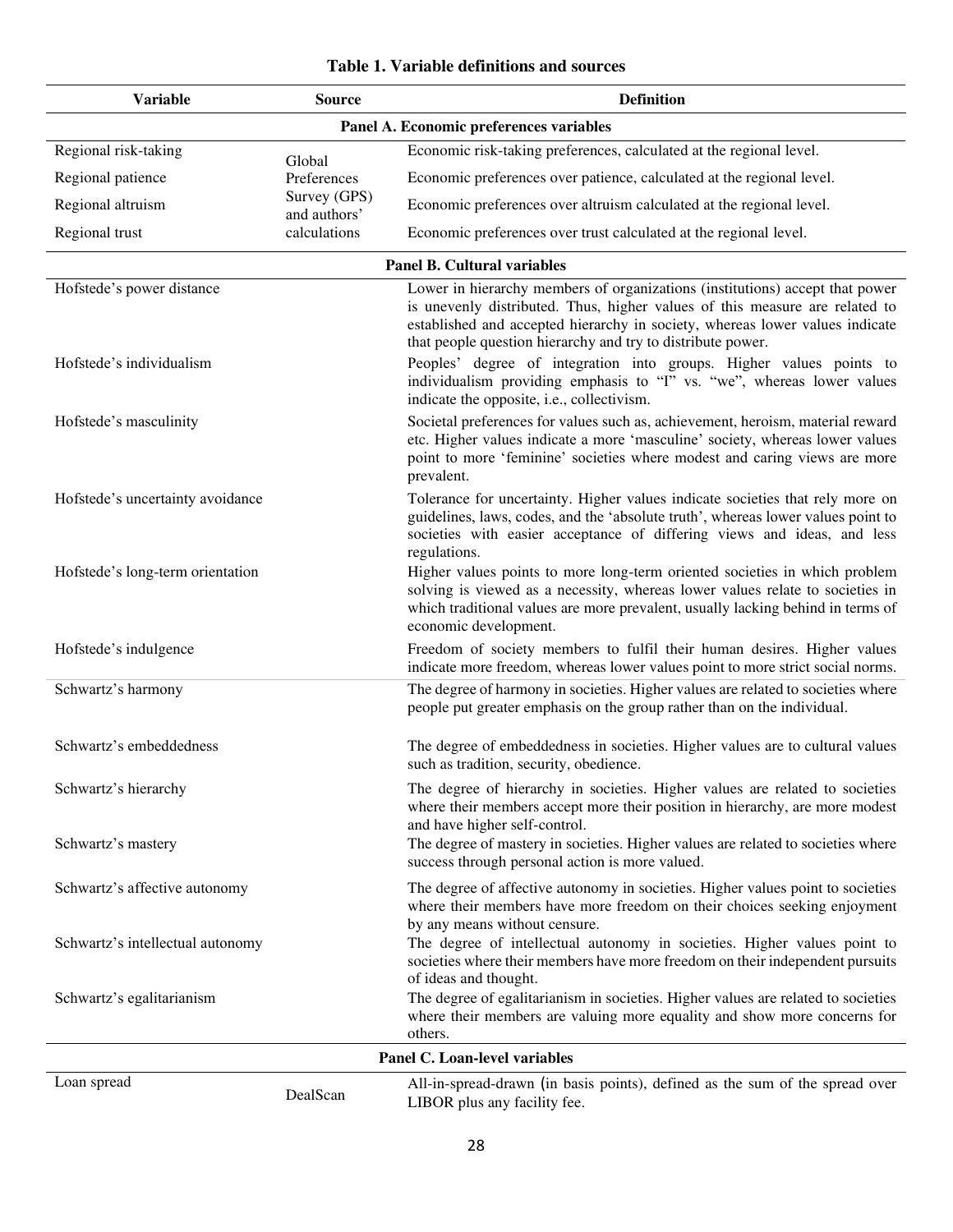| All-in-spread undrawn (AISU)<br>Loan amount |                     | Natural logarithm of the all-in-spread-undrawn, defined as the facility fee and<br>the commitment fee on the unused amount of loan commitment.<br>Natural logarithm of the syndicated loan facility amount (in USD).                                                                                             |  |  |  |  |
|---------------------------------------------|---------------------|------------------------------------------------------------------------------------------------------------------------------------------------------------------------------------------------------------------------------------------------------------------------------------------------------------------|--|--|--|--|
| Maturity                                    |                     | Loan maturity in months.                                                                                                                                                                                                                                                                                         |  |  |  |  |
| Collateral                                  |                     | Dummy equal to 1 for collateralized loans and 0 otherwise.                                                                                                                                                                                                                                                       |  |  |  |  |
| Number of lenders                           |                     | Number of banks in a syndicated loan.                                                                                                                                                                                                                                                                            |  |  |  |  |
| Performance dummy                           |                     | Dummy equal to 1 if the loan has performance pricing provisions and 0                                                                                                                                                                                                                                            |  |  |  |  |
|                                             |                     | otherwise.                                                                                                                                                                                                                                                                                                       |  |  |  |  |
| Number of general covenants                 |                     | Number of general covenants in a syndicated loan.                                                                                                                                                                                                                                                                |  |  |  |  |
| Loan purpose<br>Loan type                   |                     | A series of dummy variables indicating loan purpose (e.g., corporate purpose,<br>debt repay, etc.).<br>A series of dummy variables indicating loan type (e.g., bridge loan,                                                                                                                                      |  |  |  |  |
|                                             |                     | revolver/line $>= 1$ Yr., term loan, etc.).                                                                                                                                                                                                                                                                      |  |  |  |  |
|                                             |                     | <b>Panel D. Bond variables</b>                                                                                                                                                                                                                                                                                   |  |  |  |  |
| Bond spread                                 |                     | Bond at-issue yield spread is calculated by subtracting the at-issue bond yield<br>from the risk-free rate (Treasury yield) issued with comparable maturity at each<br>given date. Treasury yields are the monthly Treasury benchmark yields with<br>two, three, five, seven, ten, and thirty-year coupon bonds. |  |  |  |  |
| Bond amount                                 |                     | Natural logarithm of the issue size of the bond (in million USD).                                                                                                                                                                                                                                                |  |  |  |  |
| Maturity                                    |                     | Number of months for bond is issued.                                                                                                                                                                                                                                                                             |  |  |  |  |
| Coupon                                      | <b>SDC</b> Platinum | The coupon rate (in $\%$ ) of the bond.                                                                                                                                                                                                                                                                          |  |  |  |  |
| Bond rating                                 |                     | Bond's credit rating by Moody's, transformed into a numerical scale of 1 (Aaa)<br>to 21 (C). Authors' calculations.                                                                                                                                                                                              |  |  |  |  |
| Callability dummy                           |                     | Dummy variable equal to 1 if the bond is callable before the maturity date and<br>0 otherwise.                                                                                                                                                                                                                   |  |  |  |  |
| Subordinated dummy                          |                     | Dummy variable equal to 1 if the bond is subordinated, unsecured or without<br>collateral and 0 otherwise.                                                                                                                                                                                                       |  |  |  |  |
| Private market dummy                        |                     | Dummy variable equal to 1 if the bond is issued in private market and 0<br>otherwise.                                                                                                                                                                                                                            |  |  |  |  |
|                                             |                     | Panel E. Firm-year variables                                                                                                                                                                                                                                                                                     |  |  |  |  |
| Firm book leverage                          |                     | Firm's book value of debt to total assets.                                                                                                                                                                                                                                                                       |  |  |  |  |
| Firm long-term debt                         |                     | Firm's long-term debt to total assets.                                                                                                                                                                                                                                                                           |  |  |  |  |
| Firm short-term debt                        |                     | Firm's short-term debt to total assets.                                                                                                                                                                                                                                                                          |  |  |  |  |
| Firm market to book                         |                     | Firm's market to book ratio.                                                                                                                                                                                                                                                                                     |  |  |  |  |
| Firm EBIT                                   |                     | Firm's earnings before interest and taxes (EBIT) to total assets.                                                                                                                                                                                                                                                |  |  |  |  |
| Firm long-term debt share                   |                     | Firm's long-term debt to total liabilities.                                                                                                                                                                                                                                                                      |  |  |  |  |
| Firm asset tangibility                      |                     | Firm's property, plant and equipment to total assets.                                                                                                                                                                                                                                                            |  |  |  |  |
| Firm EBIT volatility                        | Compustat           | Firm's EBIT volatility, calculated as a rolling 4-year standard deviation<br>estimate. Authors' calculations.                                                                                                                                                                                                    |  |  |  |  |
| Firm interest rate coverage                 |                     | Firm's earnings before interest and taxes (EBIT) to total interest and related<br>expenses.                                                                                                                                                                                                                      |  |  |  |  |
| Firm capex to sales                         |                     | Firm's capital expenditures to sales. Capital expenditures are calculated as the<br>change in property, plant and equipment from previous year plus depreciation<br>and amortization.                                                                                                                            |  |  |  |  |
| Firm depreciation                           |                     | Firm's depreciation and amortization to total assets.                                                                                                                                                                                                                                                            |  |  |  |  |
| Firm dividend to equity                     |                     | Firm's common dividends to book value of equity.                                                                                                                                                                                                                                                                 |  |  |  |  |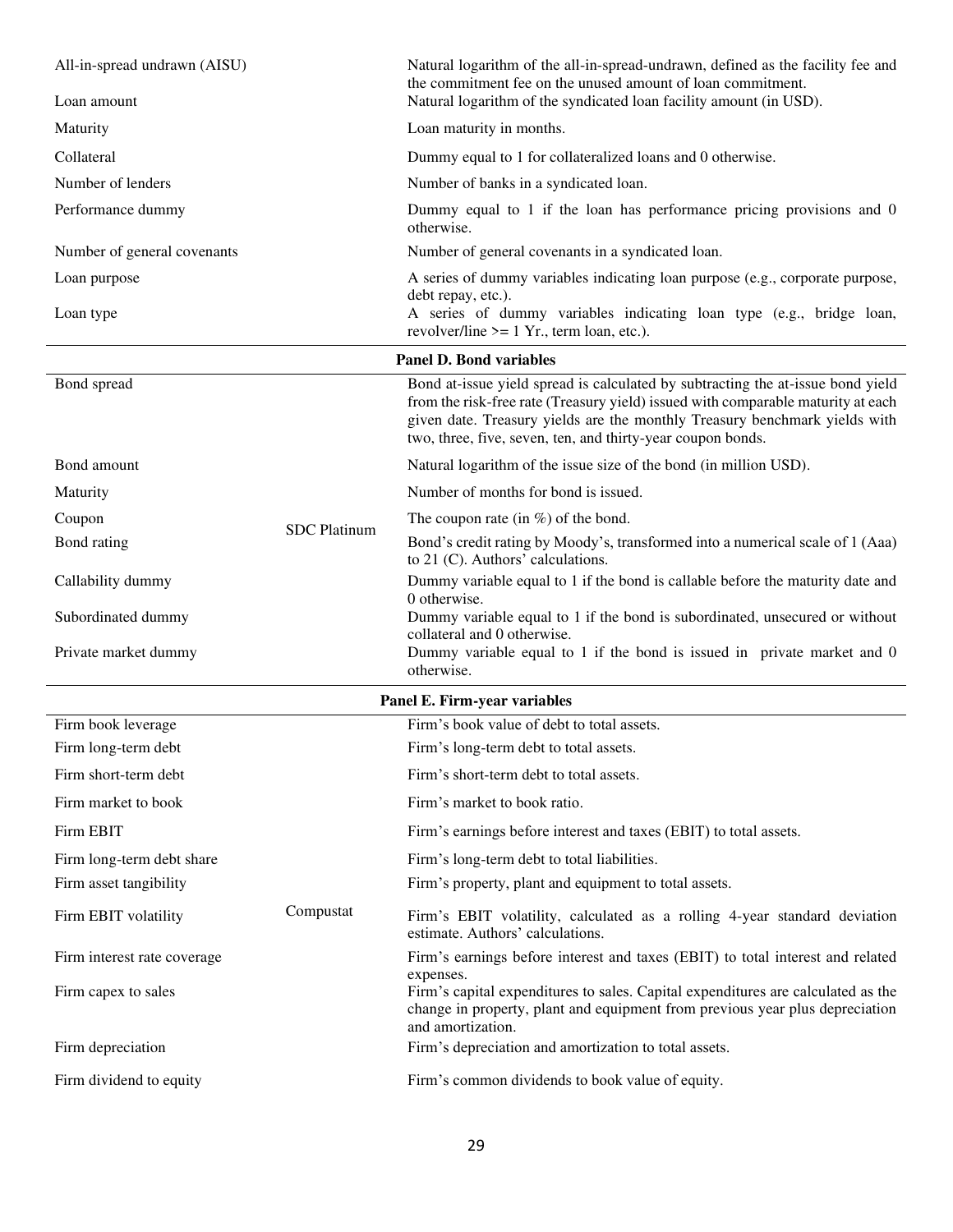| Firm dividend payout ratio      |                               | Firm's common dividends to earnings before interest and taxes (EBIT).                                                                                                                                                                                                                            |  |  |  |
|---------------------------------|-------------------------------|--------------------------------------------------------------------------------------------------------------------------------------------------------------------------------------------------------------------------------------------------------------------------------------------------|--|--|--|
| Firm no research dummy          |                               | Dummy that takes the value of 1 if the firm does not report research expenses<br>or these are zero, and 0 otherwise.                                                                                                                                                                             |  |  |  |
| Firm size                       |                               | Natural logarithm of the firm's total assets.                                                                                                                                                                                                                                                    |  |  |  |
|                                 |                               | Panel F. Lender-year variables                                                                                                                                                                                                                                                                   |  |  |  |
| Lender book leverage            |                               | Lender's book value of debt to total assets.                                                                                                                                                                                                                                                     |  |  |  |
| Lender EBIT                     |                               | Lender's earnings before interest and taxes (EBIT) to total assets.                                                                                                                                                                                                                              |  |  |  |
| Lender liquidity                | Compustat                     | Lender's cash to total assets.                                                                                                                                                                                                                                                                   |  |  |  |
| Lender deposits                 |                               | Lender's total deposits to total assets.                                                                                                                                                                                                                                                         |  |  |  |
| Lender interest expenses        |                               | Lender's total interest and related expenses to total assets.                                                                                                                                                                                                                                    |  |  |  |
| Panel G. Country-year variables |                               |                                                                                                                                                                                                                                                                                                  |  |  |  |
| Country-year GDP per capita     | World                         | Natural logarithm of borrower's country GDP per capita, PPP, in constant 2011                                                                                                                                                                                                                    |  |  |  |
|                                 | Development                   | international \$. Source WDI.                                                                                                                                                                                                                                                                    |  |  |  |
| Country-year GPD growth         | Indicators                    | Country-year real GPD growth rate (annual %). Source WDI.                                                                                                                                                                                                                                        |  |  |  |
| Country-year crises             | Laeven and<br>Valencia (2020) | Dummy equal to 1 for the years the country experiences a systemic banking<br>crisis and 0 otherwise.                                                                                                                                                                                             |  |  |  |
| Country-year loan spread        | DealSacn                      | Country-year mean of all-in-spread-drawn. Authors' calculations.                                                                                                                                                                                                                                 |  |  |  |
|                                 |                               | Panel H. Exogenous variables                                                                                                                                                                                                                                                                     |  |  |  |
| Regional crop yield             |                               | Regional potential crop yield in the pre-industrial era (before 1500), measured                                                                                                                                                                                                                  |  |  |  |
| Regional crop growth cycle      | Galor and Özak<br>(2016)      | in calories per hectare per day, divided by 1,000.<br>Regional potential crop growth cycle in the pre-industrial era (before 1500),<br>divided by 1,000. Growth cycle for each crop captures the days elapsed from<br>the planting to full maturity. See Galor and Özak (2016) for more details. |  |  |  |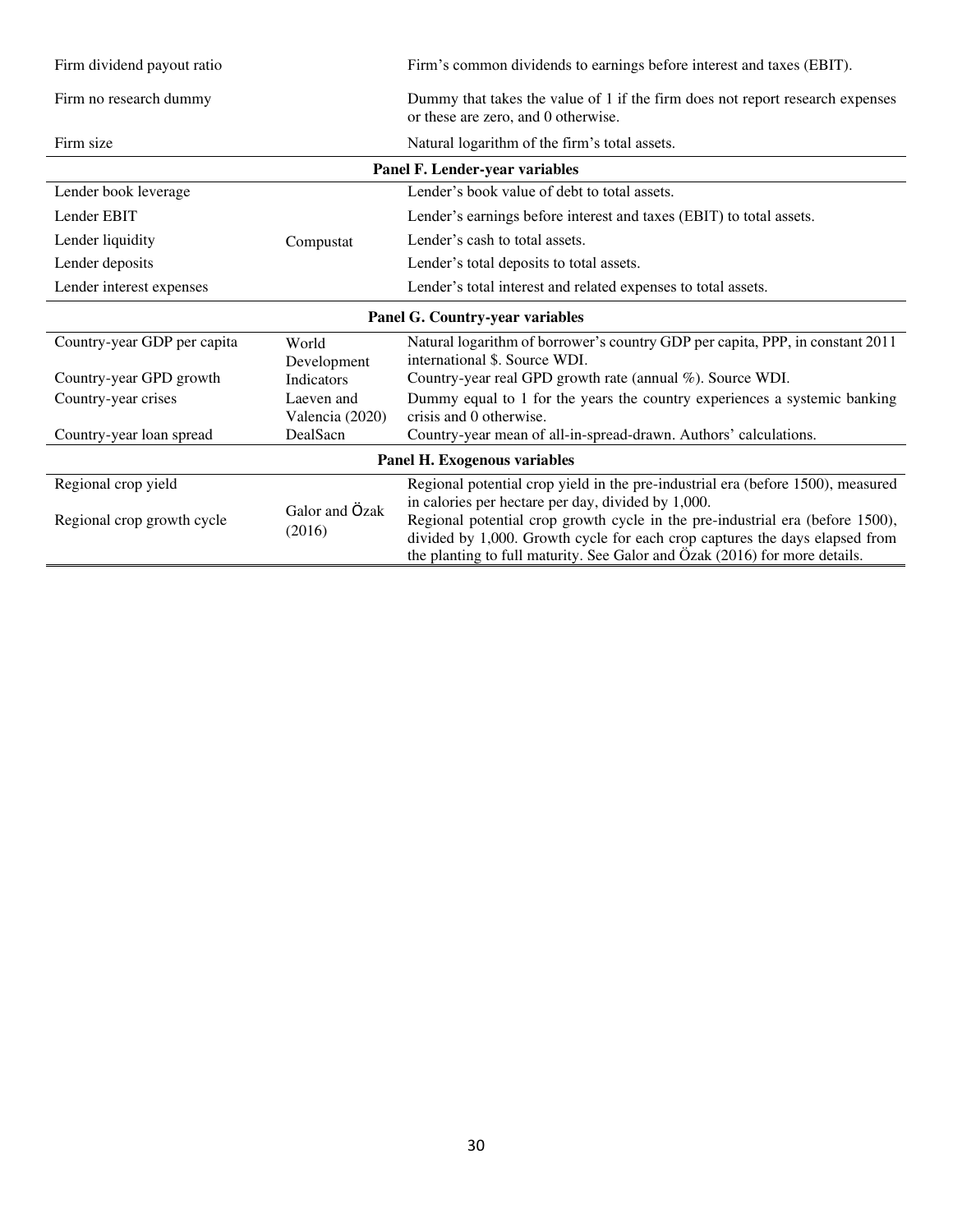#### **Table 2. Summary statistics**

The table reports basic summary statistics for the three samples employed in the analysis. Definitions for all variables are provided in Table 1. The sample period is 1996-2018.

|                                  |        |        | <b>Syndicated loans sample</b> |                  |              |                              | <b>USA Bonds sample</b> |             |                | <b>Compustat sample</b> |         |       |             |                  |      |
|----------------------------------|--------|--------|--------------------------------|------------------|--------------|------------------------------|-------------------------|-------------|----------------|-------------------------|---------|-------|-------------|------------------|------|
|                                  | Obs.   | Mean   | St.<br>Dev.                    | Min.             | Max.         | Obs.                         | Mean                    | St.<br>Dev. | Min.           | Max.                    | Obs.    | Mean  | St.<br>Dev. | Min.             | Max. |
|                                  |        |        |                                |                  |              | <b>Dependent variables</b>   |                         |             |                |                         |         |       |             |                  |      |
| Loan spread                      | 60,430 | 189.57 | 126.15                         | $-200$           | 1,400        |                              |                         |             |                |                         |         |       |             |                  |      |
| Bond spread                      |        |        |                                |                  |              | 13,275                       | 182.03                  | 175.71      | $-559$         | 7,300                   |         |       |             |                  |      |
| Book leverage                    |        |        |                                |                  |              |                              |                         |             |                |                         | 238,226 | 0.47  | 0.22        | $\boldsymbol{0}$ | 1    |
| Firm long-term debt              |        |        |                                |                  |              |                              |                         |             |                |                         | 238,112 | 0.12  | 0.14        | $\mathbf{0}$     | 0.97 |
| Firm short-term debt             |        |        |                                |                  |              |                              |                         |             |                |                         | 238,112 | 0.37  | 0.19        | $\overline{0}$   |      |
|                                  |        |        |                                |                  |              | <b>Explanatory variables</b> |                         |             |                |                         |         |       |             |                  |      |
| Regional risk-taking             | 60,430 | 0.12   | 0.21                           | $-1.24$          | 1.45         | 13,275                       | 0.15                    | 0.20        | $-1.01$        | 1.45                    | 238,226 | 0.01  | 0.31        | $-1.54$          | 1.98 |
| Regional patience                | 60,430 | 0.80   | 0.36                           | $-1.78$          | 2.56         | 13,275                       | 0.85                    | 0.35        | $-1.78$        | 2.56                    | 238,226 | 0.50  | 0.45        | $-1.78$          | 2.56 |
| Regional altruism                | 60,430 | 0.35   | 0.30                           | $-1.23$          | 2.03         | 13,275                       | 0.46                    | 0.28        | $-0.38$        | 1.99                    | 238,226 | 0.17  | 0.42        | $-1.94$          | 2.03 |
| Regional trust                   | 60,430 | 0.11   | 0.26                           | $-2.31$          | 0.99         | 13,275                       | 0.10                    | 0.25        | $-2.31$        | 0.99                    | 238,226 | 0.02  | 0.41        | $-2.40$          | 1.96 |
| Hofstede's power distance        | 60,356 | 40.84  | 5.99                           | 11               | 94           |                              |                         |             |                |                         | 234,265 | 51.12 | 15.87       | 11               | 94   |
| Hofstede's individualism         | 60,356 | 87.70  | 10.23                          | 14               | 91           |                              |                         |             |                |                         | 234,265 | 62.48 | 27.74       | 12               | 91   |
| Hofstede's masculinity           | 60,356 | 61.47  | 7.61                           | 5                | 95           |                              |                         |             |                |                         | 234,265 | 64.92 | 18.35       | 5                | 95   |
| Hofstede's uncertainty avoidance | 60,356 | 48.32  | 10.33                          | 29               | 112          |                              |                         |             |                |                         | 234,265 | 57.01 | 22.47       | 29               | 112  |
| Hofstede's long-term orientation | 60,430 | 31.87  | 15.13                          | 13               | 100          |                              |                         |             |                |                         | 236,783 | 55.36 | 28.17       | $\overline{4}$   | 100  |
| Hofstede's indulgence            | 60,429 | 65.91  | 7.69                           | 20               | 97           |                              |                         |             |                |                         | 235,803 | 51.55 | 18.53       | $\Omega$         | 100  |
| Schwartz's harmony               | 60,399 | 3.58   | 0.27                           | 3.28             | 4.62         |                              |                         |             |                |                         | 235,400 | 3.83  | 0.33        | 3.28             | 4.62 |
| Schwartz's embeddedness          | 60,399 | 3.61   | 0.15                           | 3.03             | 4.41         |                              |                         |             |                |                         | 235,400 | 3.60  | 0.20        | 3.03             | 4.45 |
| Schwartz's hierarchy             | 60,399 | 2.35   | 0.14                           | 1.60             | 3.49         |                              |                         |             |                |                         | 235,400 | 2.57  | 0.44        | 1.60             | 3.49 |
| Schwartz's mastery               | 60,399 | 4.07   | 0.08                           | 3.66             | 4.41         |                              |                         |             |                |                         | 235,400 | 4.11  | 0.15        | 3.66             | 4.41 |
| Schwartz's affective autonomy    | 60,399 | 3.91   | 0.14                           | 2.54             | 4.39         |                              |                         |             |                |                         | 235,400 | 3.76  | 0.28        | 2.49             | 4.39 |
| Schwartz's intellectual autonomy | 60,399 | 4.29   | 0.23                           | 3.66             | 5.13         |                              |                         |             |                |                         | 235,400 | 4.40  | 0.31        | 3.66             | 5.13 |
| Schwartz's egalitarianism        | 60,399 | 4.72   | 0.12                           | 4.23             | 5.27         |                              |                         |             |                |                         | 235,400 | 4.59  | 0.24        | 4.23             | 5.27 |
| Facility amount                  | 60,430 | 19.36  | 1.72                           | 3.72             | 24.62        |                              |                         |             |                |                         |         |       |             |                  |      |
| Amount                           |        |        |                                |                  |              | 13,275                       | 5.89                    | 1.61        | 0.22           | 10.80                   |         |       |             |                  |      |
| Maturity                         | 60,430 | 50.88  | 24.32                          | 1                | 725          | 13,275                       | 129.14                  | 111.65      | 0.10           | 1,217.7                 |         |       |             |                  |      |
| Collateral                       | 60,430 | 0.43   | 0.49                           | $\boldsymbol{0}$ | $\mathbf{1}$ |                              |                         |             |                |                         |         |       |             |                  |      |
| Number of lenders                | 60,430 | 10.70  | 8.93                           |                  | 290          |                              |                         |             |                |                         |         |       |             |                  |      |
| Performance dummy                | 60,430 | 0.35   | 0.48                           | $\mathbf{0}$     | $\mathbf{1}$ |                              |                         |             |                |                         |         |       |             |                  |      |
| Number of general covenants      | 60,430 | 2.60   | 2.31                           | $\Omega$         | 10           |                              |                         |             |                |                         |         |       |             |                  |      |
| Coupon rate                      |        |        |                                |                  |              | 13,275                       | 5.56                    | 2.13        | 0.05           | 15                      |         |       |             |                  |      |
| Bond rating                      |        |        |                                |                  |              | 13,275                       | 7.89                    | 3.82        | 1              | 19                      |         |       |             |                  |      |
| Callability dummy                |        |        |                                |                  |              | 13,275                       | 0.10                    | 0.30        | $\overline{0}$ | 1                       |         |       |             |                  |      |
| Subordinated dummy               |        |        |                                |                  |              | 13,275                       | 0.16                    | 0.37        | $\Omega$       | $\mathbf{1}$            |         |       |             |                  |      |
| Private market dummy             |        |        |                                |                  |              | 13,275                       | 0.10                    | 0.30        | $\Omega$       | 1                       |         |       |             |                  |      |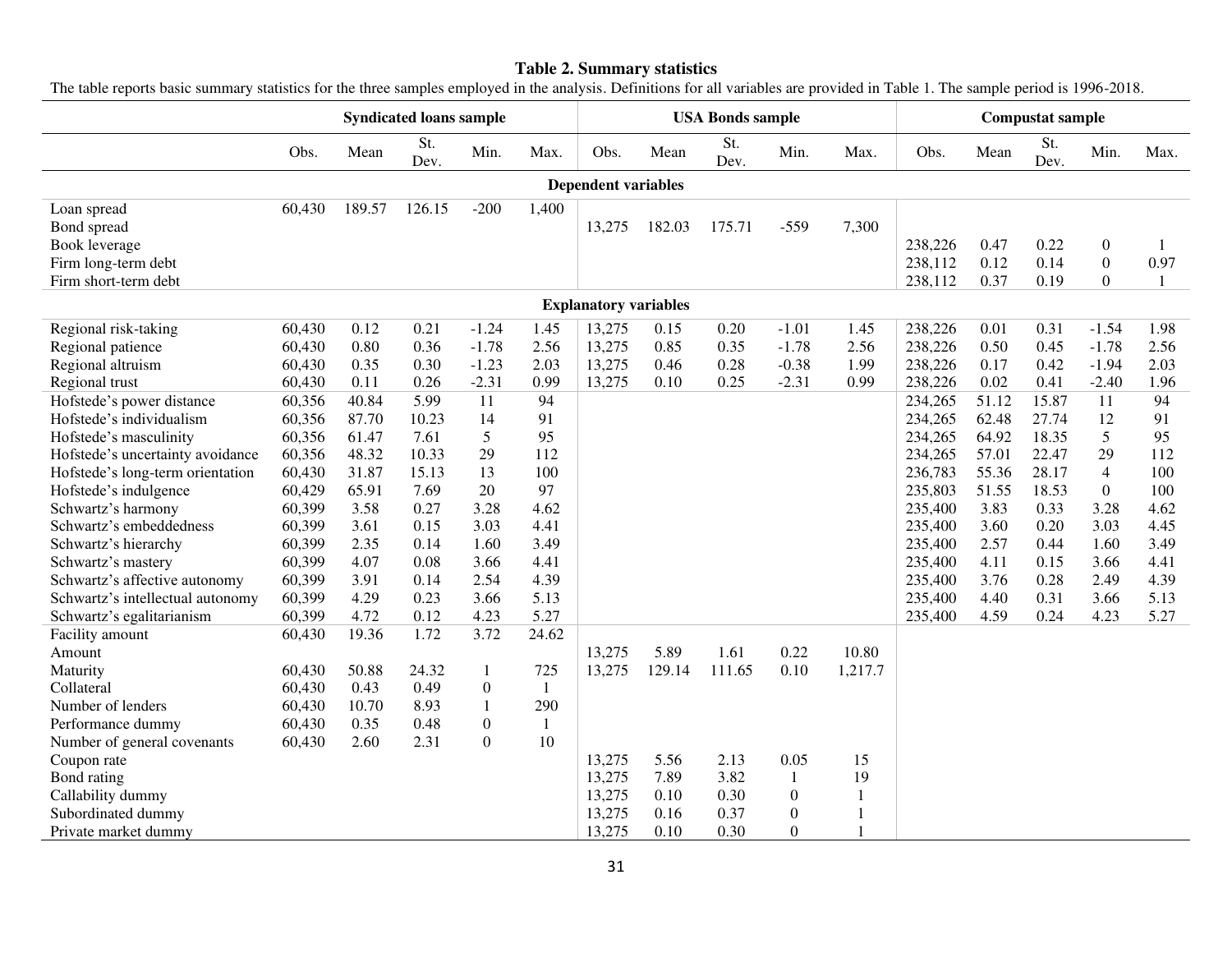| Firm book leverage          | 60,430 | 0.59   | 0.18  | $\Omega$       |        | 13,275 | 0.68 | 0.18 | 0.06           |        |         |       |      |                          |       |
|-----------------------------|--------|--------|-------|----------------|--------|--------|------|------|----------------|--------|---------|-------|------|--------------------------|-------|
| Firm market to book         | 60,430 | 2.94   | 4.63  | $\Omega$       | 94.19  |        |      |      |                |        | 238,226 | 2.35  | 3.85 | $\theta$                 | 81.97 |
| Firm EBIT                   | 60,430 | 0.07   | 0.09  | $-5.89$        | 1.70   | 13,275 | 0.08 | 0.04 | $-0.07$        | 0.20   | 238,226 | 0.03  | 0.21 | $-7.96$                  | 4.31  |
| Firm long-term debt share   | 60,430 | 0.46   | 0.24  | $\Omega$       | 0.99   |        |      |      |                |        |         |       |      |                          |       |
| Firm asset tangibility      |        |        |       |                |        | 13,275 | 0.32 | 0.29 | $\overline{0}$ | 0.97   | 238,226 | 0.30  | 0.24 | $\overline{0}$           |       |
| Firm EBIT volatility        |        |        |       |                |        | 13,275 | 0.02 | 0.03 | $\Omega$       | 0.72   | 238,226 | 0.05  | 0.12 | $\Omega$                 | 3.68  |
| Firm interest rate coverage |        |        |       |                |        | 13,275 | 5.91 | 9.52 | $-15.24$       | 179.12 |         |       |      |                          |       |
| Firm capex to sales         |        |        |       |                |        | 13,275 | 0.23 | 2.38 | $-4.52$        | 191.33 |         |       |      |                          |       |
| Firm depreciation           |        |        |       |                |        |        |      |      |                |        | 238,226 | 0.04  | 0.03 | $-0.18$                  | 0.51  |
| Firm dividend to equity     |        |        |       |                |        |        |      |      |                |        | 238,226 | 0.03  | 0.09 | $-0.59$                  | 2.50  |
| Firm dividend payout ratio  |        |        |       |                |        | 13,275 | 0.20 | 0.54 | $-16.03$       | 13.30  |         |       |      |                          |       |
| Firm no research dummy      |        |        |       |                |        | 13,275 | 0.71 | 0.46 | $\overline{0}$ |        | 238,226 | 0.55  | 0.50 | $\overline{0}$           |       |
| Firm size                   | 60,430 | 8.15   | 1.87  | 0.09           | 23.43  | 13,275 | 9.90 | 1.84 | 2.07           | 13.93  | 238,226 | 5.84  | 2.01 | 0.02                     | 23.45 |
| Lender book leverage        | 60,430 | 0.92   | 0.03  | 0.34           |        |        |      |      |                |        |         |       |      |                          |       |
| Lender EBIT                 | 60,430 | 0.07   | 0.03  | $-0.54$        | 0.21   |        |      |      |                |        |         |       |      |                          |       |
| Lender liquidity            | 60,430 | 0.03   | 0.03  | $\theta$       | 0.29   |        |      |      |                |        |         |       |      |                          |       |
| Lender deposits             | 60,430 | 0.53   | 0.18  | $\Omega$       | 0.92   |        |      |      |                |        |         |       |      |                          |       |
| Lender interest expenses    | 60,430 | 0.02   | 0.01  | $\Omega$       | 0.12   |        |      |      |                |        |         |       |      |                          |       |
| Country-year GDP per capita | 60,430 | 10.76  | 0.22  | 7.96           | 10.99  |        |      |      |                |        | 238,226 | 10.27 | 0.73 | 6.99                     | 11.50 |
| Country-year GPD growth     | 60,430 | 2.40   | 1.41  | $-8.07$        | 12.72  |        |      |      |                |        | 238,226 | 3.20  | 3.03 | $\overline{\phantom{a}}$ | 19.68 |
|                             |        |        |       |                |        |        |      |      |                |        |         |       |      | 17.04                    |       |
| Country-year crises         | 60,430 | 0.15   | 0.36  | $\overline{0}$ |        |        |      |      |                |        | 238,226 | 0.12  | 0.32 | $\overline{0}$           |       |
| Country-year loan spread    | 60,430 | 225.07 | 50.14 | 20.68          | 543.05 |        |      |      |                |        |         |       |      |                          |       |
| Regional crop yield         | 60,322 | 10.87  | 3.98  | $\Omega$       | 17.57  |        |      |      |                |        |         |       |      |                          |       |
| Regional crop growth cycle  | 60,322 | 0.14   | 0.02  | $\theta$       | 0.18   |        |      |      |                |        |         |       |      |                          |       |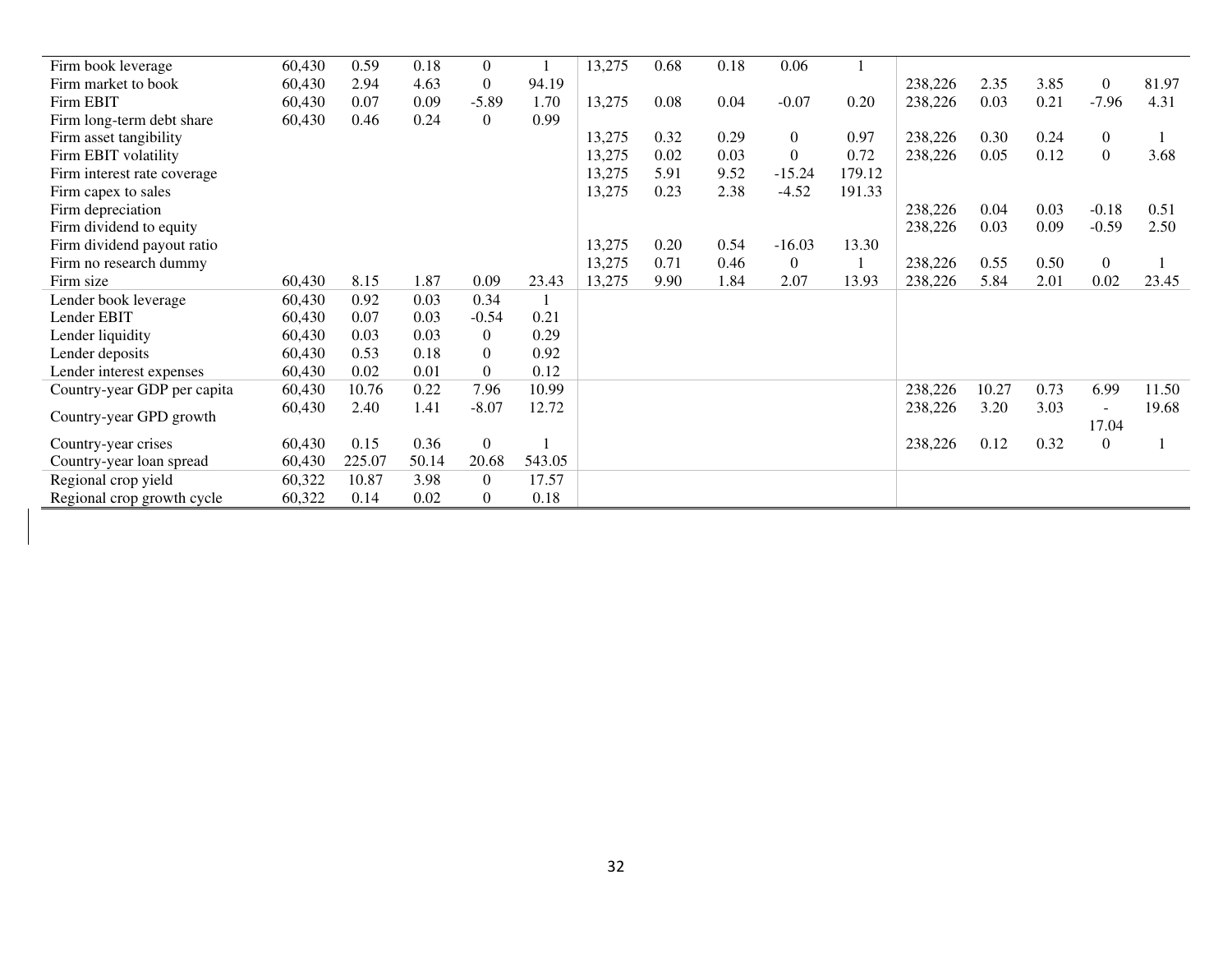### **Table 3. Risk-taking preferences and loan spreads: Baseline results**

The table reports coefficient estimates and t-statistics (in parentheses) from estimations using the syndicated loans sample. The dependent variable is *Loan spread*. In all specifications the sample includes syndicated loan facilities where the borrower's country is the same with the lender's country, whereas as lenders only lead arranger banks are being considered. Definitions for all variables are in Table 1. Estimation method is OLS with the fixed effects reported in the lower part of the table and robust standard errors clustered by country. The sample period is 1996-2018. The lower part of the table also reports the number of observations, number of clusters, and the adjusted R-squared. The \*\*\*, \*\*, and \* marks denote statistical significance at the 1%, 5%, and 10% levels, respectively.

|                             | (1)          | (2)          | (3)                        | (4)                         | (5)                        |
|-----------------------------|--------------|--------------|----------------------------|-----------------------------|----------------------------|
| Regional risk-taking        | 14.077***    | 17.573***    | 17.716***                  | 21.657***                   | 17.032***                  |
|                             | (3.10)       | (3.65)       | (3.24)                     | (3.69)                      | (5.77)                     |
| Regional patience           | $-13.217***$ | $-13.964***$ | $-13.855***$               | $-11.407***$                | $-8.040***$                |
|                             | $(-5.03)$    | $(-3.85)$    | $(-3.32)$                  | $(-3.80)$                   | $(-7.95)$                  |
| Regional altruism           | $10.631***$  | 10.529*      | 9.123*                     | 4.218*                      | 2.372                      |
|                             | (2.94)       | (1.78)       | (1.87)                     | (1.99)                      | (1.63)                     |
| Regional trust              | 22.915***    | 23.317**     | 22.100**                   | 17.947***                   | 14.719***                  |
|                             | (3.83)       | (2.66)       | (2.55)                     | (3.42)                      | (4.50)                     |
| Facility amount             |              | $-18.375***$ | $-11.120**$                | $-11.762***$                | $-13.408***$               |
|                             |              | $(-5.42)$    | $(-2.27)$                  | $(-3.54)$                   | $(-5.69)$                  |
| Maturity                    |              | $-0.116$     | $-0.068$                   | $-0.008$                    | $-0.003$                   |
|                             |              | $(-1.31)$    | $(-0.81)$                  | $(-0.14)$                   | $(-0.04)$                  |
| Collateral                  |              | 70.485***    | 50.315***                  | 45.417***                   | 45.259***                  |
|                             |              | (31.84)      | (22.83)                    | (32.97)                     | (29.71)                    |
| Number of lenders           |              | $-0.600***$  | $-0.226$                   | $-0.317***$                 | $-0.191*$                  |
|                             |              | $(-3.50)$    | $(-0.97)$                  | $(-3.29)$                   | $(-1.77)$                  |
| Performance dummy           |              | $-35.134***$ | $-27.723***$               | $-26.295***$                | $-26.177***$               |
|                             |              | $(-7.09)$    | $(-4.86)$                  | $(-8.27)$                   | $(-8.41)$                  |
| Number of general covenants |              | $2.825***$   | 2.908***                   | $2.687***$                  | 2.699***                   |
|                             |              | (9.77)       | (9.12)<br>93.934***        | (13.72)<br>89.376***        | (16.25)<br>85.295***       |
| Firm book leverage          |              |              |                            |                             |                            |
|                             |              |              | (16.61)                    | (16.92)                     | (12.66)                    |
| Firm M/B                    |              |              | $-0.881***$                | $-1.281***$                 | $-1.176***$                |
|                             |              |              | $(-5.31)$<br>$-157.808***$ | $(-11.98)$<br>$-145.392***$ | $(-6.73)$<br>$-146.329***$ |
| Firm EBIT                   |              |              | $(-10.87)$                 | $(-14.12)$                  | $(-13.05)$                 |
|                             |              |              | 26.406***                  | 31.025***                   | 30.013***                  |
| Firm long-term debt         |              |              | (6.42)                     | (10.68)                     | (13.36)                    |
|                             |              |              | $-12.610***$               | $-11.349***$                | $-10.167***$               |
| Firm size                   |              |              | $(-3.73)$                  | $(-5.19)$                   | $(-7.23)$                  |
|                             |              |              |                            | $-321.963***$               | $-302.137***$              |
| Lender book leverage        |              |              |                            | $(-6.95)$                   | $(-6.27)$                  |
|                             |              |              |                            | $-13.136$                   | $-50.231**$                |
| Lender EBIT                 |              |              |                            | $(-0.28)$                   | $(-2.69)$                  |
|                             |              |              |                            | 138.051***                  | 137.883***                 |
| Lender liquidity            |              |              |                            | (2.97)                      | (3.17)                     |
| Lender deposits             |              |              |                            | $-42.000***$                | $-48.703***$               |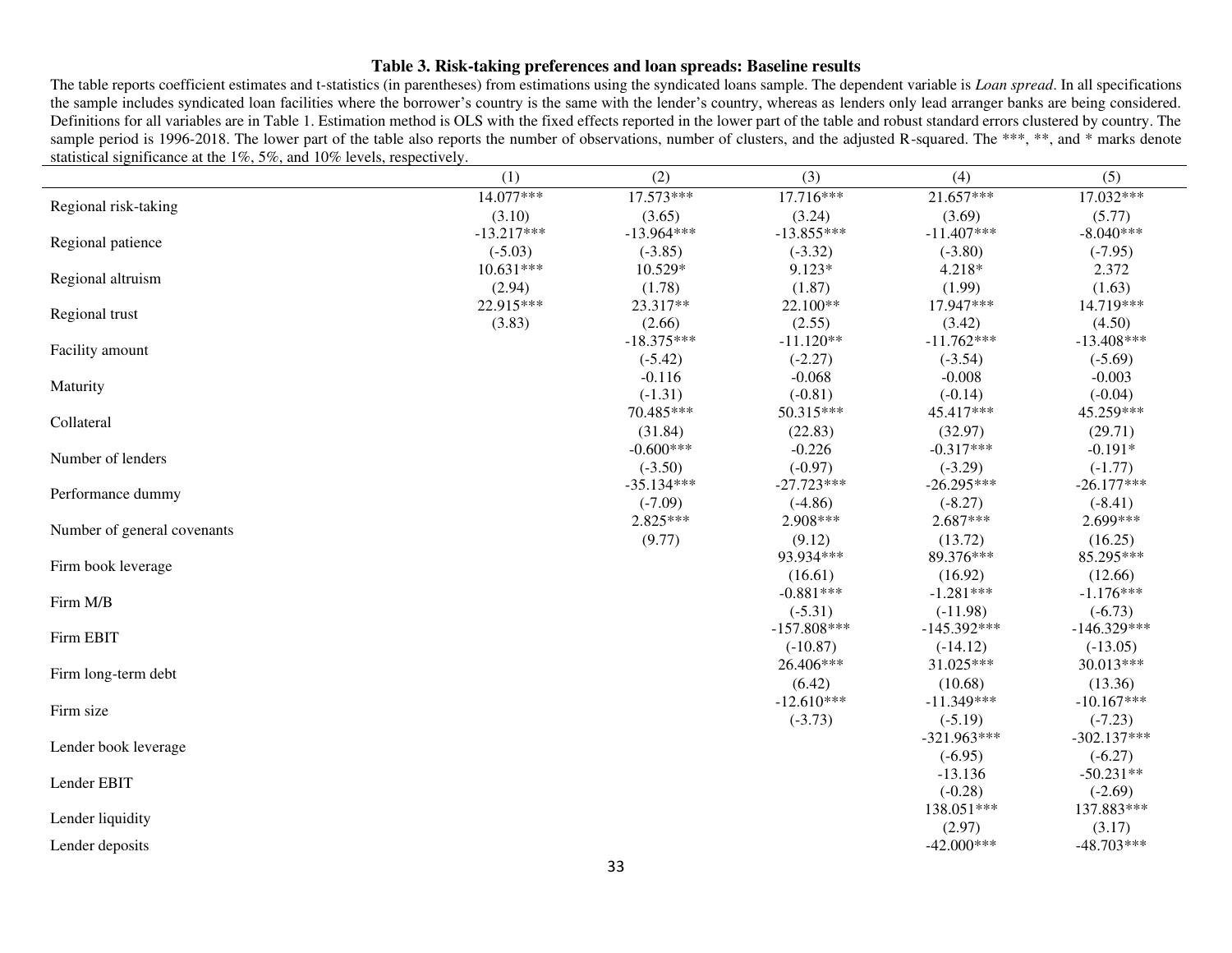|                                                       |            |            |            | $(-4.62)$  | $(-7.29)$    |
|-------------------------------------------------------|------------|------------|------------|------------|--------------|
| Lender interest expenses                              |            |            |            | 855.516**  | 530.401***   |
|                                                       |            |            |            | (2.65)     | (3.84)       |
| Country-year GDP per capita                           |            |            |            |            | $-33.742***$ |
|                                                       |            |            |            |            | $(-3.75)$    |
| Country-year GPD growth                               |            |            |            |            | 0.960        |
|                                                       |            |            |            |            | (0.75)       |
| Country-year loan spread                              |            |            |            |            | $0.561***$   |
|                                                       |            |            |            |            | (9.18)       |
| Country-year crises                                   |            |            |            |            | 13.296       |
|                                                       |            |            |            |            | (1.51)       |
|                                                       | 203.077*** | 541.061*** | 445.310*** | 747.128*** | 994.655***   |
| Constant                                              | (89.11)    | (7.63)     | (5.90)     | (10.15)    | (7.34)       |
| Observations                                          | 100,670    | 98,527     | 71,795     | 60,430     | 60,430       |
| No of clusters                                        | 44         | 44         | 44         | 34         | 34           |
| Industry, Loan purpose, Loan type, Continent, Year FE | Yes        | Yes        | Yes        | Yes        | Yes          |
| Clustering                                            | Country    | Country    | Country    | Country    | Country      |
| Adj- $R^2$                                            | 0.36       | 0.48       | 0.51       | 0.53       | 0.55         |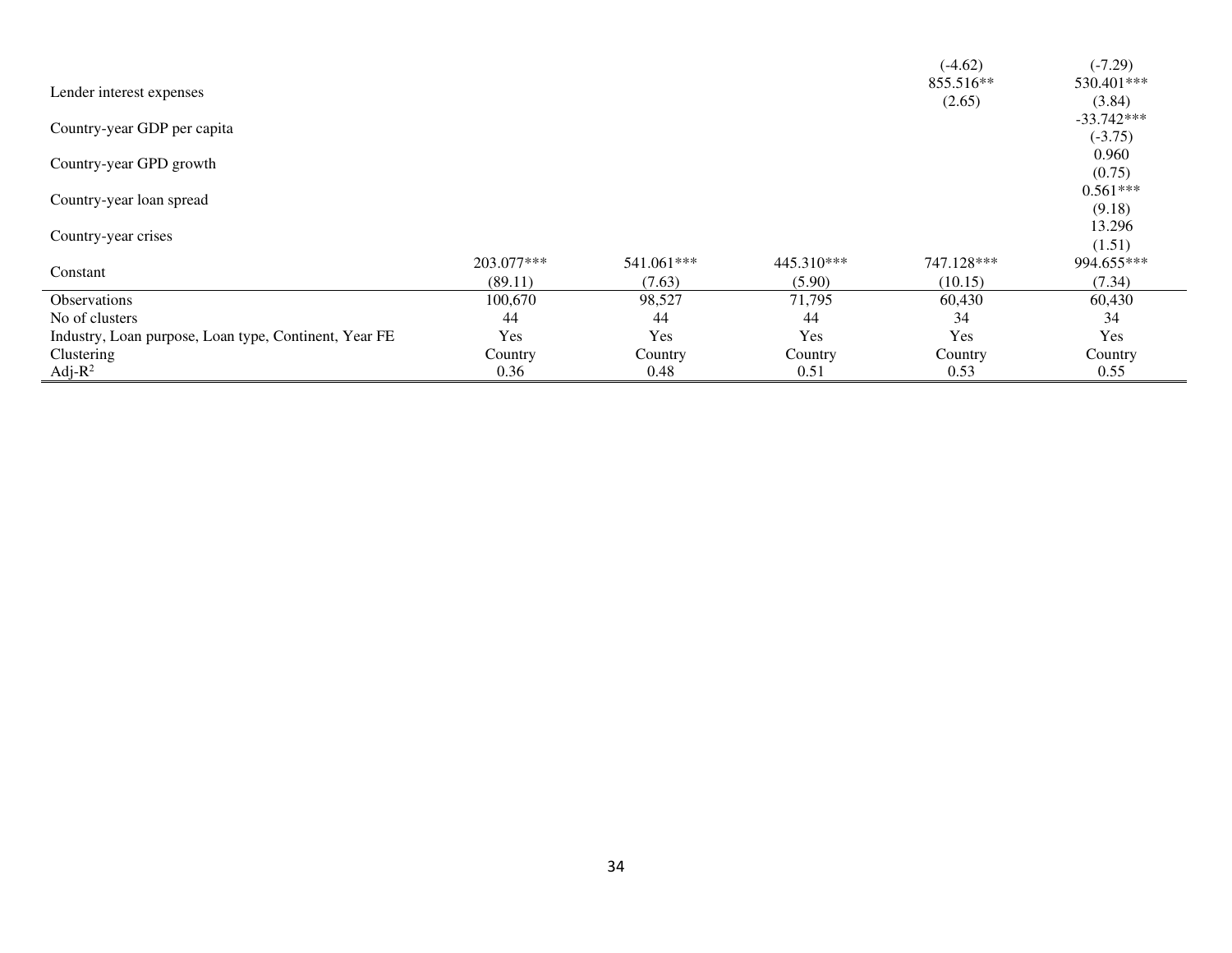#### **Table 4. Risk-taking preferences and loan spreads: Controlling for culture**

The table reports coefficient estimates and t-statistics (in parentheses) from estimations using the syndicated loans sample. The dependent variable is *Loan spread*. In all specifications the sample includes syndicated loan facilities where the borrower's country is the same with the lender's country, whereas as lenders only lead arranger banks are being considered. Definitions for all variables are in Table 1. Estimation method is OLS with the fixed effects reported in the lower part of the table and robust standard errors clustered by country. The sample period is 1996-2018. The lower part of the table also reports the number of observations, number of clusters, and the adjusted R-squared. The \*\*\*, \*\*, and \* marks denote statistical significance at the 1%, 5%, and 10% levels, respectively.

|                                                          | Panel A. Hofstede's cultural dimension measures       |              |              |              |              |             |             |
|----------------------------------------------------------|-------------------------------------------------------|--------------|--------------|--------------|--------------|-------------|-------------|
|                                                          | (1)                                                   | (2)          | (3)          | (4)          | (5)          | (6)         |             |
|                                                          | 15.978***                                             | 16.710***    | 16.323***    | 15.827***    | 17.426***    | 16.342***   |             |
| Regional risk-taking                                     | (6.41)                                                | (5.85)       | (6.14)       | (6.50)       | (5.48)       | (6.54)      |             |
|                                                          | $-8.207***$                                           | $-7.835***$  | $-7.906***$  | $-8.016***$  | $-8.424***$  | $-7.921***$ |             |
| Regional patience                                        | $(-8.87)$                                             | $(-7.32)$    | $(-7.49)$    | $(-8.78)$    | $(-8.05)$    | $(-7.73)$   |             |
| Regional altruism                                        | 2.045                                                 | $2.665*$     | 2.738*       | 2.027        | $2.524*$     | 2.480*      |             |
|                                                          | (1.46)                                                | (1.86)       | (2.02)       | (1.47)       | (1.85)       | (1.77)      |             |
| Regional trust                                           | 13.460***                                             | 14.607***    | 14.260***    | 13.551***    | 15.256***    | 13.946***   |             |
|                                                          | (5.73)                                                | (4.47)       | (4.50)       | (5.32)       | (4.23)       | (5.25)      |             |
| Hofstede's power distance                                | $-0.455**$                                            |              |              |              |              |             |             |
|                                                          | $(-2.64)$                                             |              |              |              |              |             |             |
| Hofstede's individualism                                 |                                                       | $-0.187$     |              |              |              |             |             |
|                                                          |                                                       | $(-0.84)$    |              |              |              |             |             |
| Hofstede's masculinity                                   |                                                       |              | $-0.111$     |              |              |             |             |
|                                                          |                                                       |              | $(-0.65)$    |              |              |             |             |
| Hofstede's uncertainty avoidance                         |                                                       |              |              | $-0.223$     |              |             |             |
|                                                          |                                                       |              |              | $(-1.62)$    |              |             |             |
| Hofstede's long-term orientation                         |                                                       |              |              |              | 0.305        |             |             |
|                                                          |                                                       |              |              |              | (1.29)       |             |             |
| Hofstede's indulgence                                    |                                                       |              |              |              |              | 0.246       |             |
|                                                          |                                                       |              |              |              |              | (1.50)      |             |
| Observations                                             | 60,356<br>31                                          | 60,356<br>31 | 60,356<br>31 | 60,356<br>31 | 60,430<br>34 | 60,429      |             |
| No of clusters<br>Control variables                      | Yes                                                   | Yes          | Yes          |              |              | 33          |             |
|                                                          |                                                       |              |              | Yes          | Yes          | Yes         |             |
| Industry, Loan purpose, Loan type,<br>Continent, Year FE | Yes                                                   | Yes          | Yes          | Yes          | Yes          | Yes         |             |
| Clustering                                               | Country                                               | Country      | Country      | Country      | Country      | Country     |             |
| Adj- $R^2$                                               | 0.55                                                  | 0.55         | 0.55         | 0.55         | 0.55         | 0.55        |             |
|                                                          | Panel B. Schwartz's cultural value orientation scores |              |              |              |              |             |             |
|                                                          | (1)                                                   | (2)          | (3)          | (4)          | (5)          | (6)         | (7)         |
|                                                          | 16.504***                                             | 16.594***    | 16.581***    | 15.291***    | 16.508***    | 16.337***   | 16.692***   |
| Regional risk-taking                                     | (5.87)                                                | (5.89)       | (5.89)       | (6.97)       | (6.10)       | (5.89)      | (5.84)      |
|                                                          | $-7.866***$                                           | $-8.022***$  | $-7.908***$  | $-7.780***$  | $-7.830***$  | $-7.823***$ | $-7.852***$ |
| Regional patience                                        | $(-7.63)$                                             | $(-7.52)$    | $(-7.70)$    | $(-8.30)$    | $(-7.52)$    | $(-7.67)$   | $(-7.52)$   |
| Regional altruism                                        | 2.478*                                                | 2.700**      | 2.598*       | 1.681        | $2.402*$     | 2.172**     | 2.480*      |
|                                                          | (1.93)                                                | (2.21)       | (1.97)       | (1.23)       | (1.73)       | (2.13)      | (1.72)      |
| Regional trust                                           | 14.523***                                             | 14.655***    | 14.488***    | 12.644***    | 14.468***    | 14.286***   | 14.511***   |
|                                                          | (4.32)                                                | (4.42)       | (4.62)       | (6.67)       | (4.59)       | (4.44)      | (4.57)      |
| Schwartz's harmony                                       | 0.669                                                 |              |              |              |              |             |             |
|                                                          | (0.06)                                                |              |              |              |              |             |             |
| Schwartz's embeddedness                                  |                                                       | $-13.054$    |              |              |              |             |             |
|                                                          |                                                       | $(-0.53)$    |              |              |              |             |             |
| Schwartz's hierarchy                                     |                                                       |              | $-6.400$     |              |              |             |             |
|                                                          |                                                       |              | $(-0.42)$    |              |              |             |             |
| Schwartz's mastery                                       |                                                       |              |              | 64.118***    |              |             |             |
|                                                          |                                                       |              |              | (2.88)       |              |             |             |
| Schwartz's affective autonomy                            |                                                       |              |              |              | $-3.651$     |             |             |
|                                                          |                                                       |              |              |              | $(-0.24)$    |             |             |
| Schwartz's intellectual autonomy                         |                                                       |              |              |              |              | $-6.736$    |             |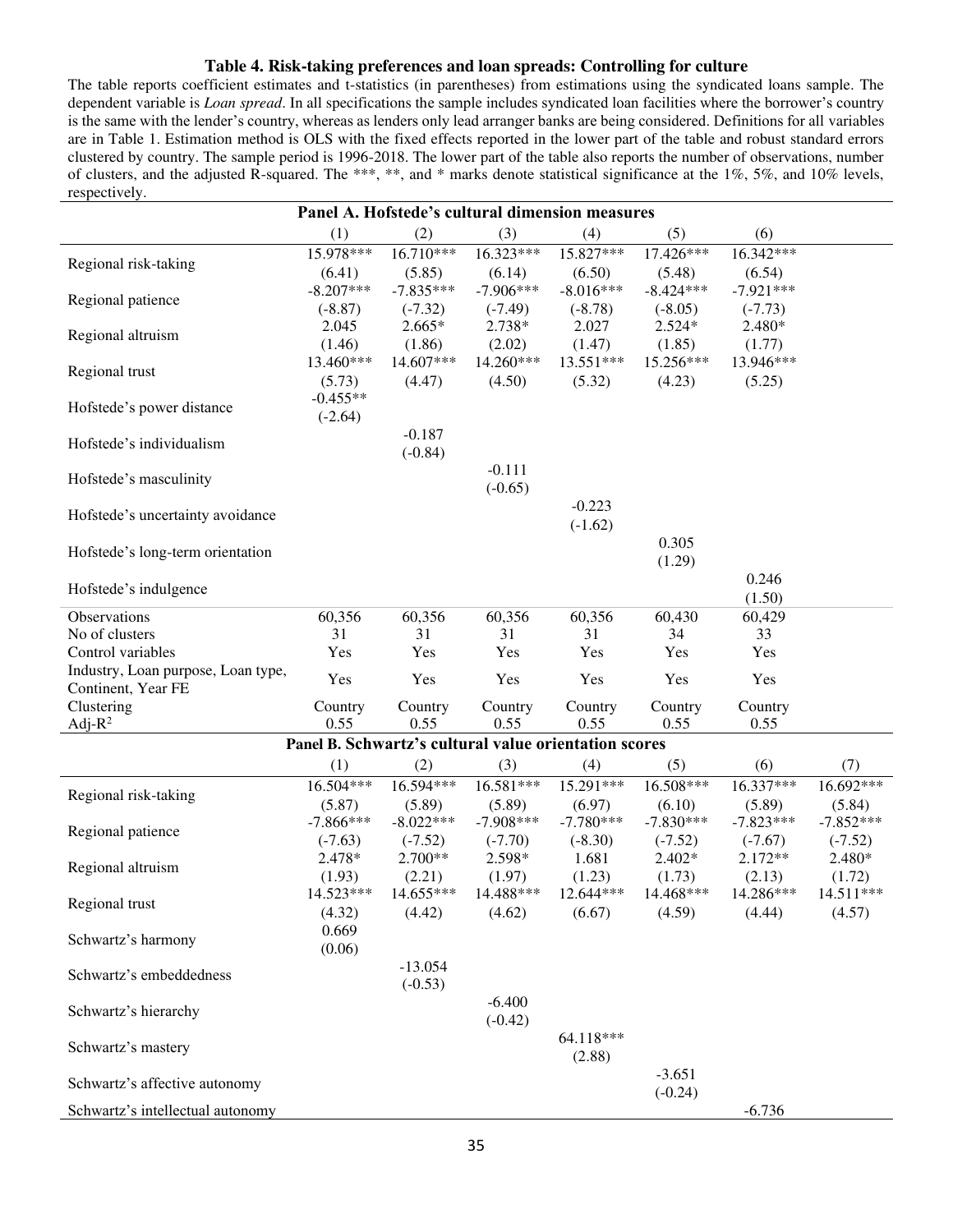|                                                          |         |         |         |         |         | $(-0.34)$ |         |
|----------------------------------------------------------|---------|---------|---------|---------|---------|-----------|---------|
|                                                          |         |         |         |         |         |           | 23.858  |
| Schwartz's egalitarianism                                |         |         |         |         |         |           | (0.88)  |
| <b>Observations</b>                                      | 60.399  | 60.399  | 60.399  | 60,399  | 60.399  | 60.399    | 60,399  |
| No of clusters                                           | 33      | 33      | 33      | 33      | 33      | 33        | 33      |
| Control variables                                        | Yes     | Yes     | Yes     | Yes     | Yes     | Yes       | Yes     |
| Industry, Loan purpose, Loan type,<br>Continent, Year FE | Yes     | Yes     | Yes     | Yes     | Yes     | Yes       | Yes     |
| Clustering                                               | Country | Country | Country | Country | Country | Country   | Country |
| Adj- $R^2$                                               | 0.55    | 0.55    | 0.55    | 0.55    | 0.55    | 0.55      | 0.55    |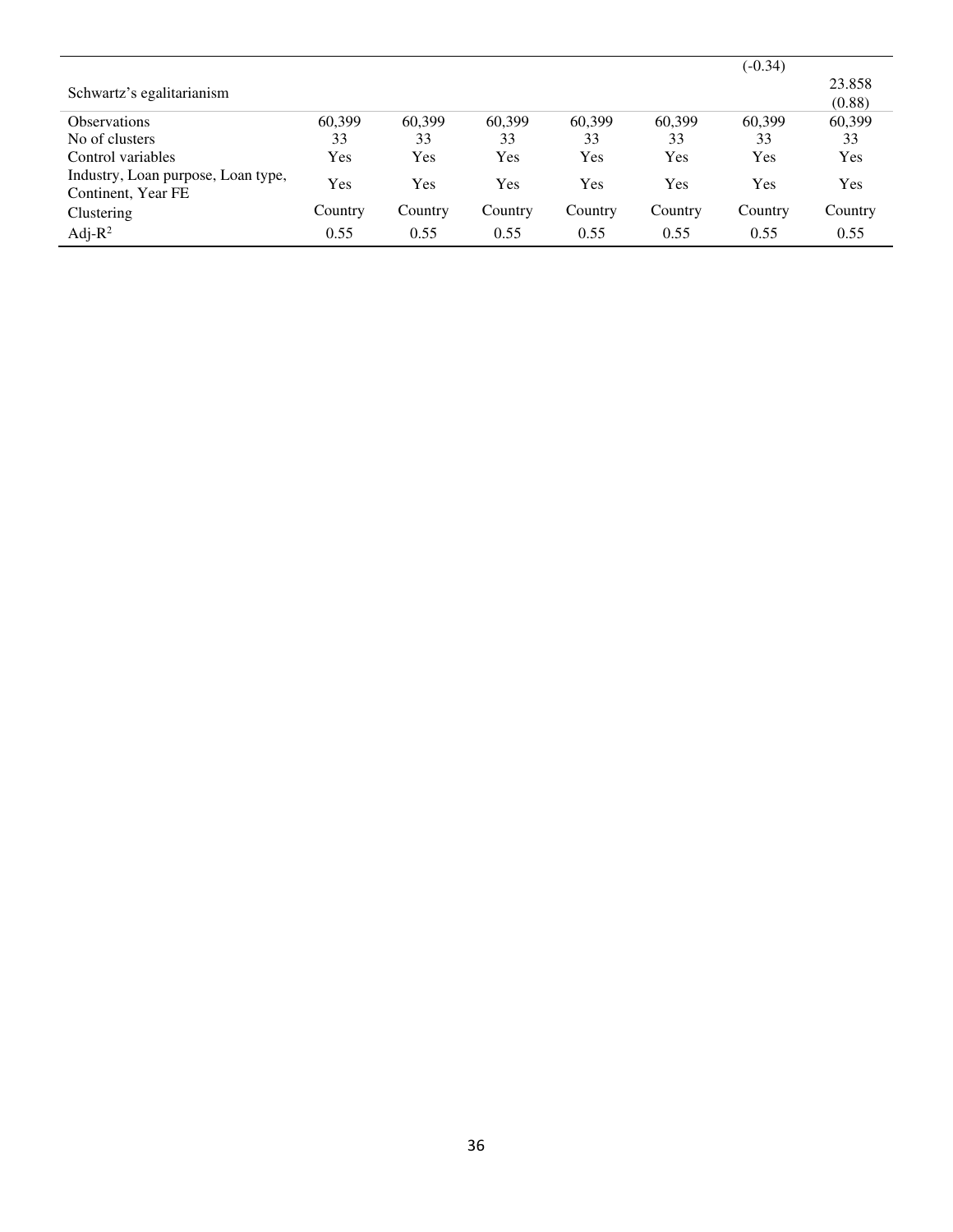# **Table 5. Risk-taking preferences and loan spreads: IV results**

The table reports coefficient estimates and t-statistics (in parentheses) from IV estimations using the syndicated loans sample. The five specifications replicate those in Table 3. The dependent variable in second stage regression is *Loan spread*. Definitions for all variables are in Table 1. Estimation method is IV with the fixed effects reported in the lower part of the table and robust standard errors clustered by country. In all specifications the sample includes syndicated loan facilities where the borrower's country is the same with the lender's country, whereas only lead arrangers are being considered. The bottom part of the table also reports the number of observations and number of clusters. The sample period is 1996-2018. The \*\*\*, \*\*, and \* marks denote statistical significance at the 1%, 5%, and 10% levels, respectively.

|                                    | (1)          | (2)          | (3)         | (4)          | (5)          |
|------------------------------------|--------------|--------------|-------------|--------------|--------------|
|                                    | 74.293***    | 41.885**     | 59.329**    | 58.480**     | 41.389***    |
| Regional risk-taking               | (3.432)      | (2.562)      | (1.966)     | (2.332)      | (3.185)      |
|                                    | $-27.939***$ | $-19.237***$ | $-23.333**$ | $-20.641***$ | $-14.130***$ |
| Regional patience                  | $(-4.089)$   | $(-3.159)$   | $(-2.458)$  | $(-2.722)$   | $(-5.112)$   |
|                                    | 2.755        | 6.227        | 2.430       | $-1.231$     | $-1.213$     |
| Regional altruism                  | (0.975)      | (1.570)      | (0.804)     | $(-0.558)$   | $(-0.545)$   |
|                                    | $21.561***$  | $20.342***$  | $19.151***$ | $18.330***$  | 14.977***    |
| Regional trust                     | (3.994)      | (2.954)      | (2.748)     | (4.258)      | (5.528)      |
| First stage                        |              |              |             |              |              |
| Regional crop yield                | $-0.003***$  | $-0.003***$  | $-0.003***$ | $-0.003***$  | $-0.003***$  |
|                                    | $(-6.057)$   | $(-6.171)$   | $(-4.755)$  | $(-10.703)$  | $(-10.973)$  |
| Regional crop growth cycle         | $0.003**$    | $0.003**$    | $0.002*$    | $0.003***$   | $0.003***$   |
|                                    | (1.998)      | (1.999)      | (1.741)     | (3.662)      | (3.704)      |
| <b>Observations</b>                | 100,308      | 98,166       | 71,487      | 60,325       | 60,325       |
| No of clusters                     | 43           | 43           | 43          | 33           | 33           |
| Controls as in Table 3             | Yes          | Yes          | <b>Yes</b>  | Yes          | <b>Yes</b>   |
| Industry, Loan purpose, Loan type, | Yes          | Yes          | Yes         | Yes          | <b>Yes</b>   |
|                                    |              |              |             |              |              |
| Continent, Year FE<br>Clustering   | Country      | Country      | Country     | Country      | Country      |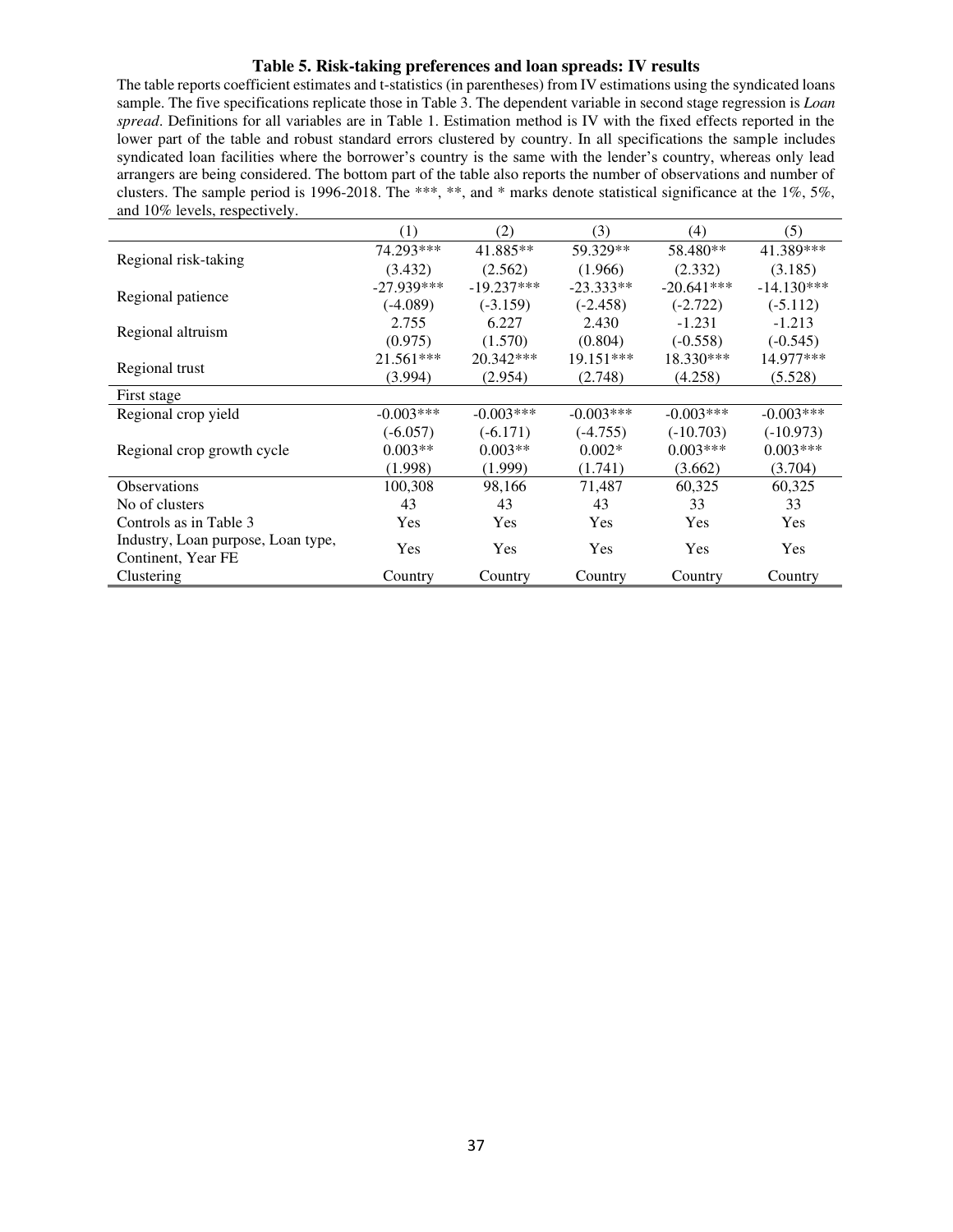#### **Table 6. Risk-taking preferences and bond spreads: Baseline results**

The table reports coefficient estimates and t-statistics (in parentheses) from estimations using the USA bonds sample. The dependent variable is *Bond spread*. Definitions for all variables are in Table 1. Bond rating residuals is the residuals from a first stage regression where bond's credit rating is regressed on regional risk-taking (for more information, see the main text). Estimation method is OLS with the fixed effects reported in the lower part of the table and robust standard errors clustered by state. The sample period is 1996-2018. The lower part of the table also reports the number of observations, number of clusters, and the adjusted Rsquared. The \*\*\*, \*\*, and \* marks denote statistical significance at the 1%, 5%, and 10% levels, respectively.

 $\overline{a}$ 

|                                           | (1)                  | (2)           |
|-------------------------------------------|----------------------|---------------|
|                                           | 21.764***            | 27.464***     |
| Regional risk-taking                      | (4.33)               | (3.27)        |
|                                           | $-1.274$             | $-5.135$      |
| Regional patience                         | $(-0.41)$            | $(-1.14)$     |
|                                           | 3.759                | $-2.240$      |
| Regional altruism                         | (0.86)               | $(-0.47)$     |
|                                           | $-12.002**$          | $-7.290$      |
| Regional trust                            |                      | $(-0.91)$     |
|                                           | $(-2.08)$<br>1.549** | 1.756**       |
| Amount                                    |                      |               |
|                                           | (2.33)               | (2.03)        |
| Maturity                                  | $-0.213***$          | $-0.176***$   |
|                                           | $(-13.23)$           | $(-9.20)$     |
| Coupon                                    | 68.114***            | 61.848***     |
|                                           | (16.90)              | (16.68)       |
|                                           | 8.772***             | 8.018***      |
| Bond rating residuals                     | (8.14)               | (9.99)        |
|                                           | 30.543***            | 33.591***     |
| Callability dummy                         | (4.27)               | (4.35)        |
|                                           | 2.194                | 8.888***      |
| Subordinated dummy                        | (0.89)               | (2.77)        |
|                                           | 10.926***            | 11.638***     |
| Private market dummy                      |                      |               |
|                                           | (5.30)               | (4.76)        |
| Firm book leverage                        |                      | 50.557***     |
|                                           |                      | (4.96)        |
| Firm EBIT                                 |                      | $-230.446***$ |
|                                           |                      | $(-7.84)$     |
| Firm asset tangibility                    |                      | 7.827         |
|                                           |                      | (1.17)        |
|                                           |                      | 108.055***    |
| Firm EBIT volatility                      |                      | (2.99)        |
|                                           |                      | $0.312*$      |
| Firm interest coverage ratio              |                      | (1.84)        |
|                                           |                      | $-0.346***$   |
| Firm capex ratio                          |                      | $(-3.42)$     |
|                                           |                      |               |
| Firm dividend payout ratio                |                      | 0.639         |
|                                           |                      | (0.69)        |
| Firm no research dummy                    |                      | 0.849         |
|                                           |                      | (0.29)        |
| Firm size                                 |                      | $-2.201$      |
|                                           |                      | $(-1.65)$     |
|                                           | $-191.274***$        | $-163.149***$ |
| Constant                                  | $(-10.64)$           | $(-7.49)$     |
| Observations                              | 22,438               | 13,275        |
| No of clusters                            | 51                   | 49            |
| Industry, US interstate division, Year FE | Yes                  | Yes           |
| Clustering                                | <b>State</b>         | <b>State</b>  |
| Adj- $R^2$                                | 0.84                 | 0.77          |
|                                           |                      |               |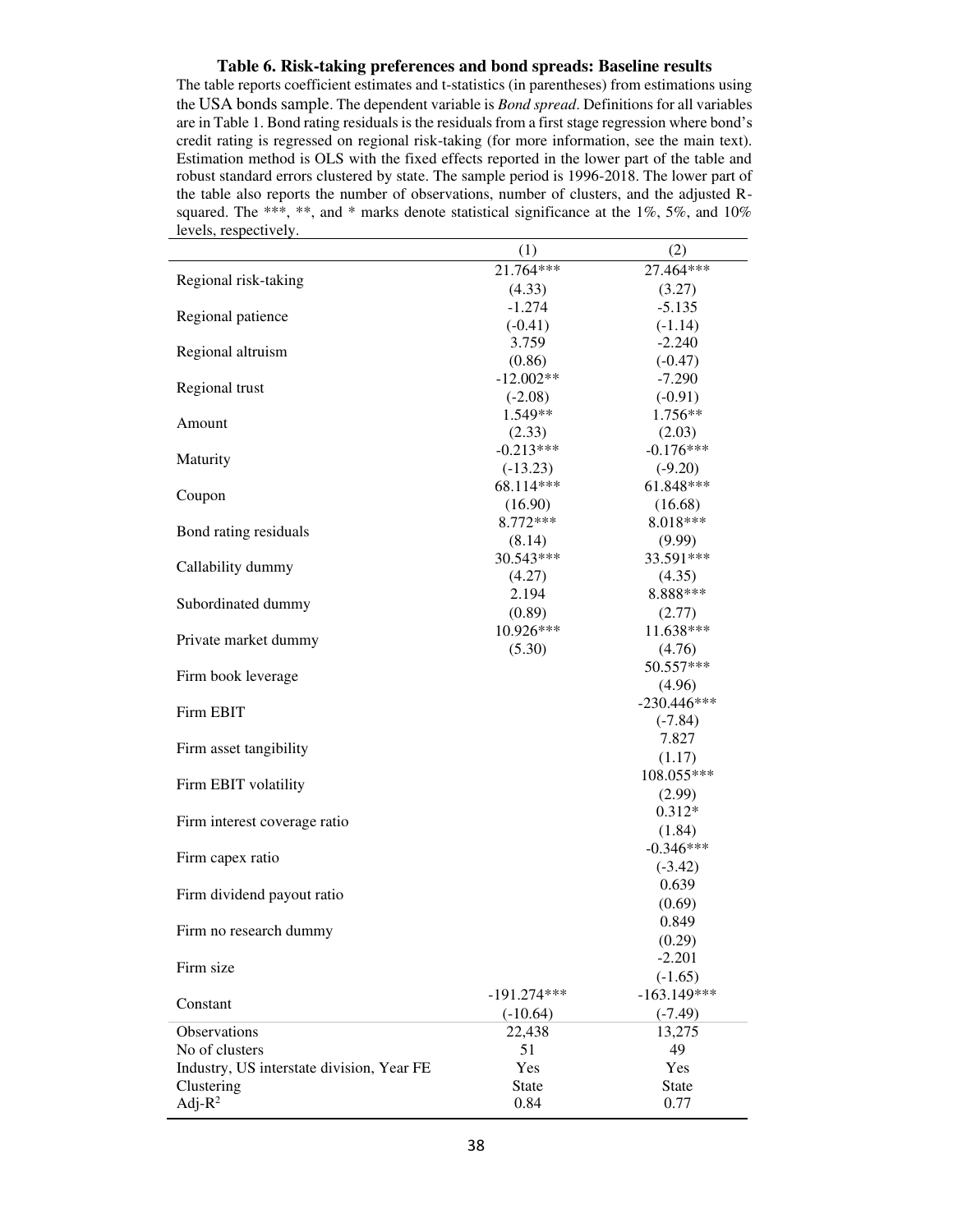### **Table 7. Risk-taking preferences and Firm book leverage**

The table reports coefficient estimates and t-statistics (in parentheses) from estimations using the Compustat sample. The dependent variable is *Firm book leverage*. Definitions for all variables are in Table 1. Estimation method is OLS with the fixed effects reported in the lower part of the table and robust standard errors clustered by country. The sample period is 1996-2018. The lower part of the table also reports the number of observations, number of clusters, and the adjusted Rsquared. The \*\*\*, \*\*, and \* marks denote statistical significance at the 1%, 5%, and 10% levels, respectively.

|                              | (1)         | (2)         | (3)         |
|------------------------------|-------------|-------------|-------------|
|                              | $-0.035***$ | $-0.021***$ | $-0.024***$ |
| Regional risk-taking         | $(-4.38)$   | $(-3.00)$   | $(-3.71)$   |
| Regional patience            | $0.018**$   | 0.008       | $0.017**$   |
|                              | (2.05)      | (1.06)      | (2.52)      |
|                              | 0.013       | 0.007       | 0.009       |
| Regional altruism            | (1.30)      | (0.69)      | (0.92)      |
| Regional trust               | $-0.037***$ | $-0.036***$ | $-0.039***$ |
|                              | $(-4.50)$   | $(-5.29)$   | $(-3.13)$   |
| Firm M/B                     |             | $0.006***$  | $0.006***$  |
|                              |             | (4.56)      | (4.37)      |
| Firm EBIT                    |             | $-0.153***$ | $-0.157***$ |
|                              |             | $(-4.49)$   | $(-4.49)$   |
| Firm asset tangibility       |             | 0.010       | 0.010       |
|                              |             | (0.41)      | (0.41)      |
| Firm EBIT volatility         |             | $-0.136**$  | $-0.137**$  |
|                              |             | $(-2.48)$   | $(-2.49)$   |
| Firm depreciation            |             | $0.536***$  | $0.541***$  |
|                              |             | (4.67)      | (4.80)      |
| Firm dividend to equity      |             | $0.168***$  | $0.164***$  |
|                              |             | (4.83)      | (4.93)      |
| Firm no research dummy       |             | $0.027***$  | $0.025***$  |
|                              |             | (7.72)      | (4.25)      |
| Firm size                    |             | $0.029***$  | $0.030***$  |
|                              |             | (9.98)      | (11.15)     |
| Country-year GDP per capita  |             |             | $-0.027$    |
|                              |             |             | $(-1.57)$   |
| Country-year GPD growth      |             |             | $-0.004**$  |
|                              |             |             | $(-2.03)$   |
| Country-year crises          |             |             | 0.011       |
|                              |             |             | (1.14)      |
| Constant                     | $0.469***$  | $0.254***$  | $0.532***$  |
|                              | (76.47)     | (10.27)     | (2.90)      |
| Observations                 | 560,742     | 238,248     | 238,226     |
| No of clusters               | 58          | 58          | 58          |
| Industry, Continent, Year FE | Yes         | Yes         | Yes         |
| Clustering                   | Country     | Country     | Country     |
| Adj- $R^2$                   | 0.17        | 0.30        | 0.30        |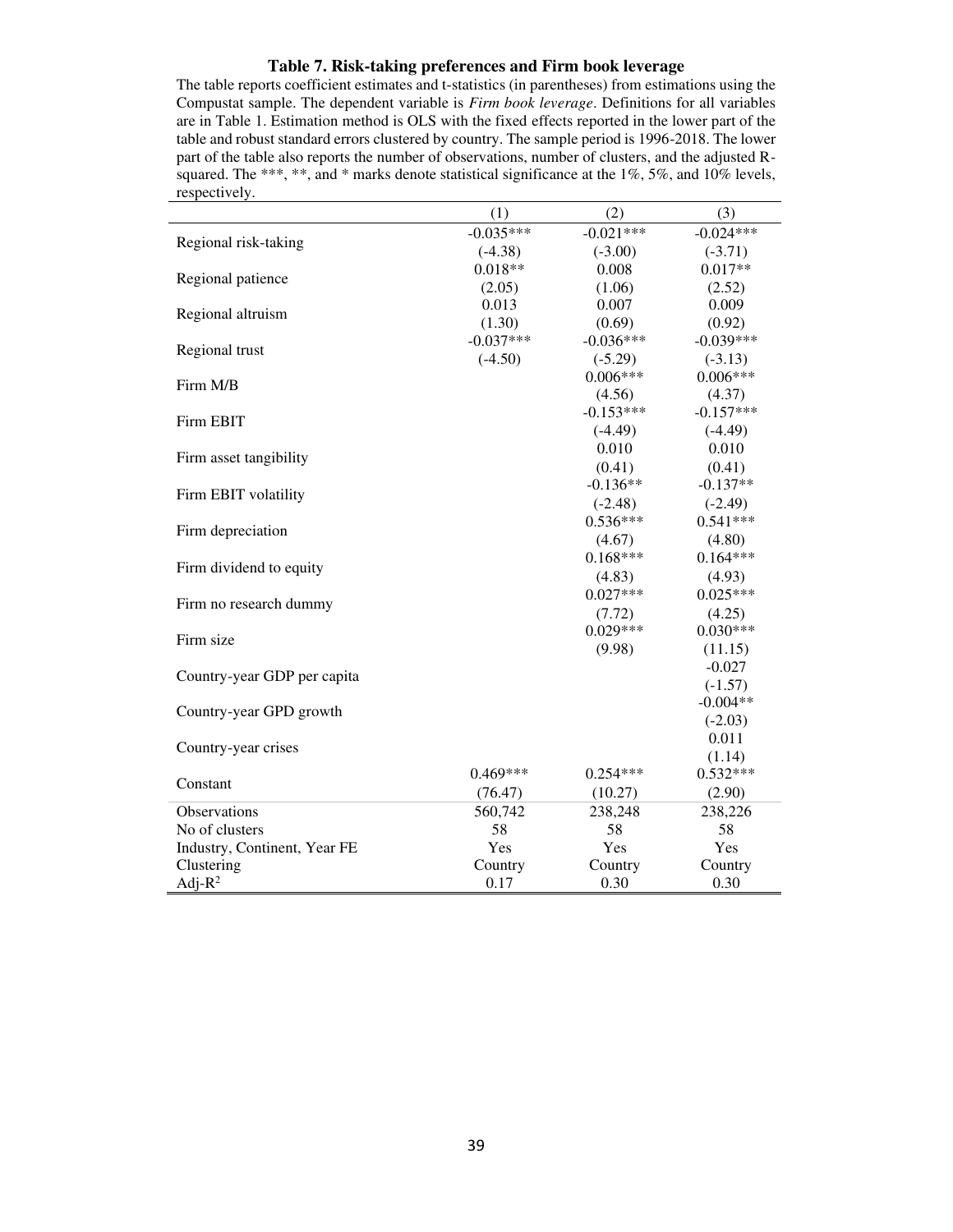#### **Table 8. Risk-taking preferences and Firm long-term debt and Firm short-term debt**

The table reports coefficient estimates and t-statistics (in parentheses) from estimations using the Compustat sample. The dependent variable is *Firm long-term debt* in Panel A and *Firm short-term debt* in Panel B*.* Definitions for all variables are in Table 1. Estimation method is OLS with the fixed effects reported in the lower part of the table and robust standard errors clustered by country. The sample period is 1996-2018. The lower part of the table also reports the number of observations, number of clusters, and the adjusted R-squared. The \*\*\*, \*\*, and \* marks denote statistical significance at the 1%, 5%, and 10% levels, respectively.

|                              | (1)                                                | (2)          | (3)            |
|------------------------------|----------------------------------------------------|--------------|----------------|
|                              | Panel A. Dependent variable is Firm long-term debt |              |                |
|                              | $-0.014**$                                         | $-0.005$     | $-0.007$       |
| Regional risk-taking         | $(-2.07)$                                          | $(-1.01)$    | $(-1.30)$      |
|                              | $0.012*$                                           | 0.004        | 0.011          |
| Regional patience            | (1.93)                                             | (0.77)       | (1.39)         |
|                              | $-0.010$                                           | $-0.005$     | $-0.003$       |
| Regional altruism            | $(-1.30)$                                          | $(-0.81)$    | $(-0.55)$      |
|                              | $-0.023***$                                        | $-0.020$ *** | $-0.020***$    |
| Regional trust               | $(-3.53)$                                          | $(-3.68)$    | $(-2.72)$      |
| <b>Observations</b>          | 579,187                                            | 238,134      | 238,112        |
| No of clusters               | 58                                                 | 58           | 58             |
| Control variables            | N <sub>0</sub>                                     | $+Firm-year$ | +Counrtry-year |
| Industry, Continent, Year FE | Yes                                                | <b>Yes</b>   | Yes            |
| Clustering                   | Country                                            | Country      | Country        |
| Adj- $R^2$                   | 0.17                                               | 0.30         | 0.30           |

| Panel B. Dependent variable is Firm short term-debt |                |             |                |  |  |  |  |
|-----------------------------------------------------|----------------|-------------|----------------|--|--|--|--|
|                                                     | $-0.023***$    | $-0.017***$ | $-0.019***$    |  |  |  |  |
| Regional risk-taking                                | $(-2.95)$      | $(-3.17)$   | $(-3.09)$      |  |  |  |  |
|                                                     | 0.009          | 0.007       | 0.010          |  |  |  |  |
| Regional patience                                   | (1.16)         | (1.10)      | (1.55)         |  |  |  |  |
|                                                     | $0.019**$      | 0.010       | 0.010          |  |  |  |  |
| Regional altruism                                   | (2.39)         | (1.16)      | (1.14)         |  |  |  |  |
|                                                     | $-0.017$       | $-0.021***$ | $-0.023***$    |  |  |  |  |
| Regional trust                                      | $(-1.61)$      | $(-2.99)$   | $(-2.73)$      |  |  |  |  |
| <b>Observations</b>                                 | 219,764        | 219,764     | 219,764        |  |  |  |  |
| No of clusters                                      | 498            | 498         | 498            |  |  |  |  |
| Control variables                                   | N <sub>0</sub> | +Firm-year  | +Counrtry-year |  |  |  |  |
| Industry, Year FE                                   | Yes            | Yes         | <b>Yes</b>     |  |  |  |  |
| Clustering                                          | Region         | Region      | Region         |  |  |  |  |
| Adj- $R^2$                                          | 0.28           | 0.33        | 0.33           |  |  |  |  |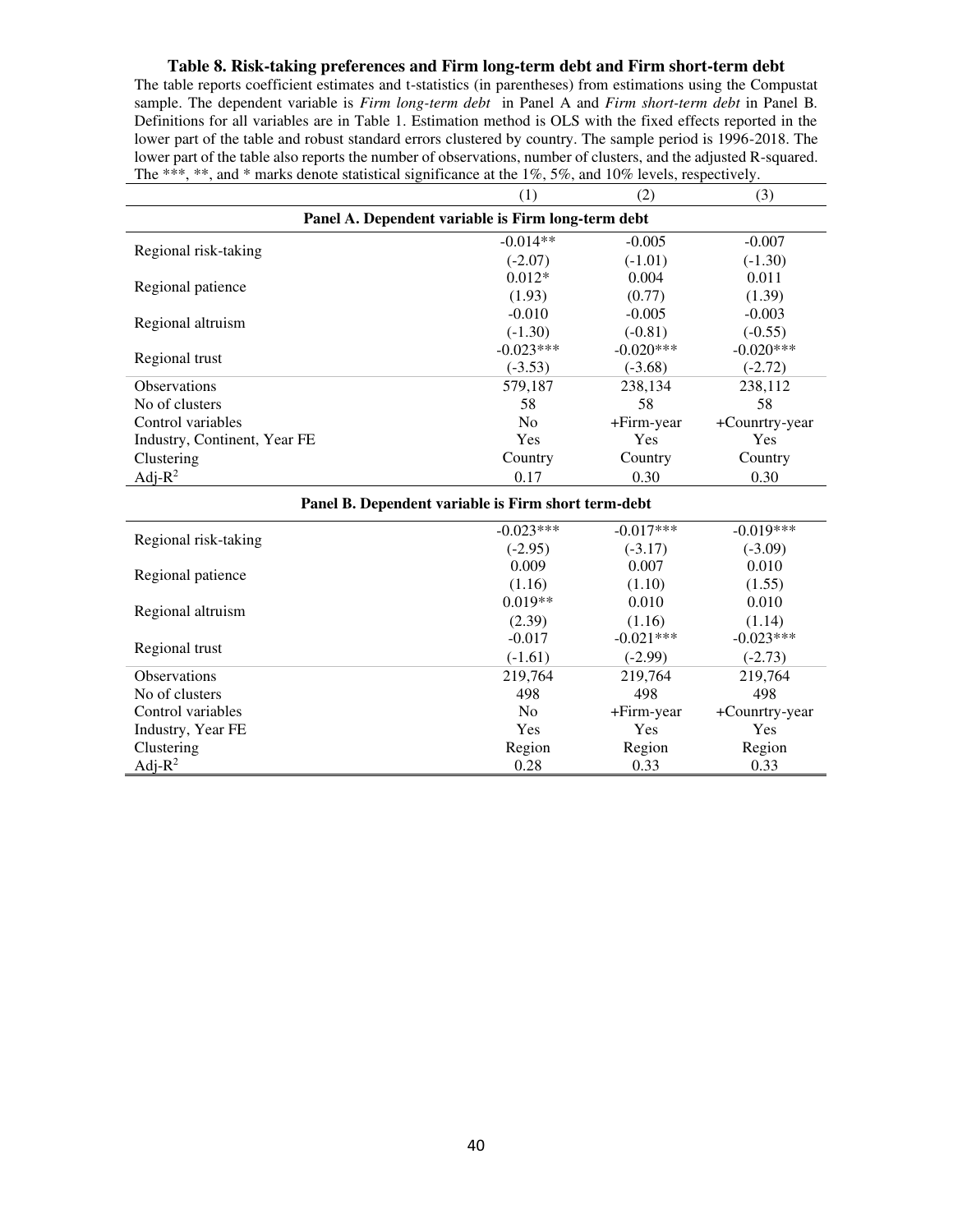#### **Table 9. Risk-taking preferences and capital structure: IV results**

The table reports coefficient estimates and t-statistics (in parentheses) from IV estimations using the Compustat sample. The dependent variable of the second stage regression is Firm book leverage, *Firm long-term debt*, and *Firm short-term debt* in columns 1 to 3, respectively. Definitions for all variables are in Table 1. The lower part of the table reports the first stage results on the exogenous instruments, the number of observations, the number of clusters and the included fixed effects. For brevity, only the coefficients of interest are reported from second stage regressions. The sample period is 1996-2018. The \*\*\*, \*\*, and \* marks denote statistical significance at the  $1\%, 5\%,$  and  $10\%$  levels, respectively.

|                              | (1)                                                                                                    | (2)        | (3)        |
|------------------------------|--------------------------------------------------------------------------------------------------------|------------|------------|
|                              | $-0.222**$                                                                                             | $-0.101*$  | $-0.139**$ |
| Regional risk-taking         | $(-2.111)$                                                                                             | $(-1.845)$ | $(-1.990)$ |
|                              | $0.064**$                                                                                              | 0.027      | $0.042**$  |
| Regional patience            | (2.149)                                                                                                | (1.499)    | (2.477)    |
| Regional altruism            | $-0.015$                                                                                               | $-0.003$   | $-0.016$   |
|                              | $(-0.505)$                                                                                             | $(-0.222)$ | $(-0.811)$ |
| Regional trust               | $-0.017$                                                                                               | $-0.011*$  | $-0.009$   |
|                              | $(-1.269)$                                                                                             | $(-1.754)$ | $(-0.823)$ |
| First stage                  |                                                                                                        |            |            |
| Regional crop yield          | $-0.002**$                                                                                             | $-0.002**$ | $-0.002**$ |
|                              | $(-2.293)$                                                                                             | $(-2.254)$ | $(-2.315)$ |
| Regional crop growth cycle   | $0.002*$                                                                                               | $0.002*$   | $0.002*$   |
|                              | (1.829)<br>(1.742)<br>202,312<br>202,312<br>58<br>58<br><b>Yes</b><br><b>Yes</b><br>Country<br>Country |            | (1.866)    |
| <b>Observations</b>          |                                                                                                        |            | 202,312    |
| No of clusters               |                                                                                                        |            | 58         |
| Industry, Continent, Year FE |                                                                                                        |            | <b>Yes</b> |
| Clustering                   |                                                                                                        |            | Country    |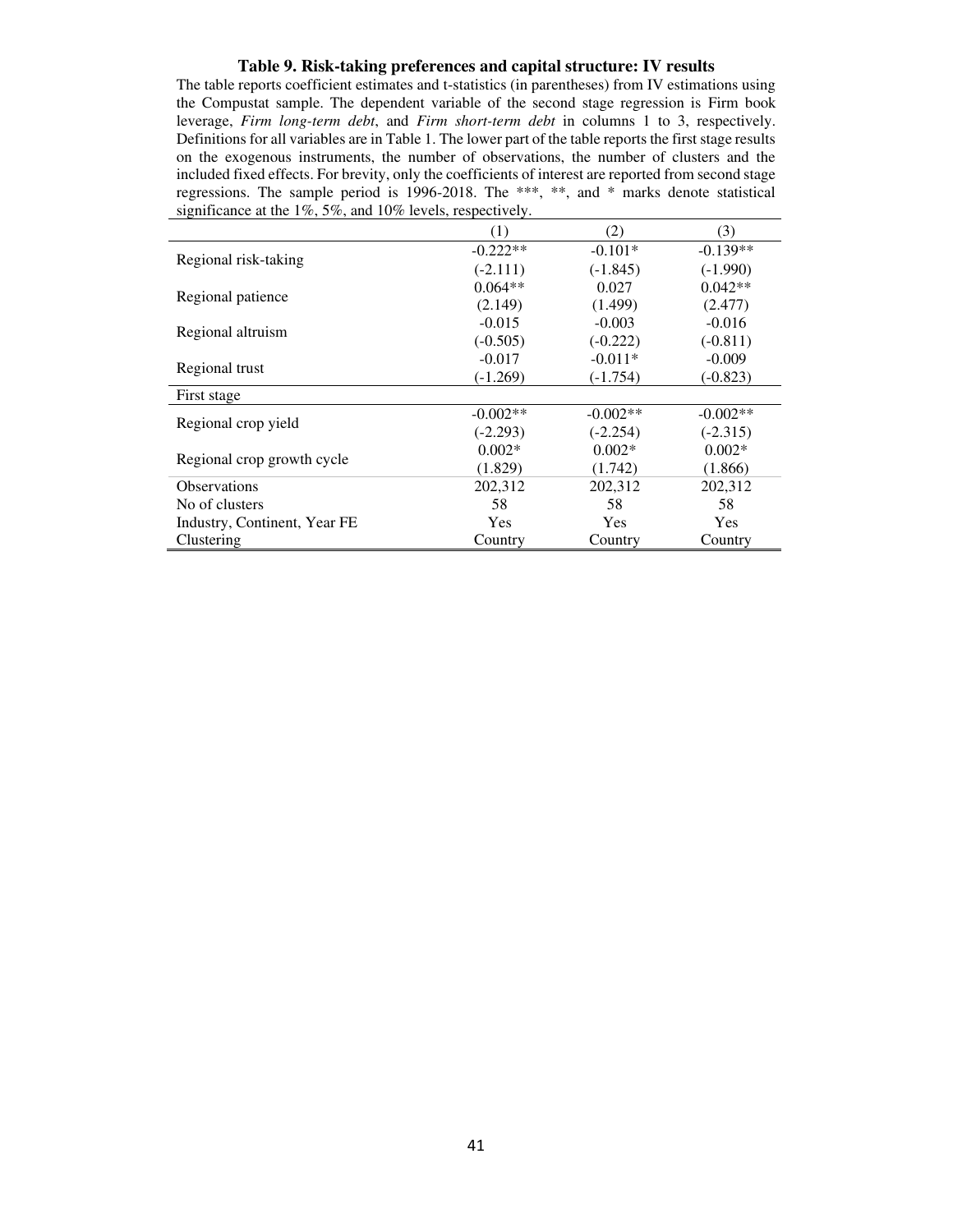#### **Table 10. Risk-taking preferences and speed of firm's target leverage adjustment**

The table reports coefficient estimates and t-statistics (in parentheses) from estimations using the Compustat sample. The dependent variable is *Firm market debt ratio* at *t*+1, *t*+2 and *t*+3 in columns (1), (2) and (3), respectively, defined as the ratio of book value of firm's total (short and long-term) debt to the sum of the book value of total debt plus firm's market capitalization. Definitions for the control variables are in Table 1. Estimation method is OLS with the fixed effects reported in the lower part of the table and robust standard errors clustered by firm. The sample period is 1996-2018. The lower part of the table also reports the number of observations, number of clusters, and the adjusted Rsquared. The \*\*\*, \*\*, and \* marks denote statistical significance at the 1%, 5%, and 10% levels, respectively.

|                                               | (1)          | (2)          | (3)         |
|-----------------------------------------------|--------------|--------------|-------------|
| Firm market debt ratio                        | $0.399***$   | $0.189***$   | $0.077***$  |
|                                               | (54.74)      | (25.60)      | (12.40)     |
|                                               | $0.418***$   | $0.221***$   | $0.135***$  |
| Firm market debt ratio x Regional risk-taking | (15.74)      | (7.84)       | (6.15)      |
| Firm M/B                                      | $-0.0003***$ | $-0.0004***$ | $-0.0001**$ |
|                                               | $(-6.43)$    | $(-6.93)$    | $(-2.46)$   |
| Firm EBIT                                     | $-0.007***$  | $-0.005***$  | $-0.003**$  |
|                                               | $(-6.73)$    | $(-3.99)$    | $(-1.98)$   |
| Firm depreciation                             | $0.036***$   | $-0.004$     | $-0.012$    |
|                                               | (4.01)       | $(-0.38)$    | $(-1.06)$   |
| Firm asset tangibility                        | $0.017***$   | $0.013***$   | $0.007***$  |
|                                               | (9.18)       | (5.66)       | (2.98)      |
| Firm research expenses to assets              | $-0.001$     | $-0.006$     | $-0.003$    |
|                                               | $(-0.98)$    | $(-1.54)$    | $(-1.11)$   |
|                                               | $0.001**$    | $0.001**$    | 0.001       |
| Firm no research dummy                        | (2.55)       | (2.08)       | (1.05)      |
| Firm size                                     | $0.007***$   | $0.009***$   | $0.009***$  |
|                                               | (17.00)      | (16.29)      | (15.40)     |
| Industry-year median of market debt ratio     | 0.010        | $-0.011$     | $-0.027*$   |
|                                               | (1.04)       | $(-0.85)$    | $(-1.95)$   |
| Country-year GDP per capita                   | $-0.012***$  | $-0.016***$  | $-0.015***$ |
|                                               | $(-11.82)$   | $(-12.25)$   | $(-10.11)$  |
| Country-year GPD growth                       | $0.0003***$  | $-0.0002**$  | $0.0005***$ |
|                                               | (4.97)       | $(-2.45)$    | (6.17)      |
| Country-year crises                           | $0.011***$   | $0.002**$    | 0.001       |
|                                               | (15.27)      | (2.37)       | (0.95)      |
| Constant                                      | $0.127***$   | $0.188***$   | $0.183***$  |
|                                               | (13.50)      | (15.24)      | (13.31)     |
| Observations                                  | 350,238      | 310,194      | 274,944     |
| No of clusters                                | 36,744       | 33,502       | 30,545      |
| Firm, Year FE                                 | Yes          | Yes          | Yes         |
| Clustering                                    | Firm         | Firm         | Firm        |
| Adj- $R^2$                                    | 0.89         | 0.88         | 0.88        |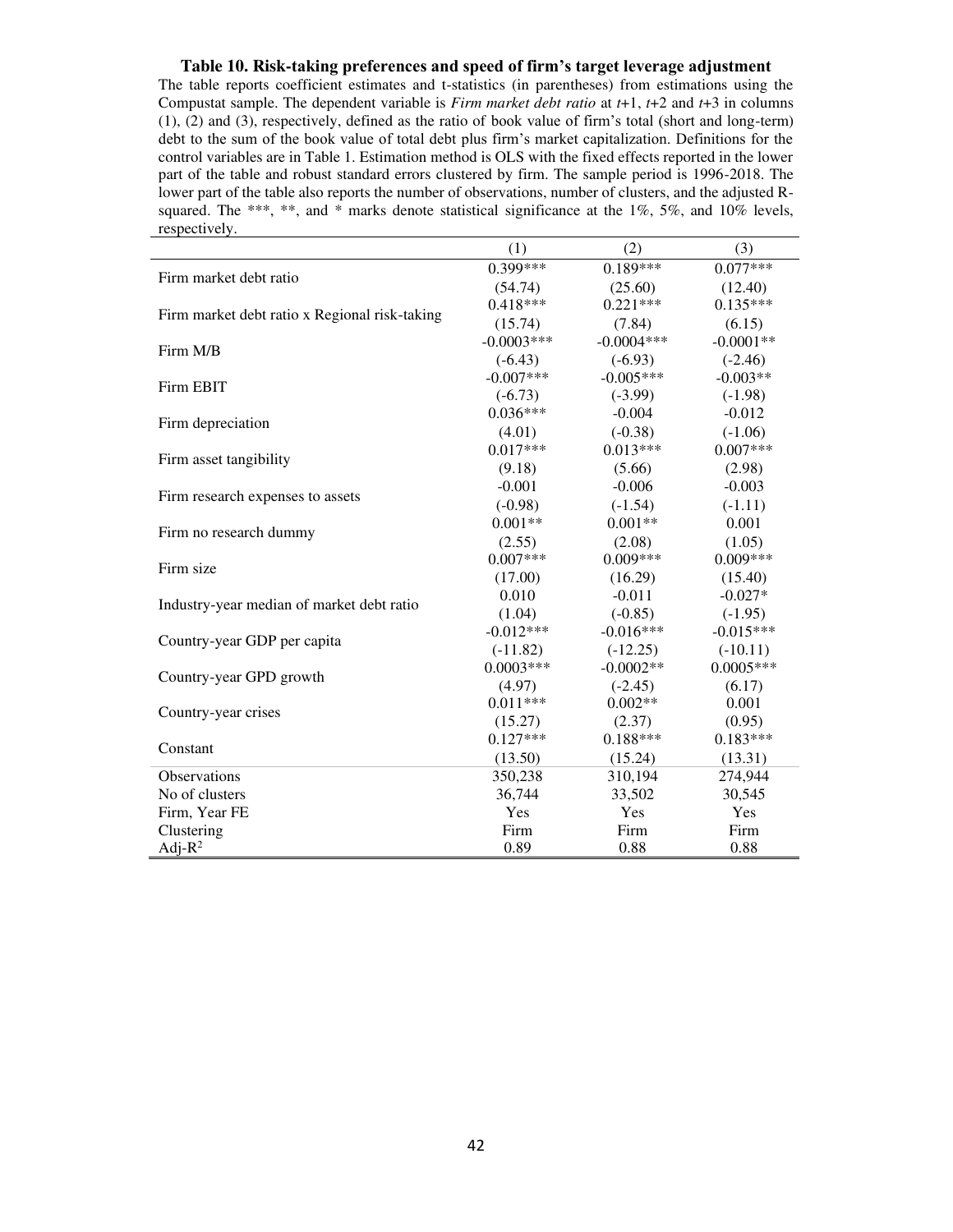# Online appendix

This appendix, intended for online use only, provides details for the samples used in our empirical analysis, and additional robustness tests.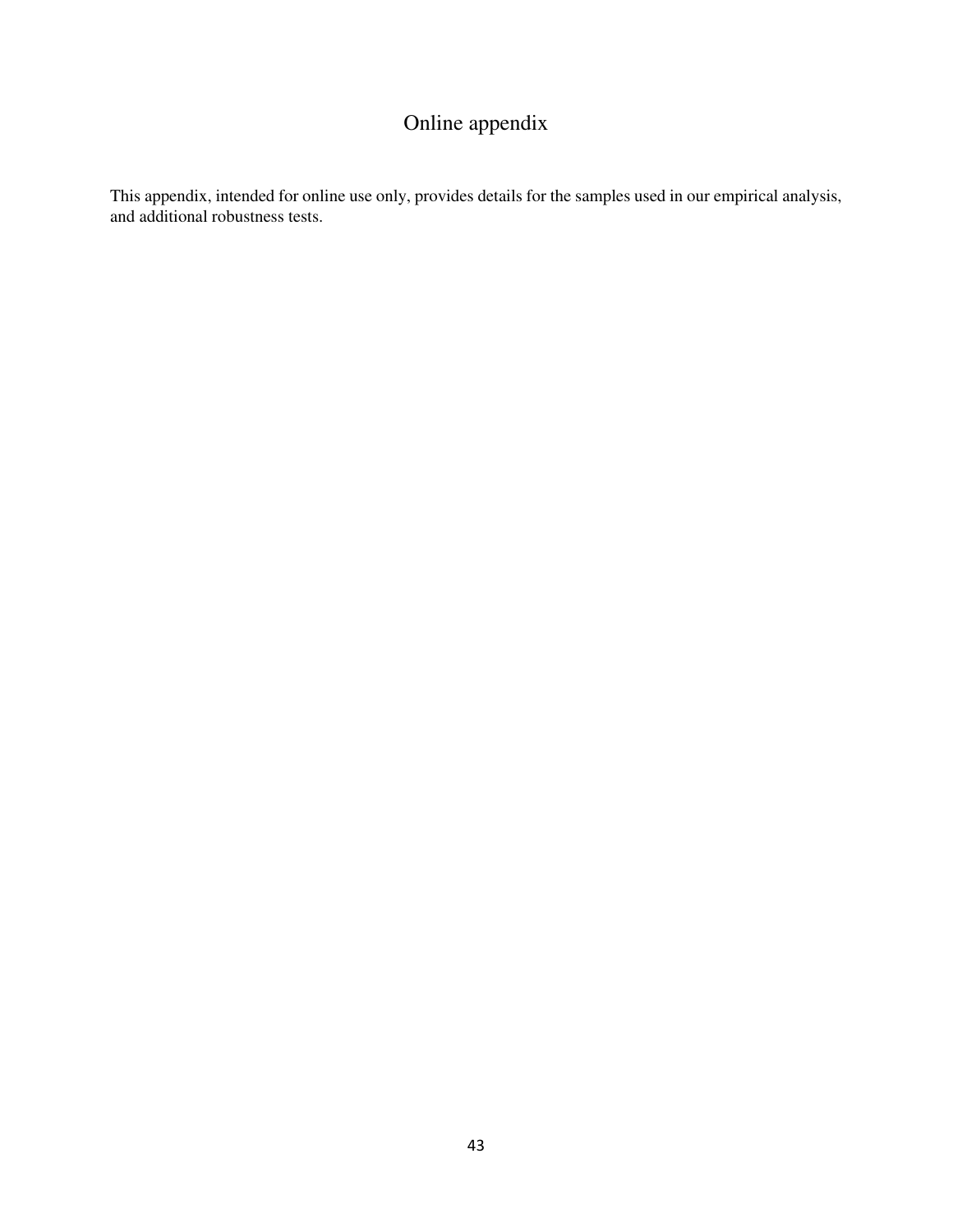### **Table A1. List of additional country-year control variables**

The table provides a list of more than 100 control variables, which we use in additional regressions. We do not report the results from these regressions, but the effect of *Regional risk-taking* is similar or higher compared to that in our baseline regressions. In many respects, we use more than one variable (i.e. from a different source) for the same country-year characteristic (e.g., corruption). Abbreviation of sources: ICRG: International Country Risk Guide; FH: Freedom House; WB: World Bank (either World Development Indicators or Quality of Governance indices); HF: Heritage Foundation; SWIID: Standardized World Income Inequality Database; GFDD: Global Financial Development Database. Many of the variables below are % of GDP.

| Variable                             | Source                | Variable                              | Source                         |
|--------------------------------------|-----------------------|---------------------------------------|--------------------------------|
| Corruption                           | ICRG, FH, WB, HF      | Bank accounts (per 1,000 people)      | <b>GFDD</b>                    |
| Rule of law                          | ICRG, FH, WB, HF      | Bank branches (per 1,000 people)      | <b>GFDD</b>                    |
| Government quality                   | ICRG, FH, WB          | Corporate bonds to total bonds        | <b>GFDD</b>                    |
| Ethnic fractionalization             | Alesina et al. (2003) | Private credit by banks               | <b>GFDD</b>                    |
| Language fractionalization           | Alesina et al. (2003) | Domestic credit to private sector     | <b>GFDD</b>                    |
| Religion fractionalization           | Alesina et al. (2003) | Outstanding public debt to securities | <b>GFDD</b>                    |
| Population size                      | <b>WB</b>             | Syndicated loan issuance volume       | Own calculations               |
| Population density                   | <b>WB</b>             | Syndicated loan average maturity      | Own calculations               |
| Population growth                    | <b>WB</b>             | Bank net interest margin              | <b>GFDD</b>                    |
| Urban population                     | <b>WB</b>             | Bank lending-deposit spread           | <b>GFDD</b>                    |
| Political terror                     | US state department   | Bank return on assets                 | <b>GFDD</b>                    |
| Armed forces                         | <b>WB</b>             | Bank cost to income ratio             | <b>GFDD</b>                    |
| Military expenditure                 | <b>WB</b>             | Foreign bank ownership                | Claessens and Van Horen (2014) |
| Average schooling (years)            | Barro and Lee (2013)  | <b>Bank Z-score</b>                   | <b>GFDD</b>                    |
| Average schooling (male and female)  | Barro and Lee (2013)  | Bank non-performing loans ratio       | <b>GFDD</b>                    |
| Government education expenditure     | <b>UNESCO</b>         | Banking industry H-statistic          | <b>GFDD</b>                    |
| Age dependency (% of labor)          | <b>WB</b>             | <b>Bank Lerner index</b>              | Delis et al. (2015), GFDD      |
| Agriculture value added              | <b>WB</b>             | Boone indicator                       | Delis et al. (2015), GFDD      |
| Birth rate (per 1,000 people)        | <b>WB</b>             | Remittance inflows                    | <b>GFDD</b>                    |
| CO <sub>2</sub> emissions            | <b>WB</b>             | Banking crisis dummy                  | <b>GFDD</b>                    |
| Death rate (per 1,00 people)         | <b>WB</b>             | Consumer price index                  | <b>GFDD</b>                    |
| DEC alternative conversion factor    | <b>WB</b>             | Capital stringency                    | Barth et al. (2013)            |
| External balance on goods & services | <b>WB</b>             | Bank activity restrictions            | Barth et al. (2013)            |
| Electric power consumption           | <b>WB</b>             | Official bank supervisory powers      | Barth et al. (2013)            |
| Various employment ratios            | WB, IMF               | Bank private monitoring               | Barth et al. (2013)            |
| Consumption expenditure              | <b>WB</b>             | Bank external governance              | Barth et al. (2013)            |
| Foreign direct investment inflows    | <b>WB</b>             | Bank deposit insurance                | Barth et al. (2013)            |
| Fertility rate                       | WB                    | Bank entry requirements               | Barth et al. (2013)            |
| Forest area                          | <b>WB</b>             | Corporate tax rates                   | WB, OECD, Tax foundation       |
| Gini coefficient                     | <b>SWIID</b>          | <b>Business freedom</b>               | HF                             |
| Lending interest rate                | <b>WB</b>             | Labor freedom                         | HF                             |
| Deposit interest rate                | <b>WB</b>             | Trade freedom                         | HF                             |
| Arable land                          | <b>WB</b>             | Investment freedom                    | HF                             |
| Life expectancy at birth             | <b>WB</b>             | Financial freedom                     | HF                             |
| Mobile subscriptions                 | <b>WB</b>             | Tax burden                            | HF                             |
| Infant mortality                     | <b>WB</b>             | Government spending                   | HF, WB                         |
| Official exchange rate               | <b>WB</b>             | Fiscal health                         | HF                             |
| Country size                         | <b>WB</b>             | Fiscal deficit                        | <b>WB</b>                      |
| Longitude                            | G-Econ project        | Fiscal debt                           | <b>WB</b>                      |
| Terrain roughness                    | G-Econ project        | Monetary freedom                      | HF                             |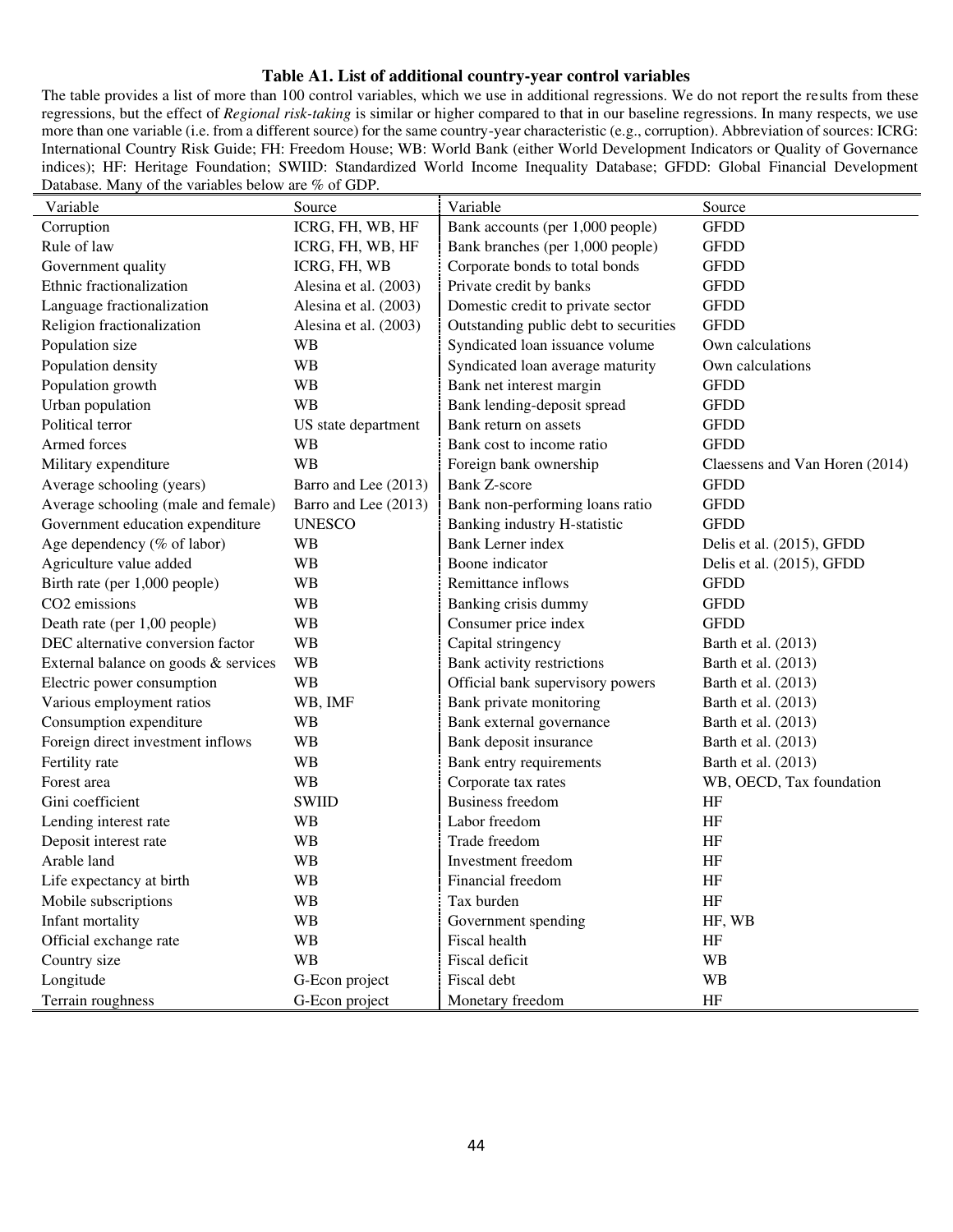# **Table A2. Samples details**

Sample period for all three samples is 1996-2018.

|                | <b>Syndicated loans sample details</b> |              |              |                   |                 | <b>Compustat sample details</b> |                |                | <b>USA</b> bonds sample details |                 |                |                          |              |      |                 |
|----------------|----------------------------------------|--------------|--------------|-------------------|-----------------|---------------------------------|----------------|----------------|---------------------------------|-----------------|----------------|--------------------------|--------------|------|-----------------|
|                | Country                                | Obs.         | $\%$         | No. of<br>regions | No. of<br>firms | No. of<br>lenders               | Obs.           | $\%$           | No. of<br>regions               | No. of<br>firms |                | <b>State</b><br>(region) | Obs.         | $\%$ | No. of<br>firms |
| $\overline{1}$ | Argentina                              |              |              |                   |                 |                                 | 237            | 0.1            | $\overline{4}$                  | 50              | 1              | Alabama                  | 105          | 0.79 | 13              |
| 2              | Australia                              | 1,193        | 1.97         | $\,$ 8 $\,$       | 92              | 26                              | 5,425          | 2.28           | 13                              | 810             | 2              | Alaska                   | $\mathbf{1}$ | 0.01 | 1               |
| 3              | Austria                                | 6            | 0.01         | $\overline{2}$    | $\overline{4}$  | 1                               | 679            | 0.29           | 9                               | 90              | 3              | Arizona                  | 87           | 0.66 | 25              |
| 4              | Bangladesh                             |              |              |                   |                 |                                 | 367            | 0.15           | $\overline{2}$                  | 97              | $\overline{4}$ | Arkansas                 | 108          | 0.81 | 12              |
| 5              | Botswana                               |              |              |                   |                 |                                 | 43             | 0.02           | $\mathbf{1}$                    | 9               | 5              | California               | 893          | 6.73 | 142             |
| 6              | <b>Brazil</b>                          | 20           | 0.03         | 3                 | $8\,$           | $\overline{2}$                  | 1,697          | 0.71           | 15                              | 251             | 6              | Colorado                 | 188          | 1.42 | 55              |
| 7              | Canada                                 | 1,391        | 2.3          | 8                 | 241             | 21                              | 17,579         | 7.38           | 8                               | 2,596           | 7              | Connecticut              | 845          | 6.37 | 50              |
| 8              | Chile                                  |              |              |                   |                 |                                 | 227            | 0.1            | 8                               | 94              | 8              | Delaware                 | 70           | 0.53 | 10              |
| 9              | China                                  | 13           | 0.02         | 5                 | $\tau$          | $\overline{4}$                  | 27,634         | 11.6           | 24                              | 3,357           | 9              | D. of Columbia           | 253          | 1.91 | 10              |
| 10             | Colombia                               |              |              |                   |                 |                                 | 80             | 0.03           | 6                               | 25              | 10             | Florida                  | 528          | 3.98 | 84              |
| 11             | Czech Republic                         | 5            | 0.01         | $\overline{2}$    | $\overline{2}$  | $\overline{2}$                  | 28             | 0.01           | 4                               | 11              | 11             | Georgia                  | 414          | 3.12 | 68              |
| 12             | Egypt                                  |              |              |                   |                 |                                 | 92             | 0.04           | 5                               | 36              | 12             | Hawaii                   | 21           | 0.16 | 1               |
| 13             | Estonia                                |              |              |                   |                 |                                 | 112            | 0.05           | $\mathbf{2}$                    | 18              | 13             | Idaho                    | 29           | 0.22 | 7               |
| 14             | Finland                                | 51           | 0.08         | $\mathbf{1}$      | 21              | $\overline{4}$                  | 1,493          | 0.63           | $\overline{4}$                  | 159             | 14             | Illinois                 | 818          | 6.16 | 117             |
| 15             | France                                 | 1,397        | 2.31         | 12                | 161             | 12                              | 2,332          | 0.98           | 21                              | 549             | 15             | Indiana                  | 164          | 1.24 | 26              |
| 16             | Germany                                | 1,419        | 2.35         | 12                | 126             | 18                              | 3,933          | 1.65           | 13                              | 572             | 16             | Iowa                     | 78           | 0.59 | 9               |
| 17             | Ghana                                  |              |              |                   |                 |                                 | 42             | 0.02           | 3                               | 10              | 17             | Kansas                   | 26           | 0.2  | 9               |
| 18             | Greece                                 | 23           | 0.04         | $\mathbf{1}$      | 9               | $\overline{4}$                  | 710            | 0.3            | 6                               | 158             | 18             | Kentucky                 | 64           | 0.48 | 17              |
| 19             | Hungary                                | 12           | 0.02         | $\mathbf{1}$      | 3               | 3                               | 98             | 0.04           | $\overline{4}$                  | 19              | 19             | Louisiana                | 80           | 0.6  | 23              |
| 20             | India                                  | 261          | 0.43         | 8                 | 66              | 20                              | 11,849         | 4.97           | 20                              | 1,769           | 20             | Maine                    | 3            | 0.02 | $\overline{2}$  |
| 21             | Indonesia                              | $\tau$       | 0.01         | $\mathbf{1}$      | 3               | $\mathfrak{2}$                  | 655            | 0.27           | $\tau$                          | 186             | 21             | Maryland                 | 96           | 0.72 | 25              |
| 22             | Israel                                 | $\mathbf{1}$ | $\mathbf{0}$ | $\mathbf{1}$      | $\mathbf{1}$    | 1                               | 980            | 0.41           | 6                               | 218             | 22             | Massachusetts            | 275          | 2.07 | 51              |
| 23             | Italy                                  | 131          | 0.22         | 4                 | 23              | $\,8\,$                         | 1,528          | 0.64           | 16                              | 293             | 23             | Michigan                 | 676          | 5.09 | 52              |
| 24             | Japan                                  | 980          | 1.62         | 6                 | 171             | 20                              | 46,406         | 19.48          | 10                              | 3,599           | 24             | Minnesota                | 216          | 1.63 | 34              |
| 25             | Jordan                                 |              |              |                   |                 |                                 | 130            | 0.05           | 3                               | 41              | 25             | Mississippi              | 13           | 0.1  | $\overline{2}$  |
| 26             | Kazakhstan                             |              |              |                   |                 |                                 | $\overline{7}$ | $\overline{0}$ | 3                               | 3               | 26             | Missouri                 | 237          | 1.79 | 43              |
| 27             | Kenya                                  |              |              |                   |                 |                                 | 224            | 0.09           | 3                               | 32              | 27             | Nebraska                 | 137          | 1.03 | 13              |
| 28             | Lithuania                              |              |              |                   |                 |                                 | 79             | 0.03           | 8                               | 20              | 28             | Nevada                   | 256          | 1.93 | 29              |
| 29             | Malawi                                 |              |              |                   |                 |                                 | 13             | 0.01           | $\mathbf{1}$                    | $\overline{2}$  | 29             | New Hampshire            | 11           | 0.08 | 6               |
| 30             | Mexico                                 | 24           | 0.04         | 4                 | 9               | $\overline{4}$                  | 315            | 0.13           | 7                               | 80              | 30             | New Jersey               | 437          | 3.29 | 55              |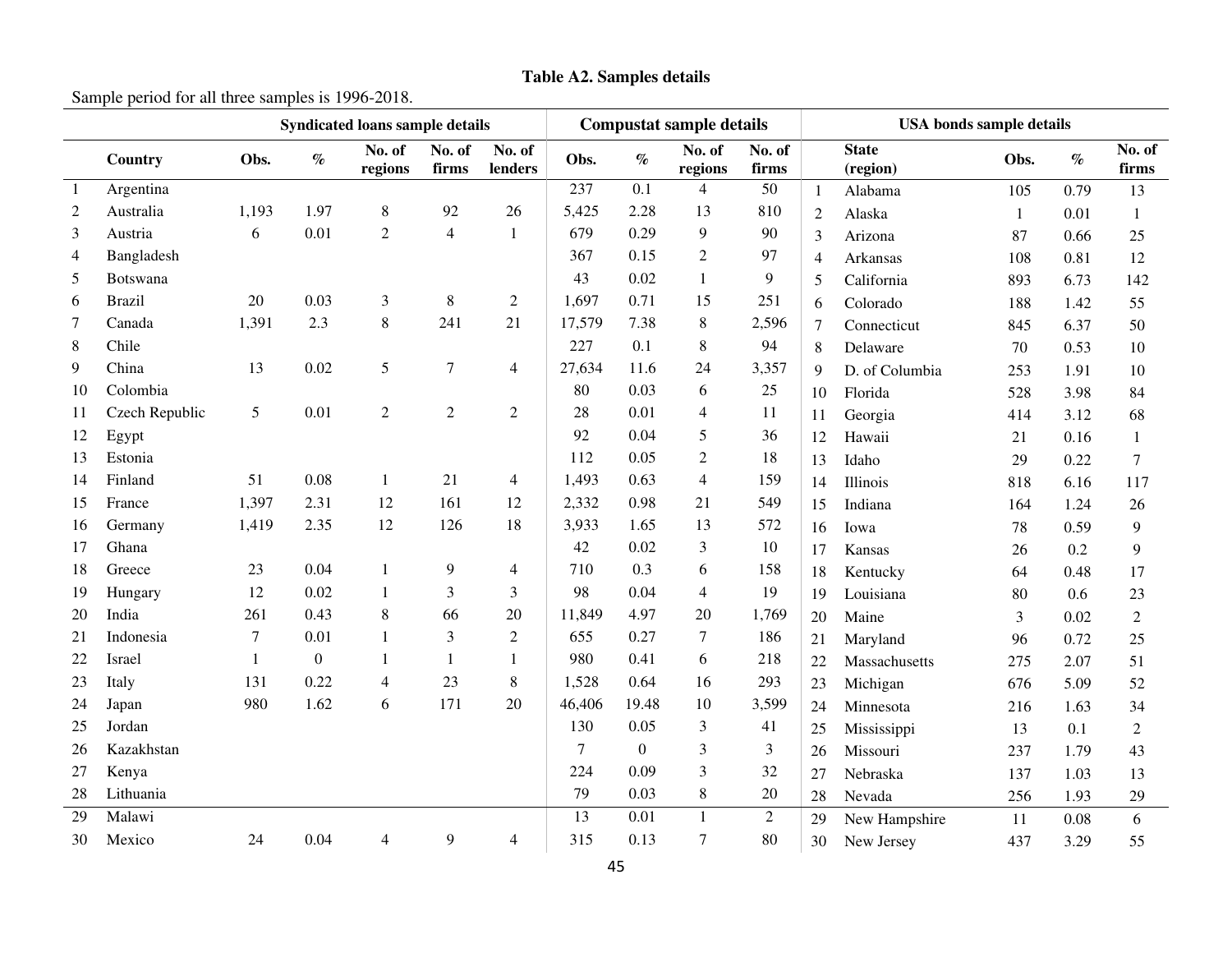| 31 | Morocco                    |                |                  |                  |                |                | 203     | 0.09             | $\overline{7}$ | 43                       | 31 | New Mexico     | 19             | 0.14  | $\overline{4}$ |
|----|----------------------------|----------------|------------------|------------------|----------------|----------------|---------|------------------|----------------|--------------------------|----|----------------|----------------|-------|----------------|
| 32 | Netherlands                | 436            | 0.72             | 8                | $72\,$         | 8              | 1,376   | 0.58             | 10             | 184                      | 32 | New York       | 1,650          | 12.43 | 135            |
| 33 | Nigeria                    | $\overline{c}$ | $\boldsymbol{0}$ | $\mathbf{1}$     | $\mathbf{1}$   | 1              | 379     | 0.16             | 11             | 65                       | 33 | North Carolina | 293            | 2.21  | 55             |
| 34 | Pakistan                   |                |                  |                  |                |                | 1,468   | 0.62             | $\overline{4}$ | 211                      | 34 | North Dakota   | $\overline{4}$ | 0.03  | $\mathbf{1}$   |
| 35 | Peru                       | 3              | $\boldsymbol{0}$ | -1               | 1              | 1              | 119     | 0.05             | $\overline{4}$ | 46                       | 35 | Ohio           | 489            | 3.68  | 99             |
| 36 | Philippines                | $\mathbf{1}$   | $\boldsymbol{0}$ | 1                | $\mathbf{1}$   | 1              | 721     | 0.3              | $\overline{c}$ | 120                      | 36 | Oklahoma       | 172            | 1.3   | 32             |
| 37 | Poland                     | 32             | 0.05             | $\overline{2}$   | 6              | $\overline{4}$ | 373     | 0.16             | 15             | 140                      | 37 | Oregon         | 83             | 0.63  | 12             |
| 38 | Portugal                   | 28             | 0.05             | $\sqrt{2}$       | $\overline{7}$ | 3              | 290     | 0.12             | 3              | 47                       | 38 | Pennsylvania   | 431            | 3.25  | 77             |
| 39 | Romania                    |                |                  |                  |                |                | 136     | 0.06             | 27             | 44                       | 39 | Rhode Island   | 84             | 0.63  | $\tau$         |
| 40 | Russia                     | 14             | 0.02             | $\mathfrak{Z}$   | 9              | 5              | 243     | 0.1              | 15             | 78                       | 40 | South Carolina | 16             | 0.12  | 5              |
| 41 | Saudi Arabia               | 31             | 0.05             | $\mathfrak{Z}$   | $\,8\,$        | 3              | 458     | 0.19             | 8              | 85                       | 41 | South Dakota   | 14             | 0.11  | 5              |
| 42 | South Africa               | 41             | 0.07             | 3                | 11             | $\overline{4}$ | 1,316   | 0.55             | $\overline{7}$ | 224                      | 42 | Tennessee      | 362            | 2.73  | 36             |
| 43 | South Korea                | 288            | 0.48             | 5                | 36             | 14             | 11,335  | 4.76             | 15             | 1,494                    | 43 | Texas          | 1,722          | 12.97 | 327            |
| 44 | Spain                      | 275            | 0.46             | $\overline{7}$   | 52             | $\overline{4}$ | 1,001   | 0.42             | 13             | 148                      | 44 | Utah           | 40             | 0.3   | 10             |
| 45 | Sri Lanka                  |                |                  |                  |                |                | 954     | 0.4              | $\overline{4}$ | 155                      | 45 | Vermont        | 3              | 0.02  | $\mathbf{1}$   |
| 46 | Sweden                     | 89             | 0.15             | $\boldsymbol{7}$ | 33             | 2              | 3,385   | 1.42             | 8              | 430                      | 46 | Virginia       | 439            | 3.31  | 59             |
| 47 | Switzerland                | 207            | 0.34             | 5                | 32             | 6              | 1,420   | 0.6              | 6              | 149                      | 47 | Washington     | 185            | 1.39  | 26             |
| 48 | Tanzania                   |                |                  |                  |                |                | 35      | 0.01             | $\mathbf{1}$   | $\overline{4}$           | 48 | West Virginia  | 10             | 0.08  | 3              |
| 49 | Thailand                   | 11             | 0.02             | $\mathfrak{2}$   | 4              | $\overline{c}$ | 1,913   | 0.8              | 15             | 419                      | 49 | Wisconsin      | 130            | 0.98  | 36             |
| 50 | Turkey                     | 36             | 0.06             | $\mathbf{1}$     | 5              | 6              | 307     | 0.13             | 9              | 84                       |    |                |                |       |                |
| 51 | Uganda                     |                |                  |                  |                |                | 15      | 0.01             | $\mathbf{1}$   | 3                        |    |                |                |       |                |
| 52 | Ukraine                    |                |                  |                  |                |                | 6       | $\theta$         | 3              | $\overline{\mathcal{L}}$ |    |                |                |       |                |
| 53 | <b>United Arab</b>         |                |                  |                  |                |                | 202     | 0.08             | 6              | 33                       |    |                |                |       |                |
| 54 | Emirates<br>United Kingdom | 3,157          | 5.22             | 12               | 397            | 31             | 11,200  | 4.7              | 12             | 1,480                    |    |                |                |       |                |
| 55 | <b>United States</b>       | 48,845         | 80.83            | 50               | 6,088          | 399            | 74,226  | 31.16            | 51             | 9,676                    |    |                |                |       |                |
| 56 | Venezuela                  |                |                  |                  |                |                |         | $\boldsymbol{0}$ | $\mathbf{1}$   | 1                        |    |                |                |       |                |
| 57 | Vietnam                    |                |                  |                  |                |                | 105     | 0.04             | 13             | 74                       |    |                |                |       |                |
| 58 | Zimbabwe                   |                |                  |                  |                |                | 45      | 0.02             | $\overline{2}$ | 14                       |    |                |                |       |                |
|    |                            | 60,430         | 100              | 192              | 7,710          | 646            | 238,226 | 100              | 509            | 30,609                   |    |                |                |       |                |
|    | <b>Total</b>               |                |                  |                  |                |                |         |                  |                |                          |    |                | 13,275         | 100   | 1,921          |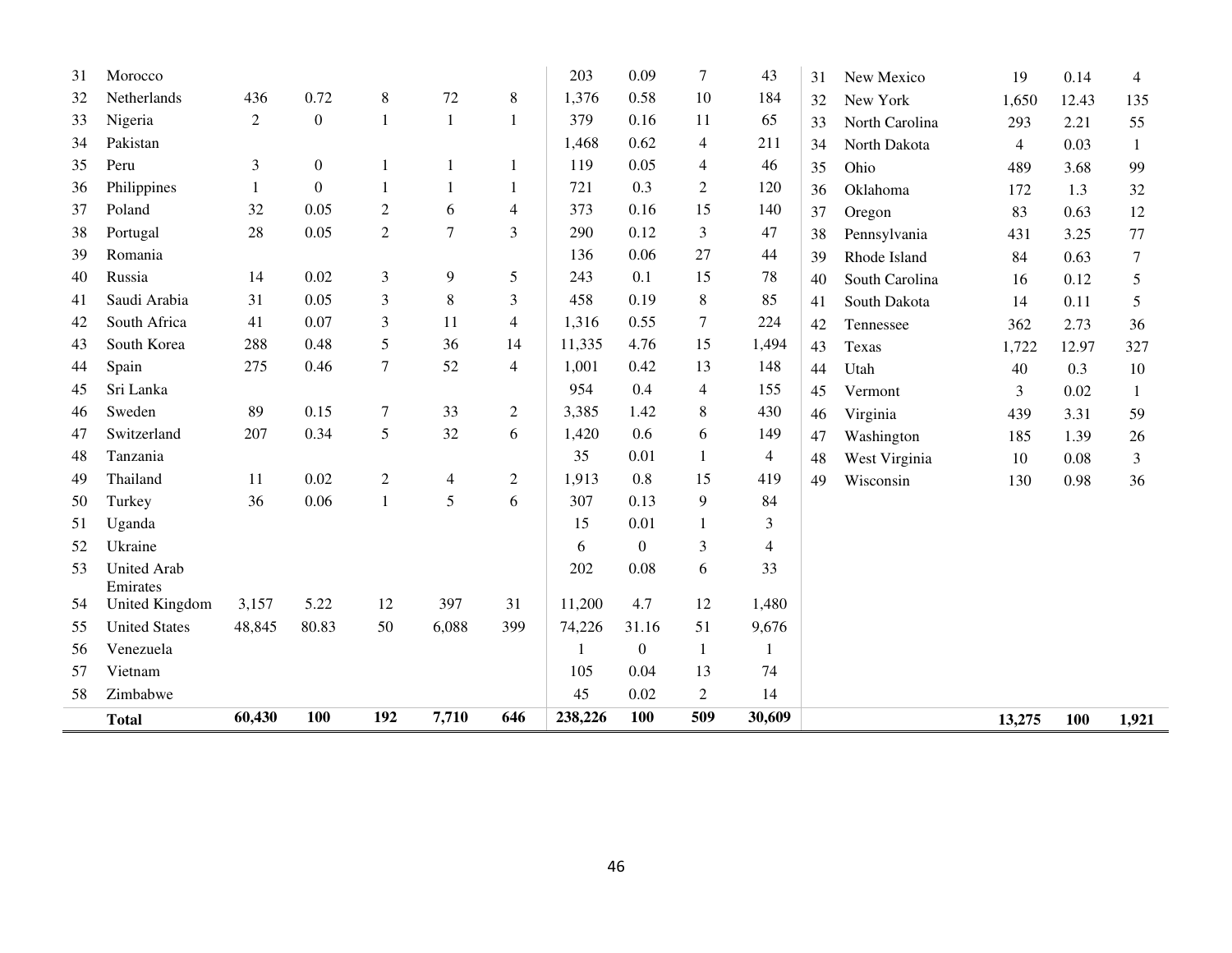### **Table A3. Risk-taking preferences and loan spreads: More fixed effects and alternative clustering**

The table reports coefficient estimates and t-statistics (in parentheses) when including various fixed effects and employing alternative clustering using the syndicated loans sample. In all specifications the sample includes syndicated loan facilities where the borrower's country is the same with the lender's country, whereas as lenders only lead arranger banks are being considered. Definitions for all variables are in Table 1. Estimation method is OLS. The sample period is 1996-2018. The \*\*\*, \*\*, and \* marks denote statistical significance at the 1%, 5%, and 10% levels, respectively.

|                      | (1)                         | (2)                                   | (3)                         | (4)                         | (5)                         |
|----------------------|-----------------------------|---------------------------------------|-----------------------------|-----------------------------|-----------------------------|
|                      | 17.032***                   | 16.899***                             | $17.032***$                 | 15.839***                   | 16.306***                   |
| Regional risk-taking | (2.82)                      | (4.51)                                | (5.72)                      | (8.12)                      | (9.42)                      |
| Regional patience    | $-8.040***$                 | $-7.810***$                           | $-8.040***$                 | $-8.279***$                 | $-8.554***$                 |
|                      | $(-2.70)$                   | $(-3.39)$                             | $(-3.68)$                   | $(-8.98)$                   | $(-13.27)$                  |
| Regional altruism    | 2.372                       | 2.085                                 | 2.372                       | $2.052**$                   | 0.553                       |
|                      | (0.56)                      | (0.76)                                | (0.81)                      | (2.65)                      | (0.98)                      |
| Regional trust       | 14.719***                   | $14.640***$                           | 14.719***                   | $10.911***$                 | $10.200***$                 |
|                      | (3.58)                      | (4.88)                                | (5.81)                      | (8.47)                      | (15.05)                     |
| <b>Observations</b>  | 60,430                      | 60,427                                | 60,430                      | 60,428                      | 60,313                      |
| No of clusters       | 192                         | 2,033                                 | 396                         | 32                          | 31                          |
| Control variables    | <b>Yes</b>                  | <b>Yes</b>                            | <b>Yes</b>                  | <b>Yes</b>                  | <b>Yes</b>                  |
|                      | Loan type, loan<br>purpose, | Loan type, loan<br>purpose, industry, | Loan type, loan<br>purpose, | Loan type, loan<br>purpose, | Loan type, loan<br>purpose, |
| FE                   | industry,                   | continent x year,                     | industry,                   | industry,                   | industry x year,            |
|                      | continent, year             | year                                  | continent, year             | country, year               | country x year              |
| Clustering           | Region                      | Region x year                         | Country x year              | Country                     | Country                     |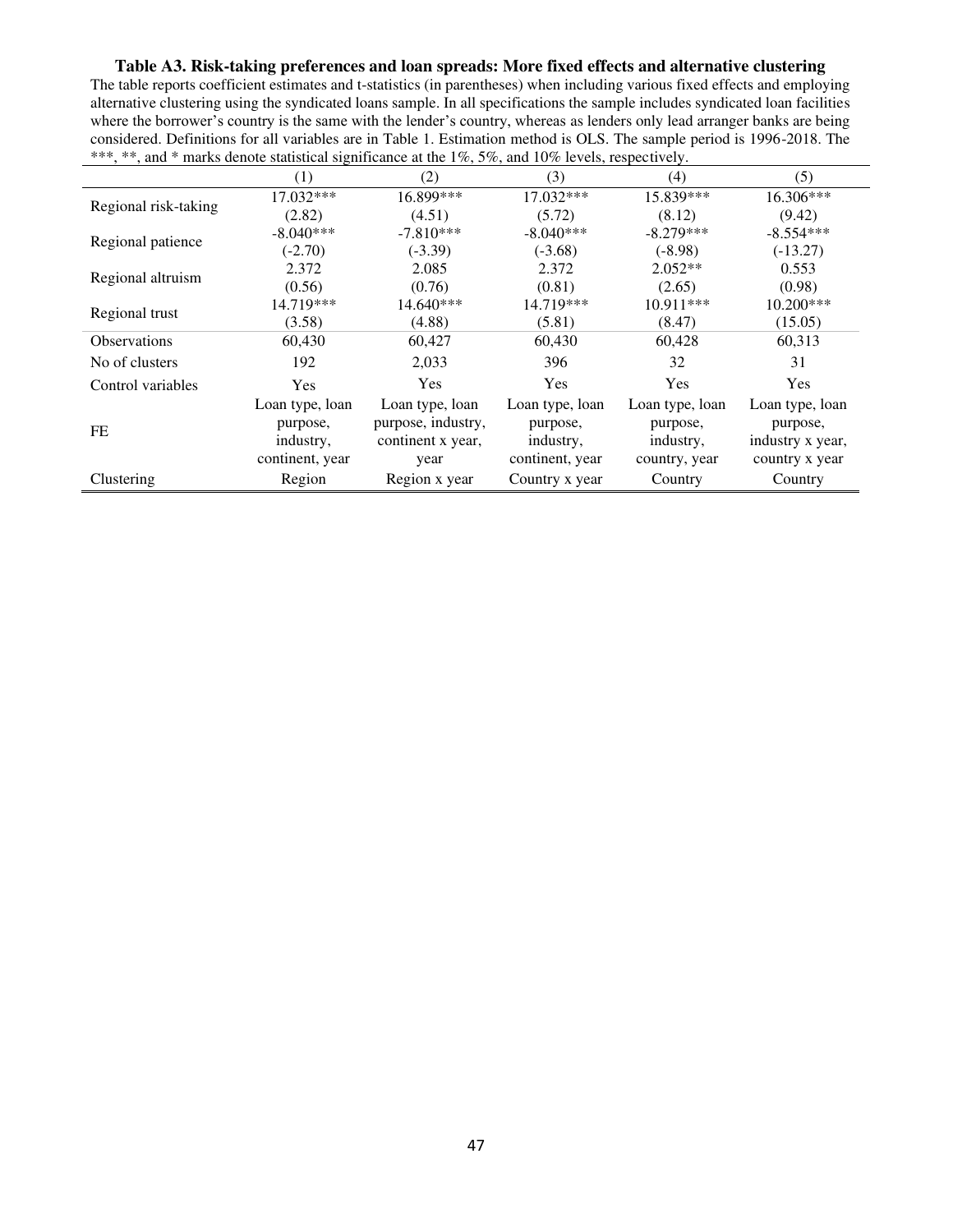#### **Table A4. Risk-taking preferences and loan spreads: Additional robustness tests**

The table reports coefficient estimates and t-statistics (in parentheses) from estimations using the syndicated loans sample. The dependent variable is *Loan spread* unless otherwise specified. In all specifications the sample includes syndicated loan facilities where the borrower's country is the same with the lender's country, whereas as lenders only lead arranger banks are being considered. Definitions for all variables are in Table 1. Estimation method is OL unless otherwise specified with the fixed effects reported in the lower part of the table and robust standard errors clustered by country. The sample period is 1996-2018. The lower part of the table also reports the number of observations, number of clusters, and the adjusted R-squared. The \*\*\*, \*\*, and \* marks denote statistical significance at the 1%, 5%, and 10% levels, respectively.

|                                                          | (1)                                                          | (2)                                                                   | (3)                | (4)                  | (5)                  |
|----------------------------------------------------------|--------------------------------------------------------------|-----------------------------------------------------------------------|--------------------|----------------------|----------------------|
|                                                          | Dropping<br>financial,<br>utilities and real<br>estate firms | Dropping<br>USA from<br>the sample<br>$(-81\% \text{ of }$<br>sample) | Term loans<br>only | Credit lines<br>only | AISU as<br>dependent |
|                                                          | 23.469***                                                    | 33.807**                                                              | 27.460***          | 8.108***             | $2.159***$           |
| Regional risk-taking                                     | (8.28)                                                       | (2.56)                                                                | (7.18)             | (4.53)               | (3.35)               |
|                                                          | $-8.818***$                                                  | $-5.639$                                                              | $-10.359***$       | $-6.479***$          | $-1.327*$            |
| Regional patience                                        | $(-9.49)$                                                    | $(-0.48)$                                                             | $(-6.12)$          | $(-7.00)$            | $(-2.03)$            |
|                                                          | 1.018                                                        | $-3.477$                                                              | 1.754              | $3.463*$             | 0.344                |
| Regional altruism                                        | (0.62)                                                       | $(-0.33)$                                                             | (0.87)             | (1.98)               | (0.43)               |
|                                                          | 16.650***                                                    | 6.659                                                                 | 15.395***          | 11.841***            | $4.164**$            |
| Regional trust                                           | (5.09)                                                       | (0.66)                                                                | (3.20)             | (8.07)               | (2.52)               |
| <b>Observations</b>                                      | 50,562                                                       | 11,580                                                                | 19,608             | 33,803               | 26,834               |
| No of clusters                                           | 34                                                           | 33                                                                    | 34                 | 26                   | 25                   |
| Contol variables                                         | Yes                                                          | <b>Yes</b>                                                            | <b>Yes</b>         | Yes                  | Yes                  |
| Industry, Loan purpose, Loan<br>type, Continent, Year FE | Yes                                                          | Yes                                                                   | Yes                | Yes                  | Yes                  |
| Clustering                                               | Country                                                      | Country                                                               | Country            | Country              | Country              |
| Adj- $R^2$                                               | 0.54                                                         | 0.57                                                                  | 0.48               | 0.58                 | 0.45                 |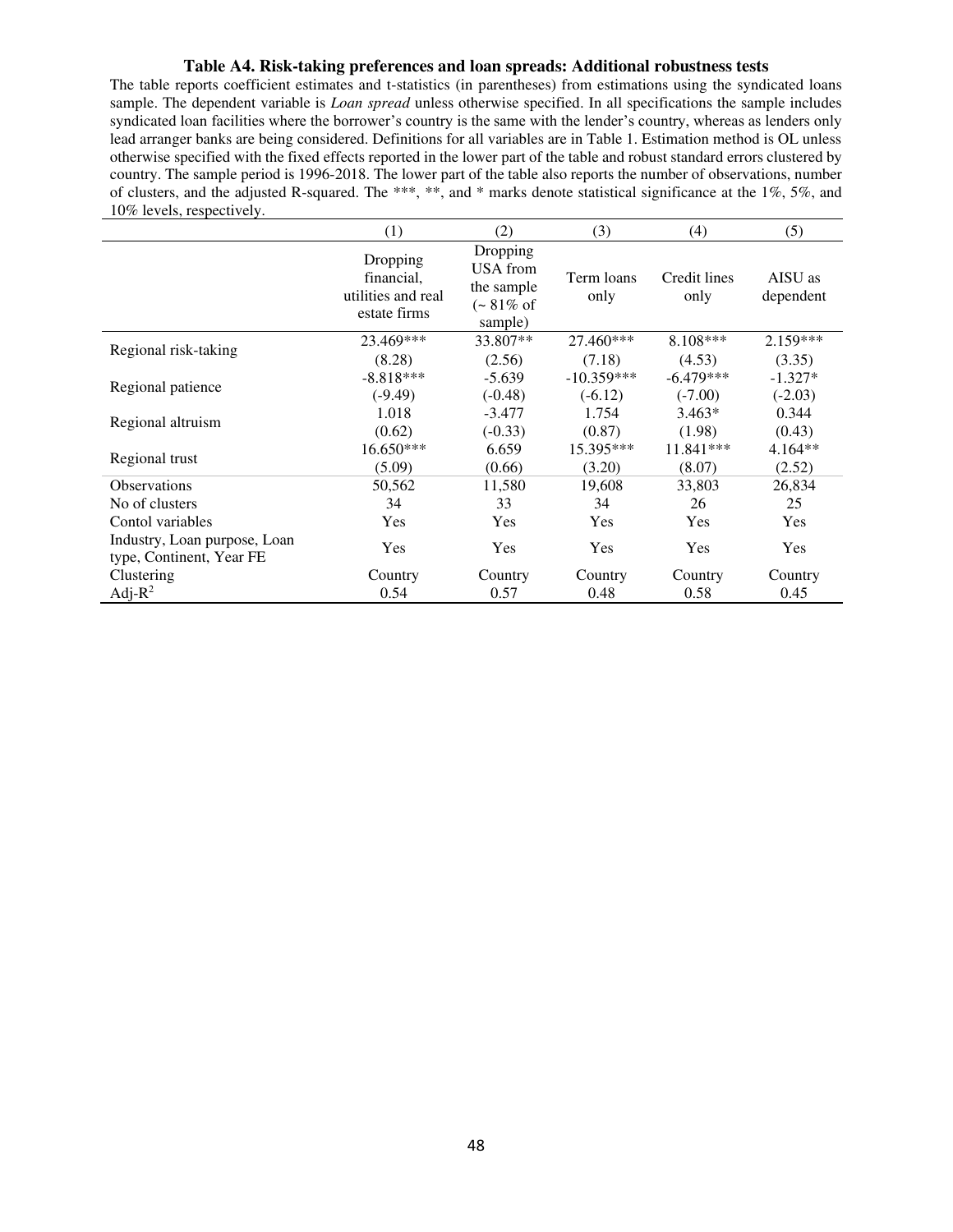### **Table A5. Risk-taking preferences and bond spreads: Robustness tests**

The table reports coefficient estimates and t-statistics (in parentheses) from robustness tests estimations for Column IV in Table 6 using the USA bonds sample. Definitions for all variables are in Table 1. Estimation method is OLS. The sample period is 1996-2018. The \*\*\*, \*\*, and \* marks denote statistical significance at the 1%, 5%, and 10% levels, respectively.

| Adding fixed effects and employing alternative clustering |                                              |                                                                  |                                                        |                                                                                             |                                                               |  |  |  |
|-----------------------------------------------------------|----------------------------------------------|------------------------------------------------------------------|--------------------------------------------------------|---------------------------------------------------------------------------------------------|---------------------------------------------------------------|--|--|--|
|                                                           | (1)                                          | (2)                                                              | (3)                                                    | (4)                                                                                         | (5)                                                           |  |  |  |
|                                                           | $27.464***$                                  | $20.262***$                                                      | $24.309**$                                             | 24.309***                                                                                   | 23.427***                                                     |  |  |  |
| Regional risk-taking                                      | (3.87)                                       | (3.36)                                                           | (2.68)                                                 | (3.46)                                                                                      | (2.95)                                                        |  |  |  |
| Regional patience                                         | $-5.135$                                     | $-4.552$                                                         | $-3.103$                                               | $-3.103$                                                                                    | $-3.593$                                                      |  |  |  |
|                                                           | $(-1.15)$                                    | $(-1.29)$                                                        | $(-0.71)$                                              | $(-1.02)$                                                                                   | $(-1.05)$                                                     |  |  |  |
| Regional altruism                                         | $-2.240$                                     | $-0.680$                                                         | 0.854                                                  | 0.854                                                                                       | 1.849                                                         |  |  |  |
|                                                           | $(-0.40)$                                    | $(-0.17)$                                                        | (0.18)                                                 | (0.21)                                                                                      | (0.40)                                                        |  |  |  |
| Regional trust                                            | $-7.290$                                     | $-0.075$                                                         | $-5.467$                                               | $-5.467$                                                                                    | $-5.382$                                                      |  |  |  |
|                                                           | $(-0.86)$                                    | $(-0.02)$                                                        | $(-0.67)$                                              | $(-0.95)$                                                                                   | $(-0.73)$                                                     |  |  |  |
| <b>Observations</b>                                       | 13,275                                       | 13,284                                                           | 13,078                                                 | 13,078                                                                                      | 13,078                                                        |  |  |  |
| No of clusters                                            | 9                                            | 49                                                               | 48                                                     | 207                                                                                         | 877                                                           |  |  |  |
| FE                                                        | Industry, year,<br>US interstate<br>division | Industry, year                                                   | Industry x<br>year, US<br>interstate<br>division, year | Industry x year,<br>US interstate<br>division, year                                         | Industry x year,<br>US interstate<br>division x year,<br>year |  |  |  |
| Clustering                                                | US interstate<br>division                    | <b>State</b>                                                     | <b>State</b>                                           | US interstate<br>division x year                                                            | State x year                                                  |  |  |  |
|                                                           |                                              | <b>Other robustness tests</b>                                    |                                                        |                                                                                             |                                                               |  |  |  |
|                                                           |                                              | (1)                                                              |                                                        | (2)                                                                                         |                                                               |  |  |  |
|                                                           |                                              | Excluding obs. for financial, utilities and<br>real estate firms |                                                        | Weighted least squares,<br>weighting by the share of obs. in each US<br>interstate division |                                                               |  |  |  |
| Regional risk-taking                                      |                                              | 32.606***                                                        |                                                        | 55.857**                                                                                    |                                                               |  |  |  |
|                                                           |                                              | (2.81)                                                           |                                                        | (2.61)                                                                                      |                                                               |  |  |  |
| Regional patience                                         |                                              | $-3.038$                                                         |                                                        | 1.121                                                                                       |                                                               |  |  |  |
|                                                           |                                              | $(-0.53)$                                                        |                                                        | (0.14)                                                                                      |                                                               |  |  |  |
| Regional altruism                                         |                                              | $-8.309$                                                         |                                                        | $-4.680$                                                                                    |                                                               |  |  |  |
|                                                           |                                              | $(-1.20)$                                                        |                                                        | $(-0.71)$                                                                                   |                                                               |  |  |  |
| Regional trust                                            |                                              | $-14.377$                                                        |                                                        | $-18.189$                                                                                   |                                                               |  |  |  |
|                                                           |                                              | $(-1.53)$                                                        |                                                        | $(-1.30)$                                                                                   |                                                               |  |  |  |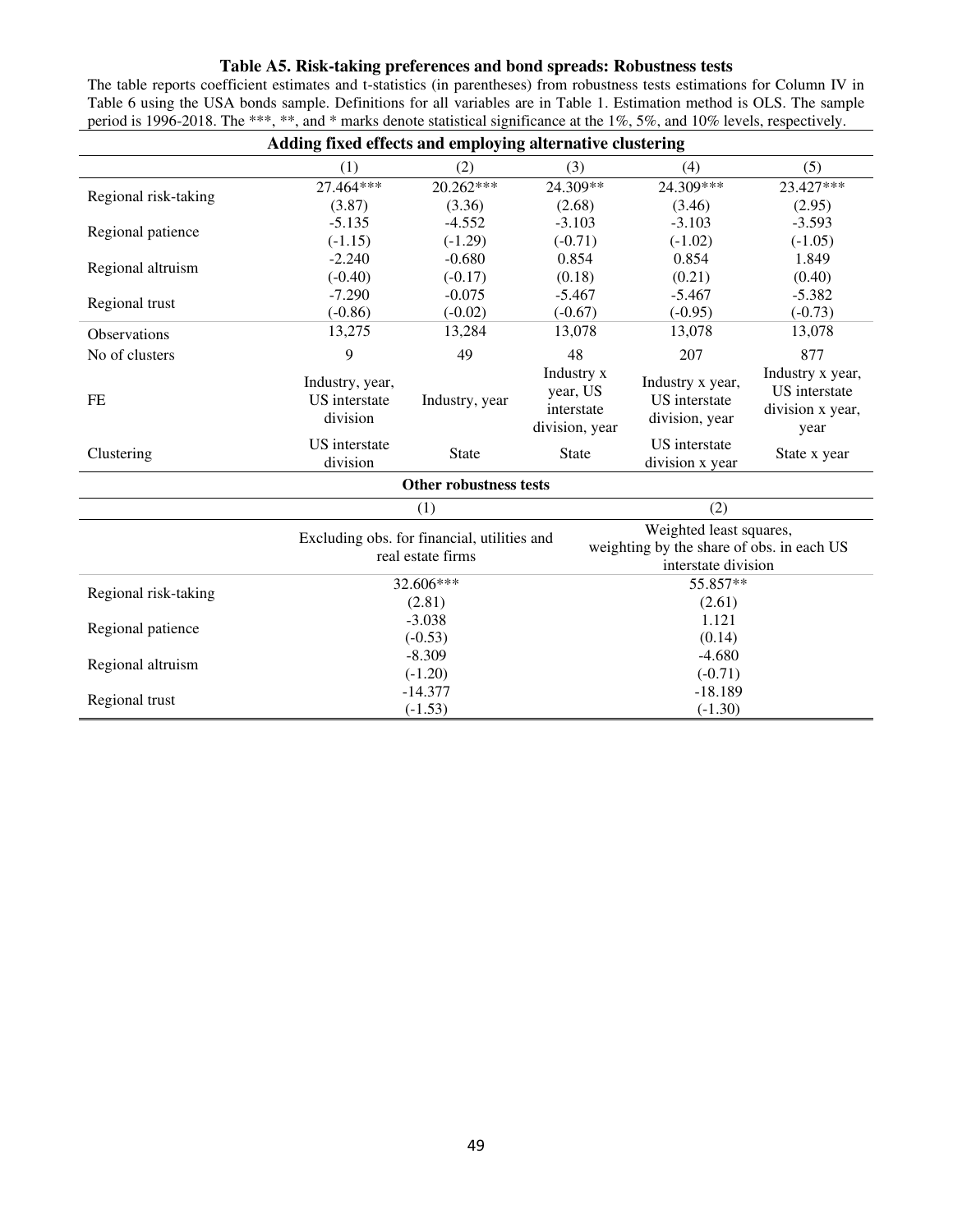#### **Table A6. Risk-taking preferences and Firm book leverage: Robustness tests**

The table reports coefficient estimates and t-statistics (in parentheses) from estimations using the Compustat sample. The dependent variable is *Firm book leverage*. Definitions for all variables are in Table 1. Estimation method is OLS with the fixed effects reported in the lower part of the table and robust standard errors clustered by country. The sample period is 1996-2018. The lower part of the table also reports the number of observations, number of clusters, and the adjusted R-squared. The \*\*\*, \*\*, and \* marks denote statistical significance at the 1%, 5%, and 10% levels, respectively.

|                                        |                        |             | Panel A. Hofstede's cultural measures |            |             |             |             |
|----------------------------------------|------------------------|-------------|---------------------------------------|------------|-------------|-------------|-------------|
|                                        | (1)                    | (2)         | (3)                                   | (4)        | (5)         | (6)         |             |
|                                        | $-0.023***$            | $-0.017**$  | $-0.026***$                           | $-0.018**$ | $-0.025***$ | $-0.025***$ |             |
| Regional risk-taking                   | $(-3.14)$              | $(-2.17)$   | $(-4.05)$                             | $(-2.36)$  | $(-3.22)$   | $(-3.96)$   |             |
| Regional patience                      | $0.010*$               | 0.008       | $0.015**$                             | $0.020**$  | $0.018**$   | $0.017**$   |             |
|                                        | (1.69)                 | (1.30)      | (2.13)                                | (2.29)     | (2.30)      | (2.50)      |             |
| Regional altruism                      | 0.013                  | 0.013       | 0.008                                 | 0.010      | 0.012       | 0.008       |             |
|                                        | (1.38)                 | (1.43)      | (1.03)                                | (1.09)     | (1.34)      | (1.09)      |             |
| Regional trust                         | $-0.037***$            | $-0.030**$  | $-0.041***$                           | $-0.034**$ | $-0.040***$ | $-0.040***$ |             |
|                                        | $(-2.76)$<br>$-0.002*$ | $(-2.31)$   | $(-2.94)$                             | $(-2.35)$  | $(-2.93)$   | $(-3.12)$   |             |
| Hofstede's power distance              | $(-1.99)$              |             |                                       |            |             |             |             |
|                                        |                        | 0.001       |                                       |            |             |             |             |
| Hofstede's individualism               |                        | (1.47)      |                                       |            |             |             |             |
|                                        |                        |             | $-0.000*$                             |            |             |             |             |
| Hofstede's masculinity                 |                        |             | $(-1.78)$                             |            |             |             |             |
|                                        |                        |             |                                       | 0.001      |             |             |             |
| Hofstede's uncertainty avoidance       |                        |             |                                       | (1.13)     |             |             |             |
| Hofstede's long-term orientation       |                        |             |                                       |            | $-0.001$    |             |             |
|                                        |                        |             |                                       |            | $(-0.96)$   |             |             |
| Hofstede's indulgence                  |                        |             |                                       |            |             | $-0.000$    |             |
|                                        |                        |             |                                       |            |             | $(-0.87)$   |             |
| Observations                           | 234,265                | 234,265     | 234,265                               | 234,265    | 236,783     | 235,803     |             |
| No of clusters                         | 42<br>Yes              | 42<br>Yes   | 42                                    | 42         | 52<br>Yes   | 51          |             |
| Control variables<br>Industry, Year FE | Yes                    | Yes         | Yes<br>Yes                            | Yes<br>Yes | Yes         | Yes<br>Yes  |             |
| Clustering                             | Country                | Country     | Country                               | Country    | Country     | Country     |             |
| Adj- $R^2$                             | 0.30                   | 0.30        | 0.30                                  | 0.30       | 0.30        | 0.30        |             |
|                                        |                        |             | Panel B. Schwartz's cultural measures |            |             |             |             |
|                                        | (1)                    | (2)         | (3)                                   | (4)        | (5)         | (6)         | (7)         |
|                                        | $-0.028***$            | $-0.025***$ | $-0.018**$                            | $-0.021**$ | $-0.022***$ | $-0.027***$ | $-0.025***$ |
| Regional risk-taking                   | $(-4.26)$              | $(-3.78)$   | $(-2.14)$                             | $(-2.56)$  | $(-2.92)$   | $(-4.15)$   | $(-4.18)$   |
|                                        | $0.015**$              | $0.018**$   | $0.014**$                             | $0.017**$  | $0.013**$   | $0.017**$   | $0.017**$   |
| Regional patience                      | (2.04)                 | (2.25)      | (2.39)                                | (2.18)     | (2.21)      | (2.20)      | (2.55)      |
|                                        | 0.004                  | 0.007       | 0.015                                 | 0.011      | 0.011       | 0.004       | 0.009       |
| Regional altruism                      | (0.55)                 | (0.77)      | (1.64)                                | (1.21)     | (1.35)      | (0.60)      | (1.14)      |
| Regional trust                         | $-0.041***$            | $-0.039***$ | $-0.033**$                            | $-0.038**$ | $-0.038***$ | $-0.040***$ | $-0.034***$ |
|                                        | $(-3.00)$              | $(-2.85)$   | $(-2.33)$                             | $(-2.52)$  | $(-2.79)$   | $(-2.95)$   | $(-2.73)$   |
| Schwartz's harmony                     | $-0.038*$              |             |                                       |            |             |             |             |
|                                        | $(-1.82)$              |             |                                       |            |             |             |             |
| Schwartz's embeddedness                |                        | 0.056       |                                       |            |             |             |             |
|                                        |                        | (1.50)      | $-0.063*$                             |            |             |             |             |
| Schwartz's hierarchy                   |                        |             | $(-2.01)$                             |            |             |             |             |
|                                        |                        |             |                                       | $-0.061$   |             |             |             |
| Schwartz's mastery                     |                        |             |                                       | $(-0.83)$  |             |             |             |
|                                        |                        |             |                                       |            | 0.031       |             |             |
| Schwartz's affective autonomy          |                        |             |                                       |            | (0.83)      |             |             |
|                                        |                        |             |                                       |            |             | $-0.038*$   |             |
| Schwartz's intellectual autonomy       |                        |             |                                       |            |             | $(-1.79)$   |             |
| Schwartz's egalitarianism              |                        |             |                                       |            |             |             | $0.171***$  |
|                                        |                        |             |                                       |            |             |             | (2.97)      |
| Observations                           | 235,400                | 235,400     | 235,400                               | 235,400    | 235,400     | 235,400     | 235,400     |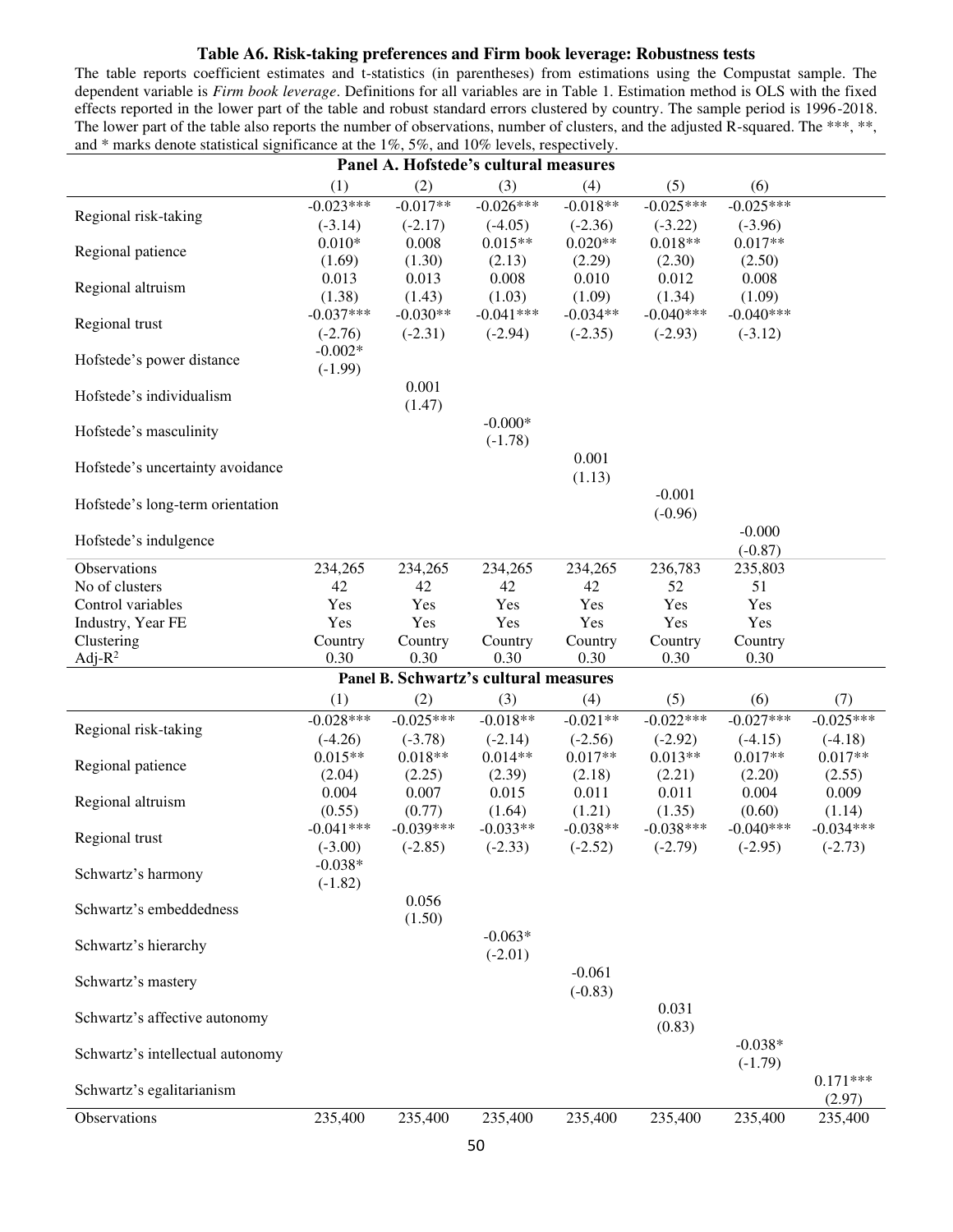| No of clusters    | 45         | 45         | 45      | 45      | 45         | 45      | 45      |
|-------------------|------------|------------|---------|---------|------------|---------|---------|
| Control variables | Yes        | <b>Yes</b> | Yes     | Yes     | <b>Yes</b> | Yes     | Yes     |
| Industry, Year FE | <b>Yes</b> | Yes        | Yes     | Yes     | <b>Yes</b> | Yes     | Yes     |
| Clustering        | Country    | Country    | Country | Country | Country    | Country | Country |
| Adj- $R^2$        | 0.30       | 0.30       | 0.30    | 0.30    | 0.30       | 0.30    | 0.30    |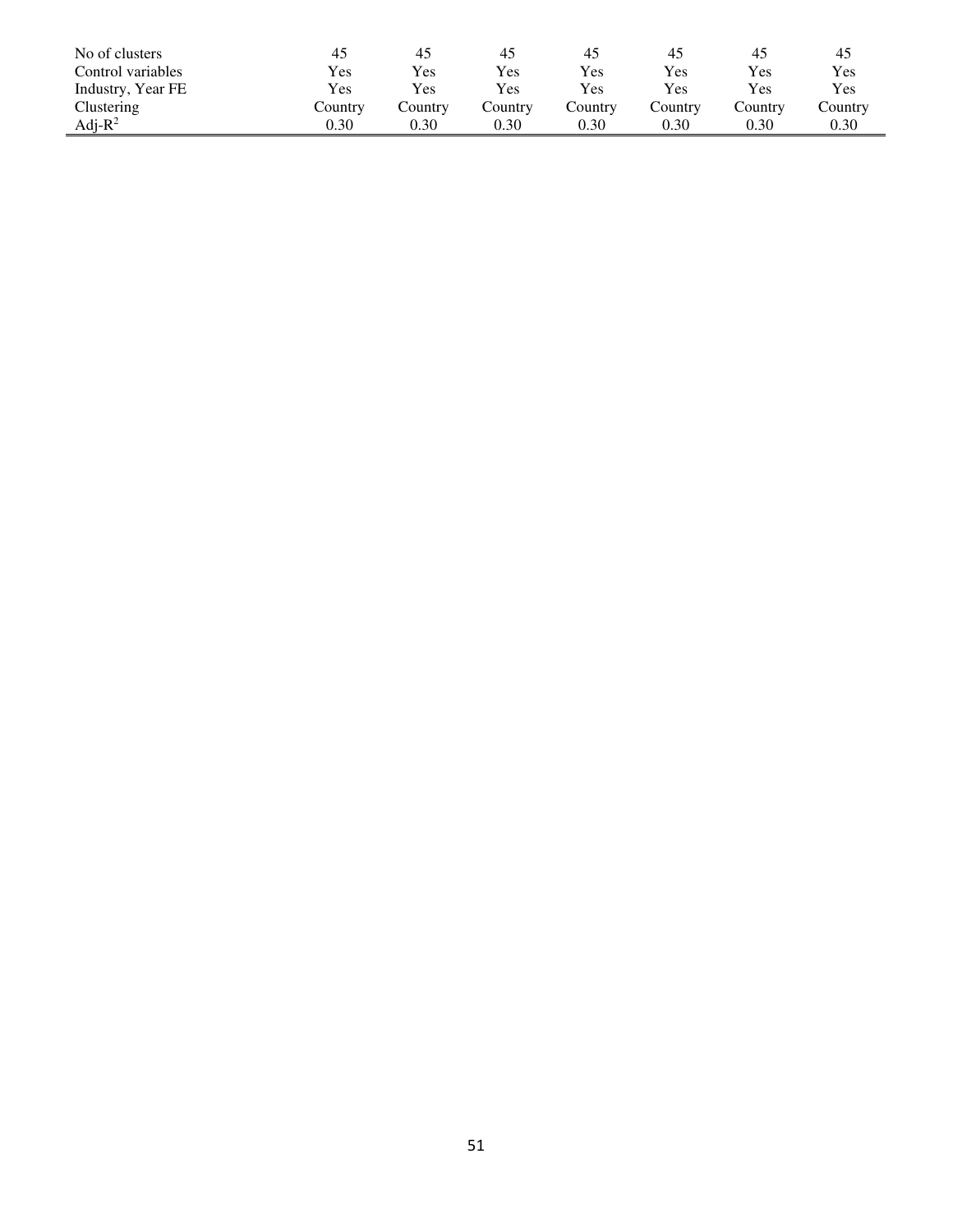#### **Table A7. Risk-taking preferences and Firm short-term debt**

The table reports coefficient estimates and t-statistics (in parentheses) from estimations using the Compustat sample. The dependent variable is *Firm short-term debt*. Definitions for all variables are in Table 1. Estimation method is OLS with the fixed effects reported in the lower part of the table and robust standard errors clustered by country. The sample period is 1996-2018. The lower part of the table also reports the number of observations, number of clusters, and the adjusted R-squared. The \*\*\*, \*\*, and \* marks denote statistical significance at the 1%, 5%, and 10% levels, respectively.

|                                  |                      | Panel A. Hofstede's cultural measures         |                      |                      |                      |                      |                      |
|----------------------------------|----------------------|-----------------------------------------------|----------------------|----------------------|----------------------|----------------------|----------------------|
|                                  | (1)                  | (2)                                           | (3)                  | (4)                  | (5)                  | (6)                  |                      |
|                                  | $-0.016**$           | $-0.015**$                                    | $-0.017***$          | $-0.012*$            | $-0.017***$          | $-0.018***$          |                      |
| Regional risk-taking             | $(-2.36)$            | $(-2.51)$                                     | $(-3.37)$            | $(-1.87)$            | $(-2.85)$            | $(-2.74)$            |                      |
|                                  | 0.006                | 0.009                                         | 0.009                | 0.014                | 0.008                | 0.011                |                      |
| Regional patience                | (1.06)               | (1.29)                                        | (1.18)               | (1.66)               | (1.53)               | (1.57)               |                      |
| Regional altruism                | 0.011                | 0.009                                         | 0.009                | 0.010                | 0.007                | 0.006                |                      |
|                                  | (1.32)               | (1.24)                                        | (1.16)               | (1.35)               | (1.01)               | (0.95)               |                      |
| Regional trust                   | $-0.021**$           | $-0.022**$                                    | $-0.023**$           | $-0.017*$            | $-0.023***$          | $-0.022***$          |                      |
|                                  | $(-2.46)$            | $(-2.32)$                                     | $(-2.61)$            | $(-1.96)$            | $(-3.13)$            | $(-2.93)$            |                      |
| Hofstede's power distance        | $-0.001$             |                                               |                      |                      |                      |                      |                      |
|                                  | $(-1.03)$            |                                               |                      |                      |                      |                      |                      |
| Hofstede's individualism         |                      | $-0.000$<br>$(-0.05)$                         |                      |                      |                      |                      |                      |
|                                  |                      |                                               | $-0.000$             |                      |                      |                      |                      |
| Hofstede's masculinity           |                      |                                               | $(-0.66)$            |                      |                      |                      |                      |
| Hofstede's uncertainty           |                      |                                               |                      | $0.001**$            |                      |                      |                      |
| avoidance                        |                      |                                               |                      | (2.28)               |                      |                      |                      |
|                                  |                      |                                               |                      |                      | $0.001*$             |                      |                      |
| Hofstede's long-term orientation |                      |                                               |                      |                      | (1.84)               |                      |                      |
| Hofstede's indulgence            |                      |                                               |                      |                      |                      | $-0.001*$            |                      |
|                                  |                      |                                               |                      |                      |                      | $(-1.83)$            |                      |
| Observations                     | 234,151              | 234,151                                       | 234,151              | 234,151              | 236,669              | 235,689              |                      |
| No of clusters                   | 42                   | 42                                            | 42                   | 42                   | 52                   | 51                   |                      |
| Control variables                | Yes                  | Yes                                           | Yes                  | Yes                  | Yes                  | Yes                  |                      |
| Industry, Year FE                | Yes                  | Yes                                           | Yes                  | Yes                  | Yes                  | Yes                  |                      |
| Clustering                       | Country              | Country                                       | Country              | Country              | Country              | Country              |                      |
| Adj- $R^2$                       | 0.34                 | 0.34<br>Panel B. Schwartz's cultural measures | 0.34                 | 0.34                 | 0.34                 | 0.34                 |                      |
|                                  |                      |                                               |                      |                      |                      |                      |                      |
|                                  | (1)                  | (2)                                           | (3)                  | (4)                  | (5)                  | (6)                  | (7)                  |
| Regional risk-taking             | $-0.016***$          | $-0.015**$                                    | $-0.013*$            | $-0.016**$           | $-0.016**$           | $-0.016***$          | $-0.018***$          |
|                                  | $(-2.92)$            | $(-2.45)$                                     | $(-2.00)$            | $(-2.30)$            | $(-2.43)$            | $(-3.15)$            | $(-3.10)$            |
| Regional patience                | 0.008                | 0.007                                         | 0.007                | 0.008                | 0.008                | 0.008                | 0.009                |
|                                  | (1.16)               | (1.21)                                        | (1.24)               | (1.13)               | (1.24)               | (1.24)               | (1.48)               |
| Regional altruism                | 0.008                | 0.009                                         | 0.012                | 0.008                | 0.008                | 0.008                | 0.009                |
|                                  | (1.09)<br>$-0.021**$ | (1.04)<br>$-0.021***$                         | (1.45)<br>$-0.017**$ | (1.04)<br>$-0.021**$ | (1.11)<br>$-0.021**$ | (1.19)<br>$-0.021**$ | (1.20)<br>$-0.017**$ |
| Regional trust                   | $(-2.59)$            | $(-2.69)$                                     | $(-2.16)$            | $(-2.43)$            | $(-2.48)$            | $(-2.59)$            | $(-2.50)$            |
|                                  | $-0.001$             |                                               |                      |                      |                      |                      |                      |
| Schwartz's harmony               | $(-0.05)$            |                                               |                      |                      |                      |                      |                      |
|                                  |                      | $-0.020$                                      |                      |                      |                      |                      |                      |
| Schwartz's embeddedness          |                      | $(-0.64)$                                     |                      |                      |                      |                      |                      |
|                                  |                      |                                               | $-0.040*$            |                      |                      |                      |                      |
| Schwartz's hierarchy             |                      |                                               | $(-1.99)$            |                      |                      |                      |                      |
| Schwartz's mastery               |                      |                                               |                      | $-0.002$             |                      |                      |                      |
|                                  |                      |                                               |                      | $(-0.03)$            |                      |                      |                      |
| Schwartz's affective autonomy    |                      |                                               |                      |                      | $-0.005$             |                      |                      |
|                                  |                      |                                               |                      |                      | $(-0.20)$            |                      |                      |
| Schwartz's intellectual          |                      |                                               |                      |                      |                      | 0.004                |                      |
| autonomy                         |                      |                                               |                      |                      |                      | (0.16)               | $0.121***$           |
| Schwartz's egalitarianism        |                      |                                               |                      |                      |                      |                      | (2.99)               |
| Observations                     | 235,286              | 235,286                                       | 235,286              | 235,286              | 235,286              | 235,286              | 235,286              |
|                                  |                      |                                               |                      |                      |                      |                      |                      |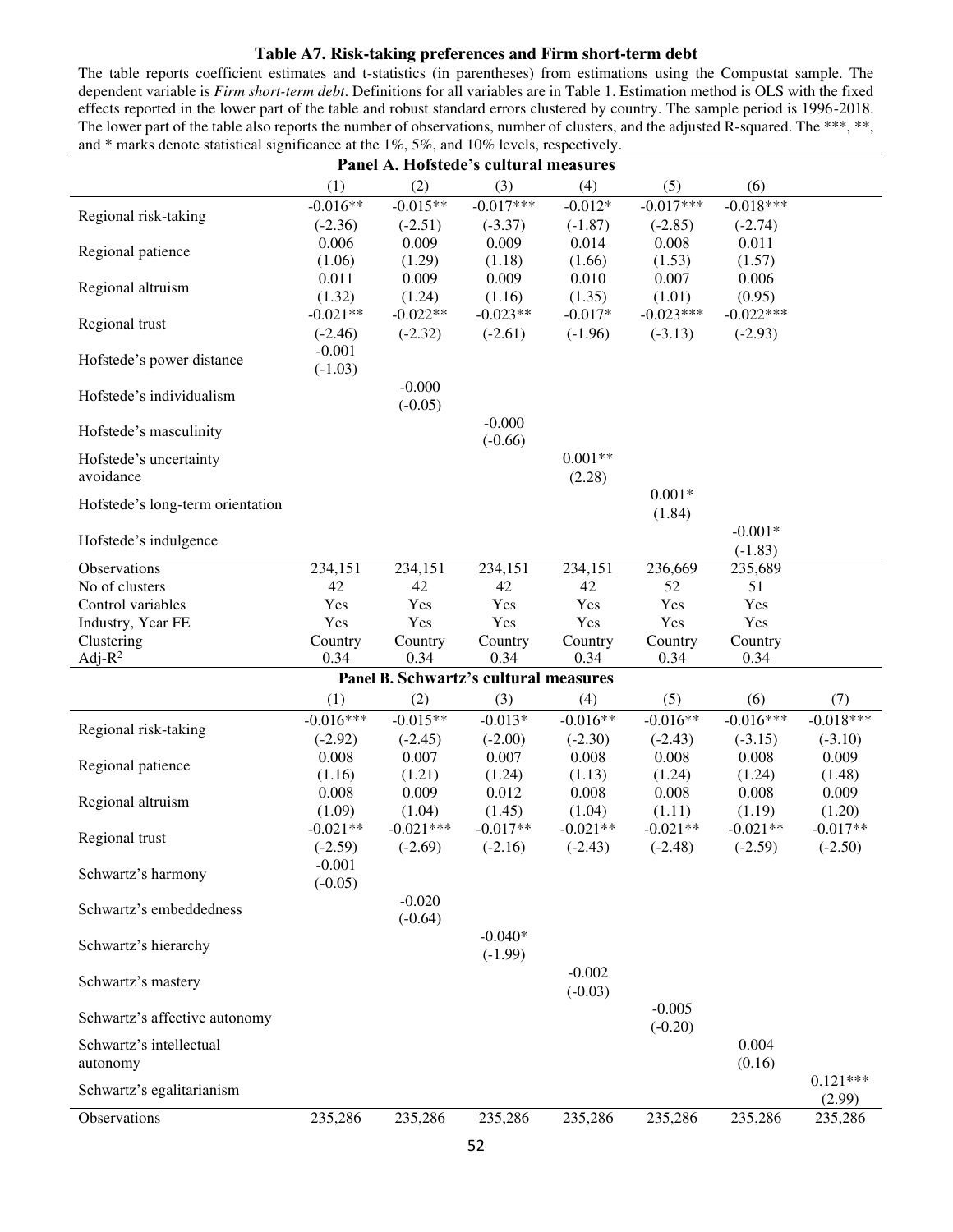| No of clusters    | 45         | 45         | 45         | 45      | 45      | 45         | 45      |
|-------------------|------------|------------|------------|---------|---------|------------|---------|
| Control variables | <b>Yes</b> | Yes        | <b>Yes</b> | Yes     | Yes     | Yes        | Yes     |
| Industry, Year FE | <b>Yes</b> | <b>Yes</b> | Yes.       | Yes     | Yes     | <b>Yes</b> | Yes     |
| Clustering        | Country    | Country    | Country    | Country | Countrv | Country    | Country |
| Adj- $R^2$        | 0.34       | 0.34       | 0.34       | 0.34    | 0.34    | 0.34       | 0.34    |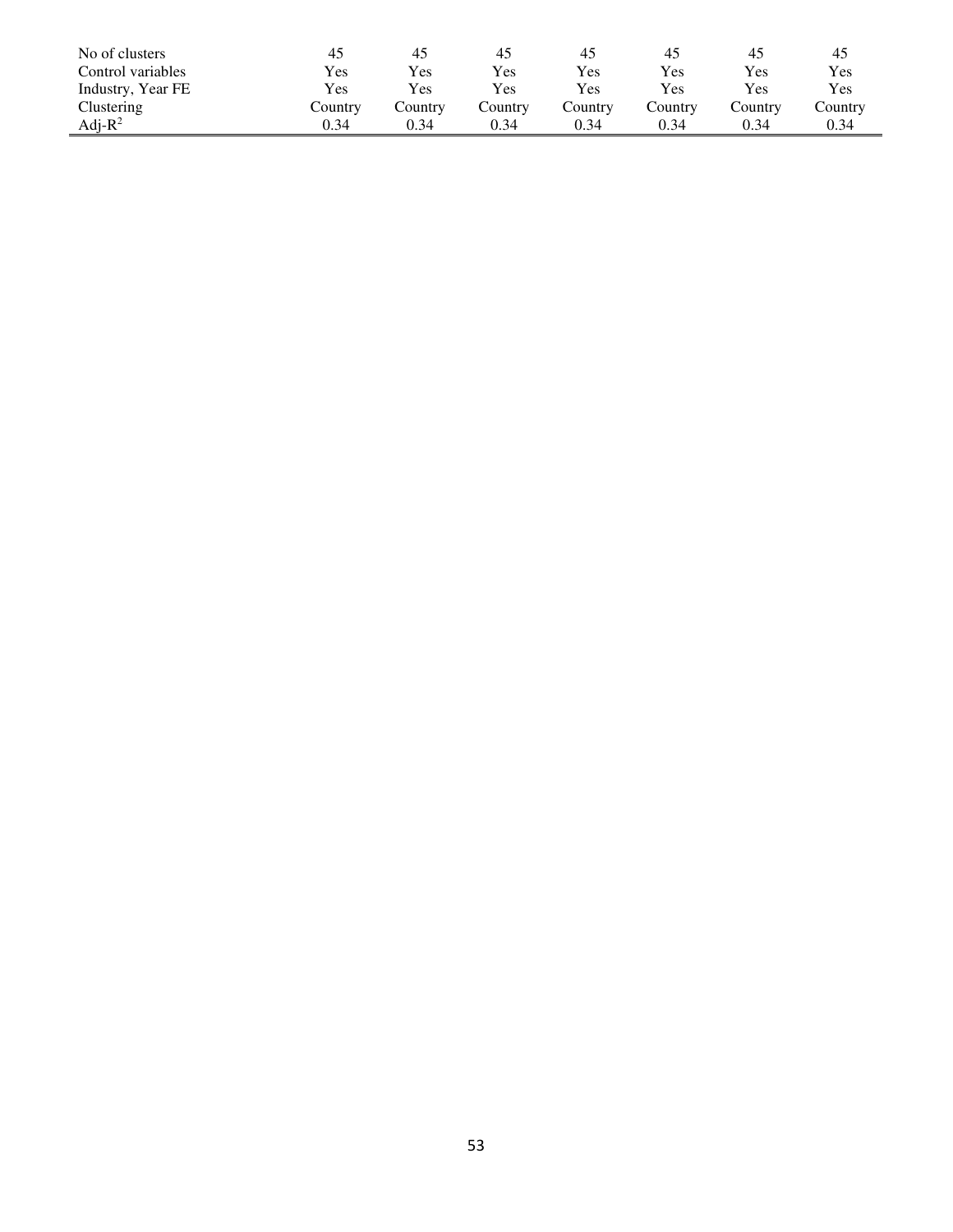# **Table A8. Risk-taking preferences and capital structure: More fixed effects and alternative clustering**

The table reports coefficient estimates and t-statistics (in parentheses) from robustness tests estimations for Column I in Table 7 and Column I inTable 8, Panel B using the Compustat sample. Definitions for all variables are in Table 1. Estimation method is OLS. The sample period is 1996-2018. The \*\*\*, \*\*, and \* marks denote statistical significance at the 1%, 5%, and 10% levels, respectively.

|                      | (1)                                        | (2)              | (3)             | (4)              |
|----------------------|--------------------------------------------|------------------|-----------------|------------------|
|                      | Dependent variable is Firm book leverage   |                  |                 |                  |
|                      | $-0.024**$                                 | $-0.024***$      | $-0.024***$     | $-0.024***$      |
| Regional risk-taking | $(-2.44)$                                  | $(-3.62)$        | $(-9.98)$       | $(-7.46)$        |
|                      | $0.017*$                                   | $0.017**$        | $0.017***$      | $0.017***$       |
| Regional patience    | (1.83)                                     | (2.52)           | (6.81)          | (5.78)           |
|                      | 0.009                                      | 0.009            | $0.009***$      | $0.009***$       |
| Regional altruism    | (1.12)                                     | (0.96)           | (2.88)          | (3.55)           |
|                      | $-0.039***$                                | $-0.038***$      | $-0.039***$     | $-0.038***$      |
| Regional trust       | $(-4.58)$                                  | $(-2.97)$        | $(-8.70)$       | $(-13.85)$       |
|                      | Dependent variable is Firm short-term debt |                  |                 |                  |
|                      | $-0.019**$                                 | $-0.018***$      | $-0.019***$     | $-0.018***$      |
| Regional risk-taking | $(-2.31)$                                  | $(-3.06)$        | $(-9.30)$       | $(-7.16)$        |
|                      | $0.010*$                                   | 0.010            | $0.010***$      | $0.010***$       |
| Regional patience    | (1.91)                                     | (1.55)           | (4.94)          | (5.00)           |
| Regional altruism    | $0.010*$                                   | 0.010            | $0.010***$      | $0.010***$       |
|                      | (1.86)                                     | (1.22)           | (3.74)          | (5.23)           |
| Regional trust       | $-0.023***$                                | $-0.023**$       | $-0.023***$     | $-0.023***$      |
|                      | $(-3.78)$                                  | $(-2.63)$        | $(-7.41)$       | $(-10.77)$       |
| Obs.                 | 238,112                                    | 238,103          | 238,112         | 238,103          |
| No of clusters       | 509                                        | 58               | 1,098           | 7,038            |
| <b>FE</b>            | Industry,                                  | Industry x year, | Industry,       | Industry x year, |
|                      | continent, year                            | year, continent  | continent, year | year, continent  |
| Clustering           | Region                                     | Country          | Country x year  | Region x year    |